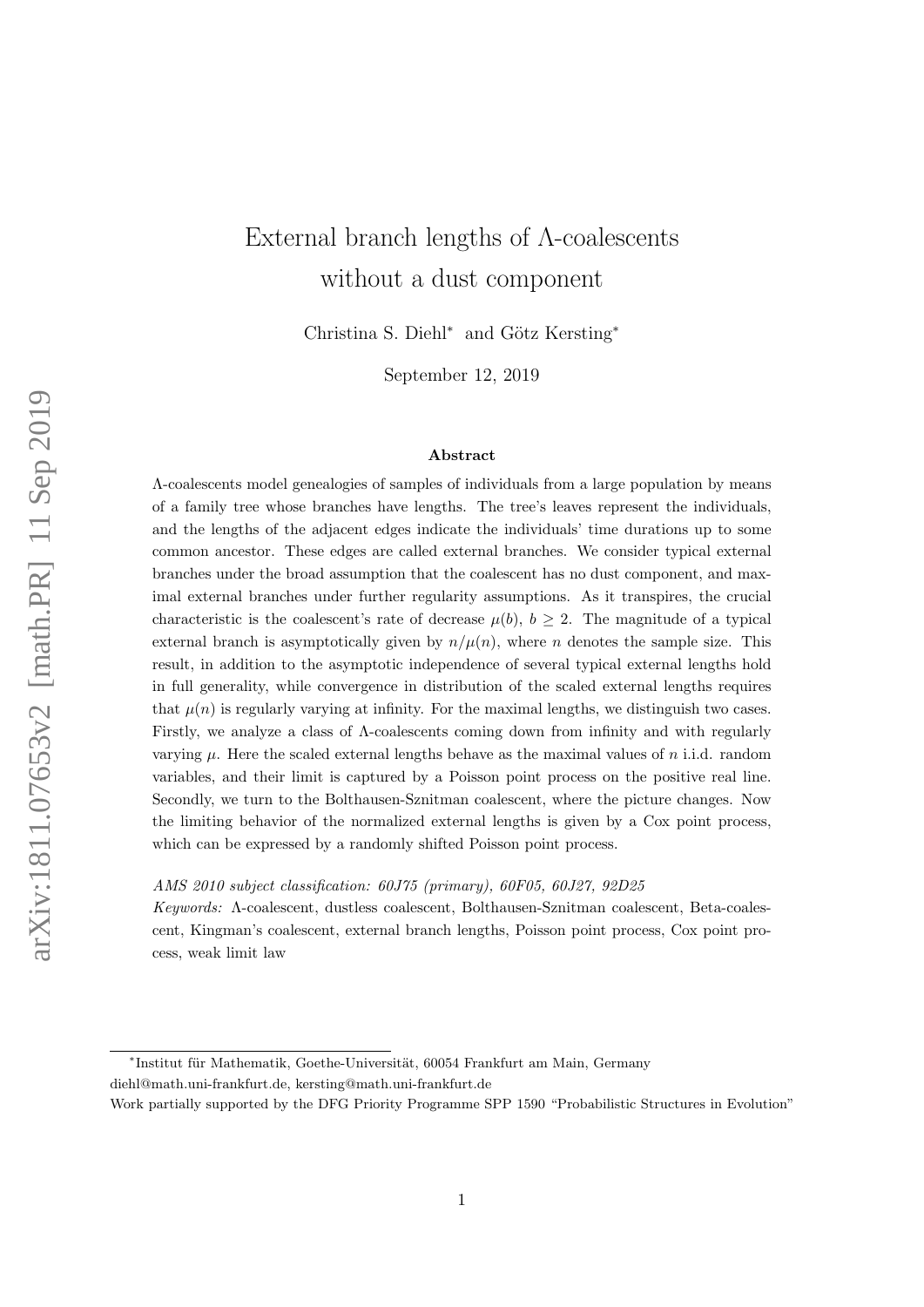#### 1 Introduction and main results

In population genetics, family trees stemming from a sample out of a big population are modeled by coalescents. The prominent Kingman coalescent [\[22\]](#page-46-0) found widespread applications in biology. More recently, the Bolthausen-Sznitman coalescent, originating from statistical mechanics [\[3\]](#page-45-0), has gained in importance in analyzing genealogies of populations undergoing selection [\[5,](#page-45-1) [8,](#page-45-2) [26,](#page-46-1) [32\]](#page-47-0). Unlike Kingman's coalescent, the Bolthausen-Sznitman coalescent allows multiple mergers. The larger class of Beta-coalescents has found increasing interest, e.g., in the study of marine species [\[34,](#page-47-1) [27\]](#page-46-2). All these instances are covered by the notion of  $\Lambda$ -coalescents as introduced by Pitman [\[28\]](#page-47-2) and Sagitov [\[30\]](#page-47-3) in 1999. Today, general properties of this extensive class have become more transparent [\[20,](#page-46-3) [12\]](#page-45-3).

In this paper, we deal with the lengths of external branches of Λ-coalescents under the broad assumption that the coalescent has no dust component, which applies to all the cases mentioned above. We shall treat external branches of typical and, under additional regularity assumptions, of maximal length. For the total external length, see the publications [\[24,](#page-46-4) [17,](#page-46-5) [7,](#page-45-4) [18,](#page-46-6) [11\]](#page-45-5).

 $\Lambda$ -coalescents are Markov processes  $(\Pi(t), t \geq 0)$  taking values in the set of partitions of N, where  $Λ$  denotes a non-vanishing finite measure on the unit interval [0, 1]. Its restrictions (Π<sub>n</sub>(t), t  $\geq$ 0) to the sets  $\{1, \ldots, n\}$  are called *n*-coalescents. They are continuous-time Markov chains characterized by the following dynamics: Given the event that  $\Pi_n(t)$  is a partition consisting of  $b \geq 2$  blocks, k specified blocks merge at rate

$$
\lambda_{b,k} := \int_{[0,1]} p^k (1-p)^{b-k} \frac{\Lambda(dp)}{p^2}, \qquad 2 \le k \le b,
$$

to a single one. In this paper, the crucial characteristic of  $\Lambda$ -coalescents is the sequence  $\mu =$  $(\mu(b))_{b\geq 2}$  defined as

$$
\mu(b) \ := \ \sum_{k=2}^b (k-1) \binom{b}{k} \lambda_{b,k}, \qquad b \geq 2.
$$

We call this quantity the rate of decrease as it is the rate at which the number of blocks is decreasing on average. Note that a merger of k blocks corresponds to a decline of  $k - 1$  blocks. The importance of  $\mu$  also became apparent from other publications [\[31,](#page-47-4) [23,](#page-46-7) [12\]](#page-45-3). In particular, the assumption of absence of a dust component may be expressed in this term. Originally characterized by the condition

$$
\int_{[0,1]} \frac{\Lambda(dp)}{p} = \infty,
$$

(see [\[28\]](#page-47-2)), it can be equivalently specified by the requirement

$$
\frac{\mu(n)}{n} \rightarrow \infty
$$

as  $n \to \infty$  (see Lemma 1 (iii) of [\[12\]](#page-45-3)).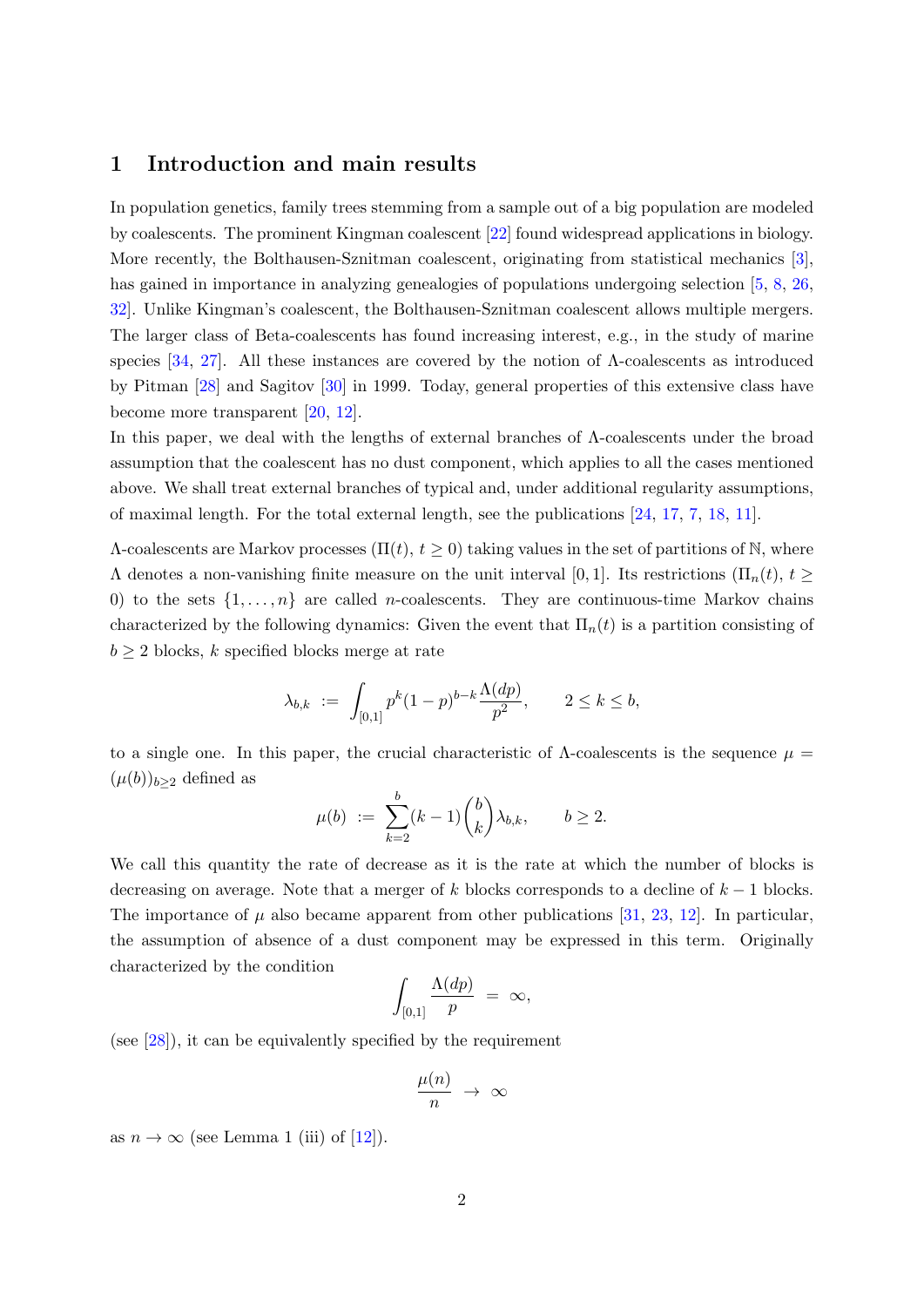An *n*-coalescent can be thought of as a random rooted tree with *n* labeled leaves representing the individuals of a sample. Its branches specify ancestral lineages of the individuals or their ancestors. The branch lengths give the time spans until the occurrence of new common ancestors. Branches ending in a leaf are called external branches. If mutations under the infinite sites model [\[21\]](#page-46-8) are added in these considerations, the importance of external branches is revealed. This is due to the fact that mutations on external branches only affect a single individual of the sample. Longer external branches result, thereby, in an excess of singleton polymorphisms [\[36\]](#page-47-5) and are known to be a characteristic for trees with multiple mergers  $[13]$ ; e.g., external branch lengths have been used to discriminate between different coalescents in the context of HIV trees [\[37\]](#page-47-6) (see also [\[35\]](#page-47-7)). Of course such considerations have rather theoretical value as long as singleton polymorphisms cannot be distinguished from sequencing errors.

Now we turn to the main results of this paper. For  $1 \leq i \leq n$ , the length of the external branch ending in leaf  $i$  within an *n*-coalescent is defined as

$$
T_i^n \ := \ \inf \,\{t \geq 0: \ \{i\} \notin \Pi_n(t)\}.
$$

In the first theorem, we consider the length  $T<sup>n</sup>$  of a randomly chosen external branch. Based on the exchangeability,  $T^n$  is equal in distribution to  $T_i^n$  for  $1 \leq i \leq n$ . The result clarifies the magnitude of  $T^n$  in full generality.

<span id="page-2-0"></span>**Theorem 1.1.** For a  $\Lambda$ -coalescent without a dust component, we have for  $t \geq 0$ ,

$$
e^{-2t} + o(1) \leq \mathbf{P}\left(\frac{\mu(n)}{n} T^n > t\right) \leq \frac{1}{1+t} + o(1)
$$

as  $n \to \infty$ .

Among others, this theorem excludes the possibility that  $T<sup>n</sup>$  converges to a positive constant in probability. In [\[19\]](#page-46-9) the order of  $T^n$  was interpreted as the duration of a generation, namely the time at which a specific lineage, out of the  $n$  present ones, takes part in a merging event. In that paper, only Beta $(2 - \alpha, \alpha)$ -coalescents with  $1 < \alpha < 2$  were considered, and the duration was given as  $n^{1-\alpha}$ . Our theorem shows that for this quantity the term  $n/\mu(n)$  is a suitable measure for Λ-coalescents without a dust component.

Asymptotic independence of the external branch lengths holds as well in full generality for dustless coalescents. In light of the waiting times, which the different external branches have in common, this may be an unexpected result. However, this dependence vanishes in the limit. Then it becomes crucial whether two external branches end in the same merger. Such an event is asymptotically negligible only in the dustless case. This heuristic motivates the following result.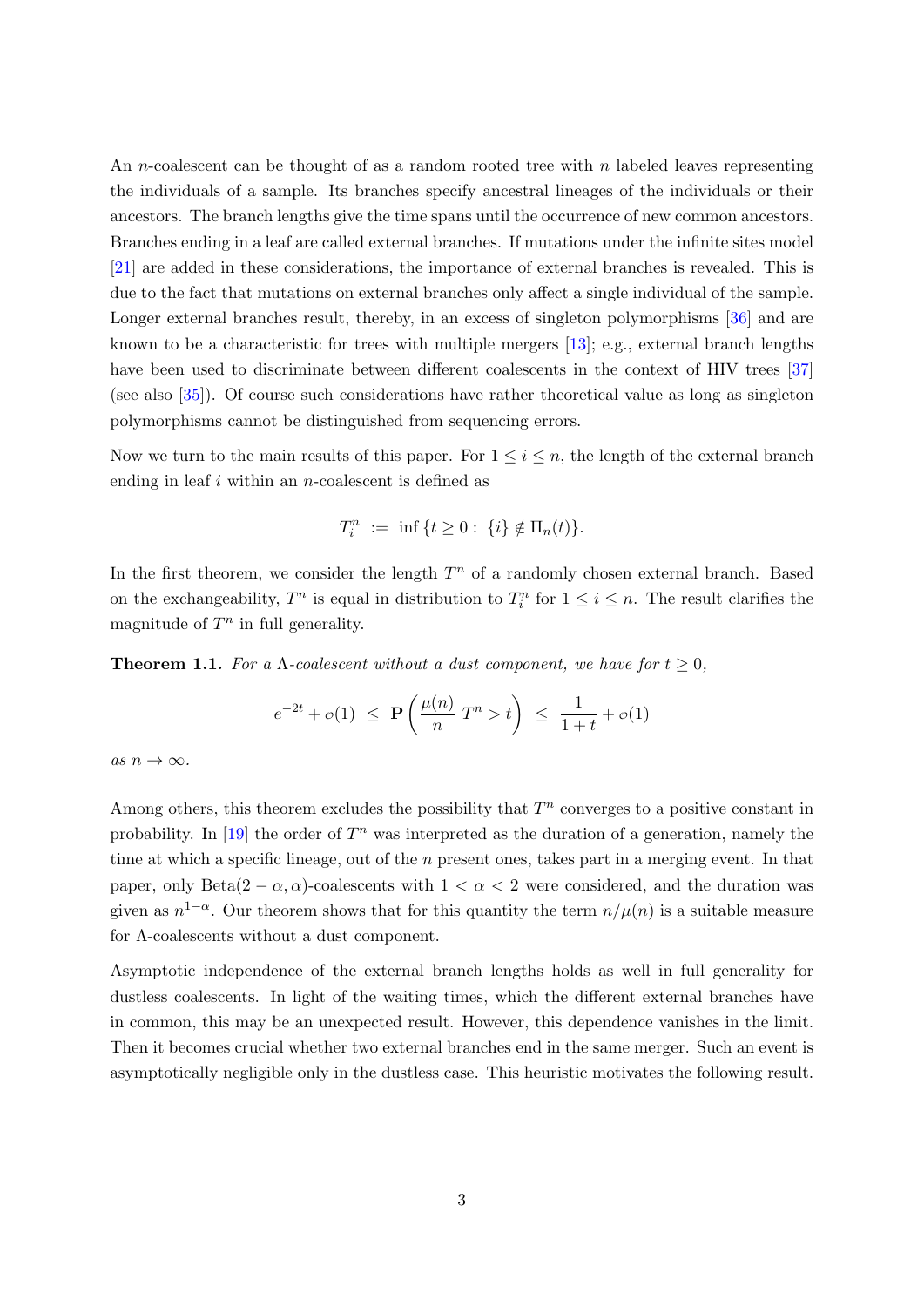<span id="page-3-0"></span>**Theorem 1.2.** A  $\Lambda$ -coalescent has no dust component if and only if for fixed  $k \in \mathbb{N}$  and for any sequence of numbers  $t_1^n, \ldots, t_k^n \geq 0, n \geq 2$ , we have

$$
\mathbf{P}(T_1^n \le t_1^n, \ldots, T_k^n \le t_k^n) = \mathbf{P}(T_1^n \le t_1^n) \cdots \mathbf{P}(T_k^n \le t_k^n) + o(1)
$$

as  $n \to \infty$ .

In the dustless case, one has  $T_i^n \to 0$  in probability for  $1 \leq i \leq k$ , then one reasonably restricts to the case  $t_i^n \to 0$  as  $n \to \infty$ . The statement that the asymptotic independence fails for coalescents with a dust component goes back to Möhle (see equation  $(10)$  of  $[24]$ ).

In order to achieve convergence in distribution of the scaled lengths, stronger assumptions are required on the rate of decrease, namely that  $\mu$  is a regularly varying sequence. A characteri-zation of this property is given in Proposition [3.2](#page-13-0) below. Let  $\delta_0$  denote the Dirac measure at zero.

<span id="page-3-1"></span>**Theorem 1.3.** For a  $\Lambda$ -coalescent without a dust component, there is a sequence  $(\gamma_n)_{n\in\mathbb{N}}$  such that  $\gamma_n$  T<sup>n</sup> converges in distribution to a probability measure unequal to  $\delta_0$  as  $n \to \infty$  if and only if  $\mu$  is regularly varying at infinity. Then its exponent  $\alpha$  of regular variation fulfills  $1 \leq \alpha \leq 2$ and we have

- (i) for  $1 < \alpha \leq 2$ ,  $\mathbf{P}\left(\frac{\mu(n)}{n}\right)$  $\frac{(n)}{n}$   $T^n > t$   $\Big)$   $\longrightarrow$   $\frac{1}{(1 + (\alpha - \frac{1}{n})^2 + (\alpha - \frac{1}{n})^2 + (\alpha - \frac{1}{n})^2 + (\alpha - \frac{1}{n})^2 + (\alpha - \frac{1}{n})^2 + (\alpha - \frac{1}{n})^2 + (\alpha - \frac{1}{n})^2 + (\alpha - \frac{1}{n})^2 + (\alpha - \frac{1}{n})^2 + (\alpha - \frac{1}{n})^2 + (\alpha - \frac{1}{n})^2 + (\alpha - \frac{1}{n})^2 + (\alpha - \frac{1}{n})^2 + (\alpha - \frac{1}{n})^2 + (\$  $\frac{1}{(1+(\alpha-1)t)^{\frac{\alpha}{\alpha-1}}}, \qquad t \geq 0,$
- (ii) for  $\alpha = 1$ ,

$$
\mathbf{P}\left(\frac{\mu(n)}{n}T^n > t\right) \longrightarrow e^{-t}, \qquad t \ge 0,
$$

as  $n \to \infty$ .

In particular, this theorem includes the special cases known from the literature. Blum and François  $[2]$ , as well as Caliebe et al.  $[6]$ , studied Kingman's coalescent. For the Bolthausen-Sznitman coalescent, Freund and Möhle  $[15]$  showed asymptotic exponentiality of the external branch length. This result was generalized by Yuan [\[38\]](#page-47-8). A class of coalescents containing the Beta $(2 - \alpha, \alpha)$ -coalescent with  $1 < \alpha < 2$  was analyzed by Dhersin et al. [\[9\]](#page-45-9).

Combining Theorem [1.2](#page-3-0) and [1.3](#page-3-1) yields the following corollary: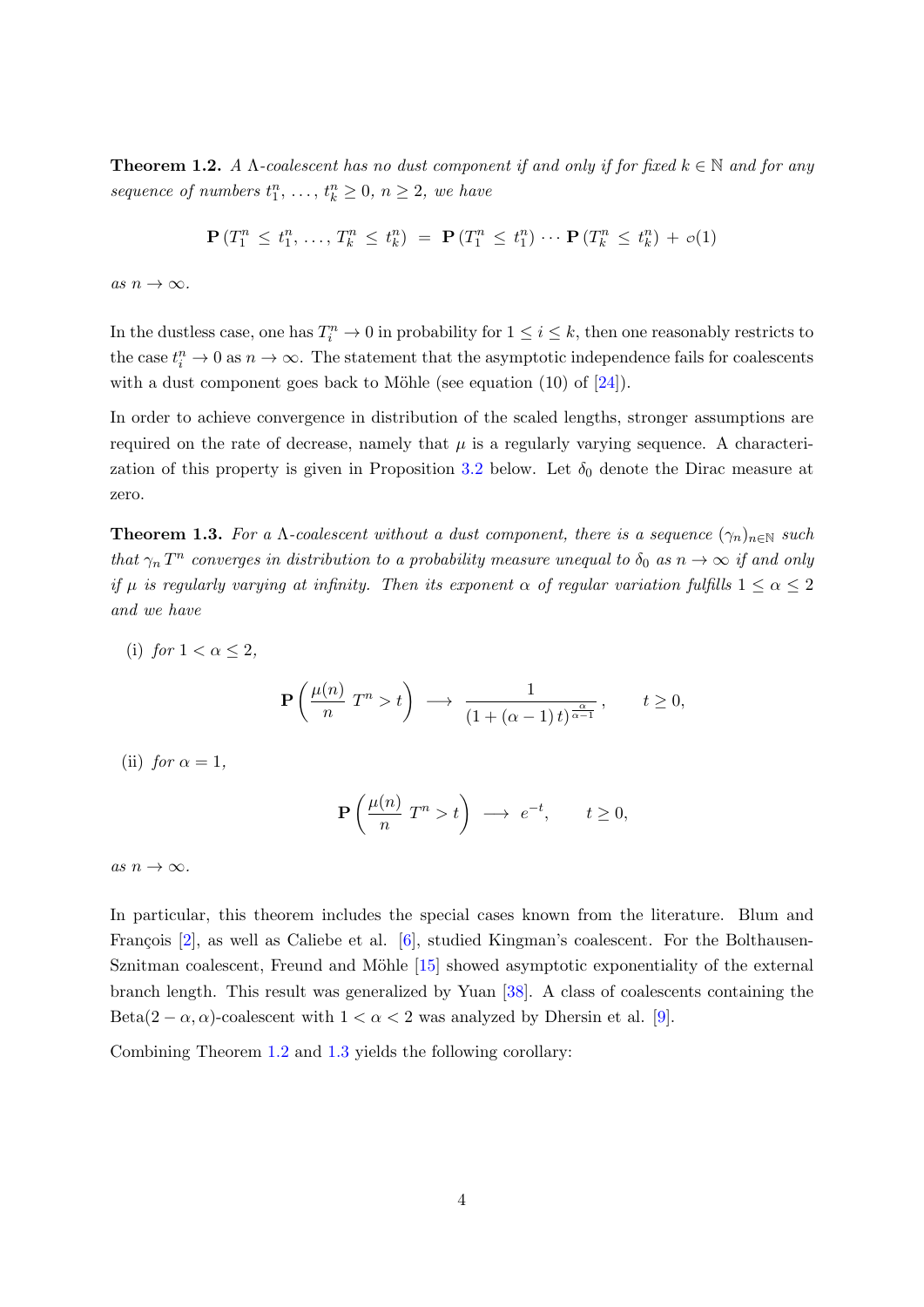<span id="page-4-0"></span>Corollary 1.4. Suppose that the  $\Lambda$ -coalescent lacks a dust component and has regularly varying rate of decrease  $\mu$  with exponent  $\alpha \in [1,2]$ . Then for fixed  $k \in \mathbb{N}$ , we have

<span id="page-4-1"></span>
$$
\frac{\mu(n)}{n} (T_1^n, \ldots, T_k^n) \stackrel{d}{\longrightarrow} (T_1, \ldots, T_k)
$$

as  $n \to \infty$ , where  $T_1, \ldots, T_k$  are i.i.d. random variables each having the density

$$
f(t) dt = \frac{\alpha}{(1 + (\alpha - 1)t)^{1 + \frac{\alpha}{\alpha - 1}}} dt, \quad t \ge 0,
$$
\n(1.1)

for  $1 < \alpha \leq 2$  and a standard exponential distribution for  $\alpha = 1$ .

**Examples.** For  $k \in \mathbb{N}$ , let  $T_1, \ldots, T_k$  be the i.i.d. random variables from Corollary [1.4.](#page-4-0)

(i) If  $\Lambda(\{0\})=2$ , then  $\mu(n) \sim n^2$  and consequently

$$
n(T_1^n,\ldots,T_k^n) \stackrel{d}{\longrightarrow} (T_1,\ldots,T_k)
$$

as  $n \to \infty$ . This statement covers (after scaling) the Kingman case. Note that  $\Lambda |_{(0,1]}$  does not affect the limit.

(ii) If  $\Lambda(dp) = c_a p^{a-1} (1-p)^{b-1} dp$  for  $0 < a < 1$ ,  $b > 0$  and  $c_a := (1-a)(2-a)/\Gamma(a)$ , then  $\mu(n) \sim n^{2-a}$  and therefore

$$
n^{1-a}(T_1^n,\ldots,T_k^n) \stackrel{d}{\longrightarrow} (T_1,\ldots,T_k)
$$

as  $n \to \infty$ . After scaling, this includes the Beta(2 –  $\alpha, \alpha$ )-coalescent with  $1 < \alpha < 2$  (see Theorem 1.1 of Siri-Jégousse and Yuan  $[33]$ ). Note that the constant b does not appear in the limit.

(iii) If  $\Lambda(dp) = (1-p)^{b-1}dp$  with  $b > 0$ , then we have  $\mu(n) \sim n \log n$  implying

<span id="page-4-2"></span>
$$
\log n(T_1^n, \dots, T_k^n) \stackrel{d}{\longrightarrow} (T_1, \dots, T_k) \tag{1.2}
$$

as  $n \to \infty$ . This contains the Bolthausen-Sznitman coalescent (see Corollary 1.7 of Dhersin and Möhle  $(10)$ . Again the constant b does not show up in the limit.

In the second part of this paper, we change perspective and examine the external branch lengths ordered by size downwards from their maximal value. In this context, an approach via a point process description is appropriate. Here we consider  $\Lambda$ -coalescents having regularly varying rate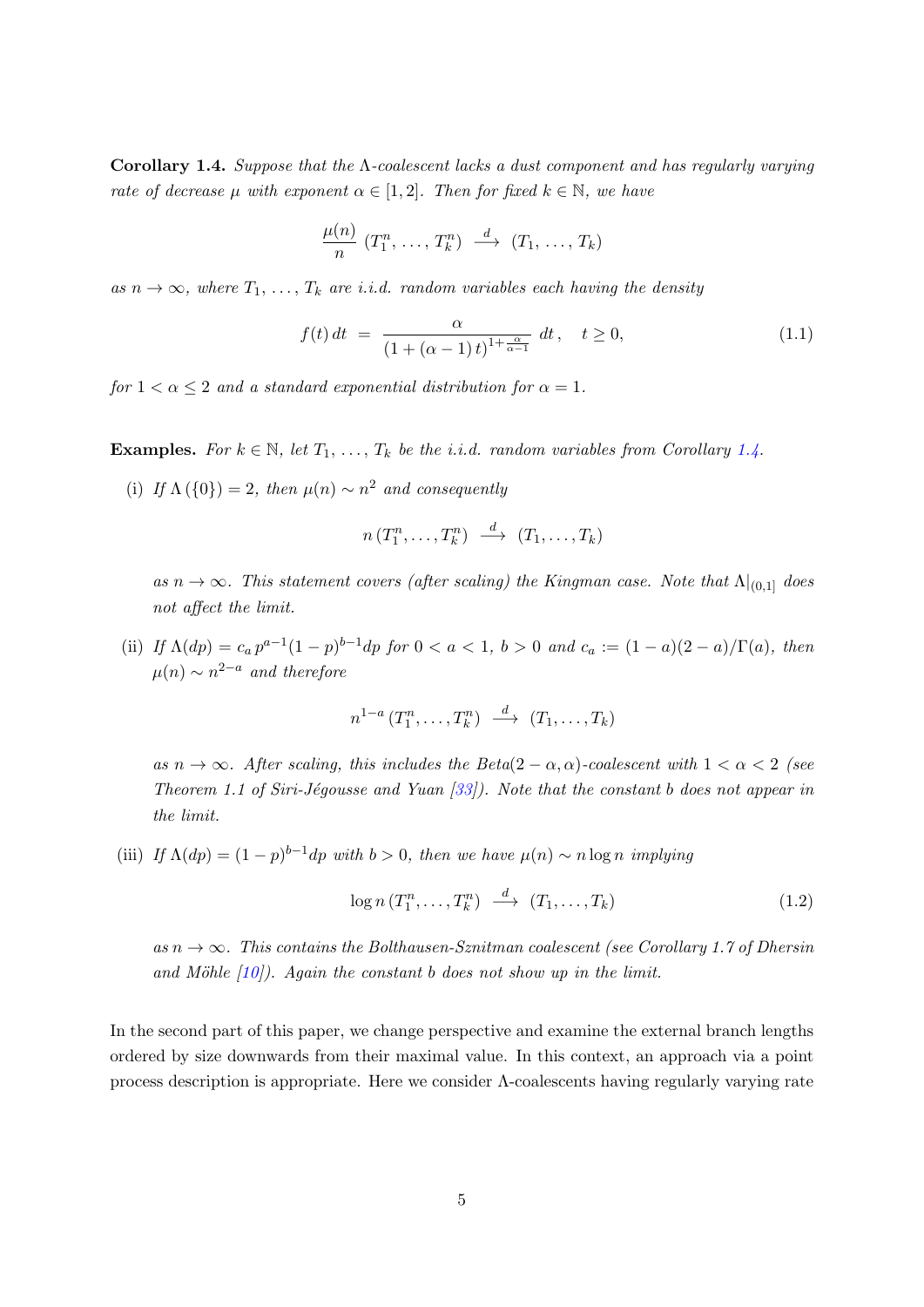of decrease  $\mu$ , additionally to the absence of a dust component. It turns out that one has to distinguish between two cases.

First, we treat the case of  $\mu$  being regularly varying with exponent  $\alpha \in (1, 2]$  (implying that the coalescent comes down from infinity). We introduce the sequence  $(s_n)_{n\geq 2}$  given by

<span id="page-5-1"></span>
$$
\mu(s_n) = \frac{\mu(n)}{n}.
$$
\n(1.3)

Note that  $\mu(n)/n$  is a strictly increasing and, in the dustless case, diverging sequence (see Lemma [3.1](#page-11-0) (ii) and (iv) below), which directly transfers to the sequence  $(s_n)_{n>2}$ . Also note in view of Lemma [3.1](#page-11-0) (ii) below that

<span id="page-5-2"></span>
$$
s_n = o(n) \tag{1.4}
$$

as  $n \to \infty$ .

**Examples.** (i) If  $\mu(n) \sim n^{\alpha}$  with  $\alpha \in (1, 2]$ , then we have  $s_n \sim n^{(\alpha-1)/\alpha}$  as  $n \to \infty$ .

(ii) If  $\mu$  is regularly varying with exponent  $\alpha \in (1, 2]$ , then the sequence  $s_n$  is regularly varying with exponent  $(\alpha - 1)/\alpha$ .

We define point processes  $\Phi^n$  on  $(0,\infty)$  via

$$
\Phi^{n}(B) := \# \left\{ i \leq n : \frac{\mu(n)}{ns_n} T_i^n \in B \right\}
$$

for Borel sets  $B \subset (0,\infty)$ .

<span id="page-5-0"></span>**Theorem 1.5.** Assume that the  $\Lambda$ -coalescent has a regularly varying rate of decrease  $\mu$  with exponent  $\alpha \in (1,2]$ . Then, as  $n \to \infty$ , the point process  $\Phi^n$  converges in distribution to a Poisson point process  $\Phi$  on  $(0,\infty)$  with intensity measure

$$
\phi(dx) = \frac{\alpha}{\left( (\alpha - 1) x \right)^{1 + \frac{\alpha}{\alpha - 1}}} dx.
$$

Note that  $\int_0^1 \phi(x)dx = \infty$ , which means that the points from the limit  $\Phi$  accumulate at the origin. On the other hand, we have  $\int_1^{\infty} \phi(x) dx < \infty$  saying that the points can be arranged in decreasing order. Thus, the theorem focuses on the maximal external lengths showing that the longest external branches differ from a typical one by the factor  $s_n$  in order of magnitude (see Corollary [1.4\)](#page-4-0). For Kingman's coalescent, this result was obtained by Janson and Kersting [\[17\]](#page-46-5) using a different method.

In particular, letting  $T_{(1)}^n$  be the maximal length of the external branches, we obtain for  $x > 0$ ,

$$
\mathbf{P}\left(\frac{\mu(n)}{ns_n}T_{\langle 1\rangle}^n \leq x\right) \rightarrow e^{-\left((\alpha-1)x\right)^{-\frac{\alpha}{\alpha-1}}}
$$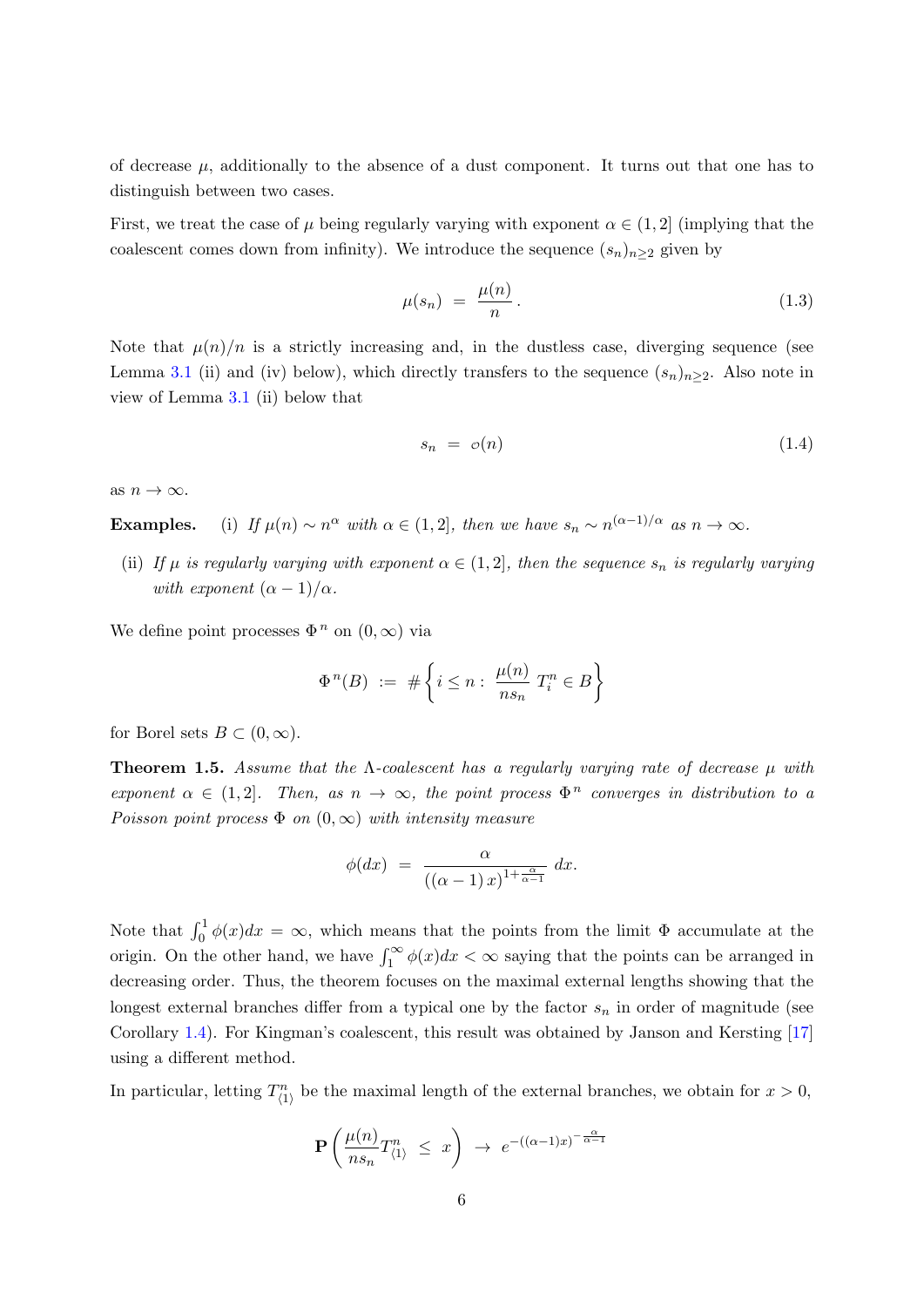as  $n \to \infty$ , i.e., the properly scaled  $T_{(1)}^n$  is asymptotically Frchet-distributed.

Corollary [1.4](#page-4-0) shows that the external branch lengths behave for large  $n$  as i.i.d. random variables. This observation is emphasized by Theorem [1.5](#page-5-0) because the maximal values of i.i.d. random variables, with the densities stated in Corollary [1.4,](#page-4-0) have the exact limiting behavior as given in Theorem [1.5](#page-5-0) (including the scaling constants  $s_n$ ).

This heuristic fails for the Bolthausen-Sznitman coalescent, which we now address. For  $n \in \mathbb{N}$ , define the quantity

$$
t_n := \log \log n - \log \log \log n + \frac{\log \log \log n}{\log \log n},
$$

where we put  $t_n := 0$  if the right-hand side is negative or not well-defined. Here we consider the point processes  $\Psi^n$  on the whole real line given by

$$
\Psi^{n}(B) := \# \{ i \leq n : \log \log (n) (T_i^n - t_n) \in B \}
$$

for Borel sets  $B \subset \mathbb{R}$ . As before, we focus on the maximal values of  $\Psi^n$ .

<span id="page-6-1"></span>**Theorem 1.6.** For the Bolthausen-Sznitman coalescent, the point process  $\Psi^n$  converges in distribution as  $n \to \infty$  to a Cox point process  $\Psi$  on  $\mathbb R$  directed by the random measure

$$
\psi\left( dx\right) \ =\ E\,e^{-x}dx,
$$

where E denotes a standard exponential random variable.

Observe that this random density may be rewritten as

$$
e^{-x + \log E} dx.
$$

This means that the limiting point process can also be considered as a Poisson point process with intensity measure  $e^{-x}dx$  shifted by the independent amount log E. This alternative repre-sentation will be used in the theorem's proof (see Theorem [9.1](#page-36-0) below). Recall that  $G := -\log E$ has a standard Gumbel distribution.

In particular, letting again  $T_{(1)}^n$  be the maximum of  $T_1^n, \ldots, T_n^n$ , we obtain

<span id="page-6-0"></span>
$$
\mathbf{P}\left(\log\log\left(n\right)\left(T_{\langle 1\rangle}^{n}-t_{n}\right)\leq x\right)\longrightarrow\int_{0}^{\infty}e^{-ye^{-x}}e^{-y}\,dy\;=\;\frac{1}{1+e^{-x}}\tag{1.5}
$$

as  $n \to \infty$ . Notably, we arrive at a limit that is non-standard in the extreme value theory of i.i.d. random variables, namely the so-called logistic distribution.

We point out that the limiting point process  $\Psi$  no longer coincides with the limiting Poisson point process as obtained for the maximal values of n independent exponential random variables.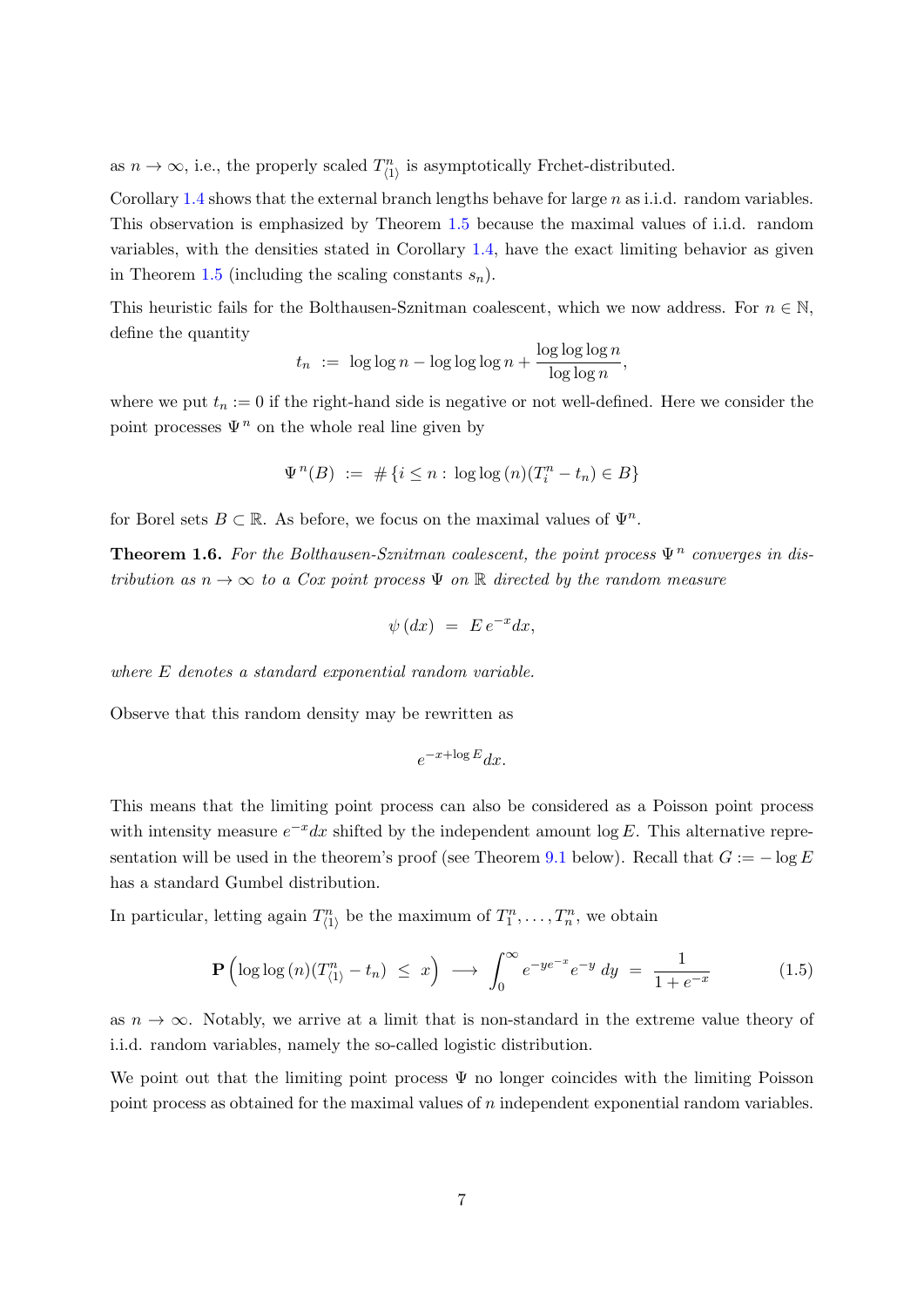The same turns out to be true for the scaling sequences. In order to explain these findings, note that  $(1.5)$  implies

$$
\frac{T_{\langle 1 \rangle}^n}{\log \log n} = 1 + o_p(1)
$$

as  $n \to \infty$ , where  $\sigma_p(1)$  denotes a sequence of random variables converging to 0 in probability. In particular,  $T_{(1)}^n \rightarrow \infty$  in probability. Hence, we pass with this theorem to the situation where very large mergers affect the maximal external lengths. Then circumstances change and new techniques are required. For this reason, we have to confine ourselves to the Bolthausen-Sznitman coalescent in the case of regularly varying  $\mu$  with exponent  $\alpha = 1$ .

It is interesting to note that an asymptotic shift by a Gumbel distributed variable also shows up in the absorption time  $\tilde{\tau}_n$  (the moment of the most recent common ancestor) of the Bolthausen-Sznitman coalescent:

$$
\widetilde{\tau}_n - \log \log n \stackrel{d}{\longrightarrow} G
$$

as  $n \to \infty$  (see Goldschmidt and Martin [\[16\]](#page-46-11)). However, this shift remains unscaled. Apparently, these two Gumbel distributed variables under consideration build up within different parts of the coalescent tree.

Before closing this introduction, we provide some hints concerning the proofs. For the first three theorems, we make use of an asymptotic representation for the tail probabilities of the external branch lengths. Remarkably, this representation involves, solely, the rate of decrease  $\mu$ , though in a somewhat implicit, twofold manner. The proofs of the three theorems consist in working out the consequences of these circumstances. The representation is given in Theorem [4.1](#page-16-0) and relies largely on different approximation formulae derived in [\[12\]](#page-45-3). We recall the required statements in Section [2.](#page-9-0)

The proofs of the last two theorems incorporate Corollary [1.4](#page-4-0) as one ingredient. The idea is to implement stopping times  $\tilde{\rho}_{c,n}$  with the property that at that moment a positive number of external branches is still extant which is of order 1 uniformly in  $n$ . To these remaining branches, the results of Corollary [1.4](#page-4-0) are applied taking the strong Markov property into account. More precisely, let

$$
N_n = (N_n(t), t \ge 0)
$$

be the block counting process of the  $n$ -coalescent, where

$$
N_n(t) := #\Pi_n(t)
$$

states the number of lineages present at time  $t \geq 0$ . For definiteness, we put  $N_n(t) = 1$  for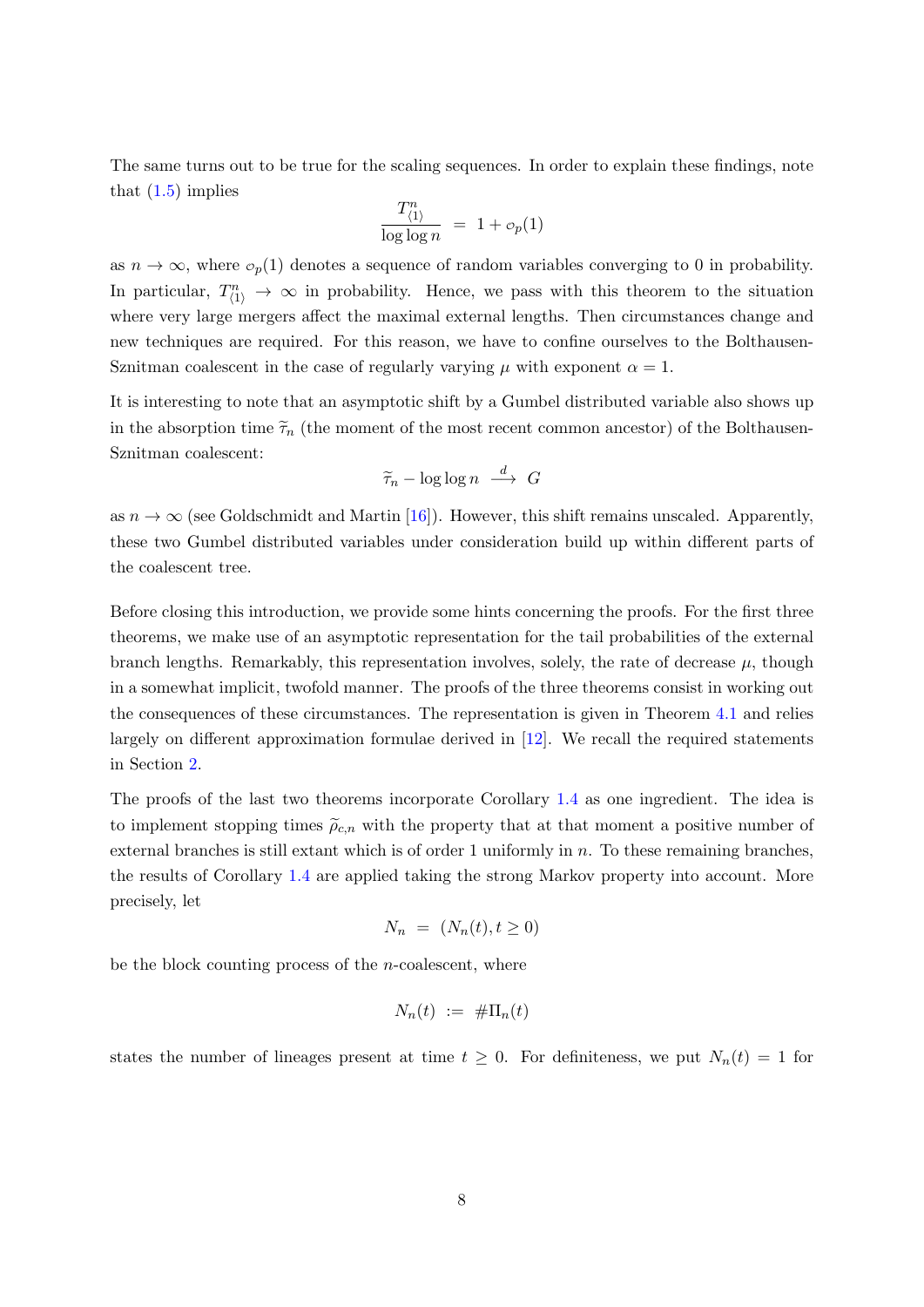$t > \tilde{\tau}_n$ . In the case of regularly varying  $\mu$  with exponent  $1 < \alpha \leq 2$ , we will show that

$$
\widetilde{\rho}_{c,n} := \inf \{ t \ge 0 : N_n(t) \le cs_n \}
$$

with arbitrary  $c > 0$  is the right choice. Next, we split the external lengths  $T_i^n$  into the times  $\check{T}_i^n$  up to the moment  $\widetilde{\rho}_{c,n}$  and the residual times  $\widehat{T}_i^n$ . Formally, we have

$$
\widetilde{T}_i^n \ := \ T_i^n \wedge \widetilde{\rho}_{c,n} \qquad \text{and} \qquad \widehat{T}_i^n \ := \ T_i^n - \widetilde{T}_i^n.
$$

We shall see that  $\tilde{T}_i^n$  is of negligible size compared to  $\hat{T}_i^n$  for large values of c. On the other hand, with increasing c, also the number of extant external branches tends to infinity uniformly in *n*. Corollary [1.4](#page-4-0) tells us that the  $\widehat{T}_i^n$  behave approximately like i.i.d. random variables. Therefore, one expects that the classical extreme value theory applies in our context. These are the ingredients of the proof of Theorem [1.5.](#page-5-0)



Figure 1: The stopping time  $\tilde{\rho}_{c,n}$  subdividing the external branch ending in leaf i into two parts of length  $\check{T}_i^n$  and  $\hat{\hat{T}}_i^n$ , respectively.

The approach for the Bolthausen-Sznitman coalescent is essentially the same. However, new obstacles appear. In contrast to the previous case  $\alpha > 1$ , the lengths of the maximal branches now diverge in probability. As a consequence, in the case  $\alpha = 1$ , we have in general no longer control over the stopping times  $\tilde{\rho}_{c,n}$  as defined above. Fortunately, for the Bolthausen-Sznitman coalescent, Mhle [\[25\]](#page-46-12) provides a precise asymptotic description of the block counting process  $N_n$ by means of the Mittag-Leffler process, which applies also in the large time regime. Adapted to this result, the role of  $\tilde{\rho}_{c,n}$  is taken by  $t_{c,n} \wedge \tilde{\tau}_n$ , where

$$
t_{c,n} := t_n - \frac{\log c}{\log \log n}
$$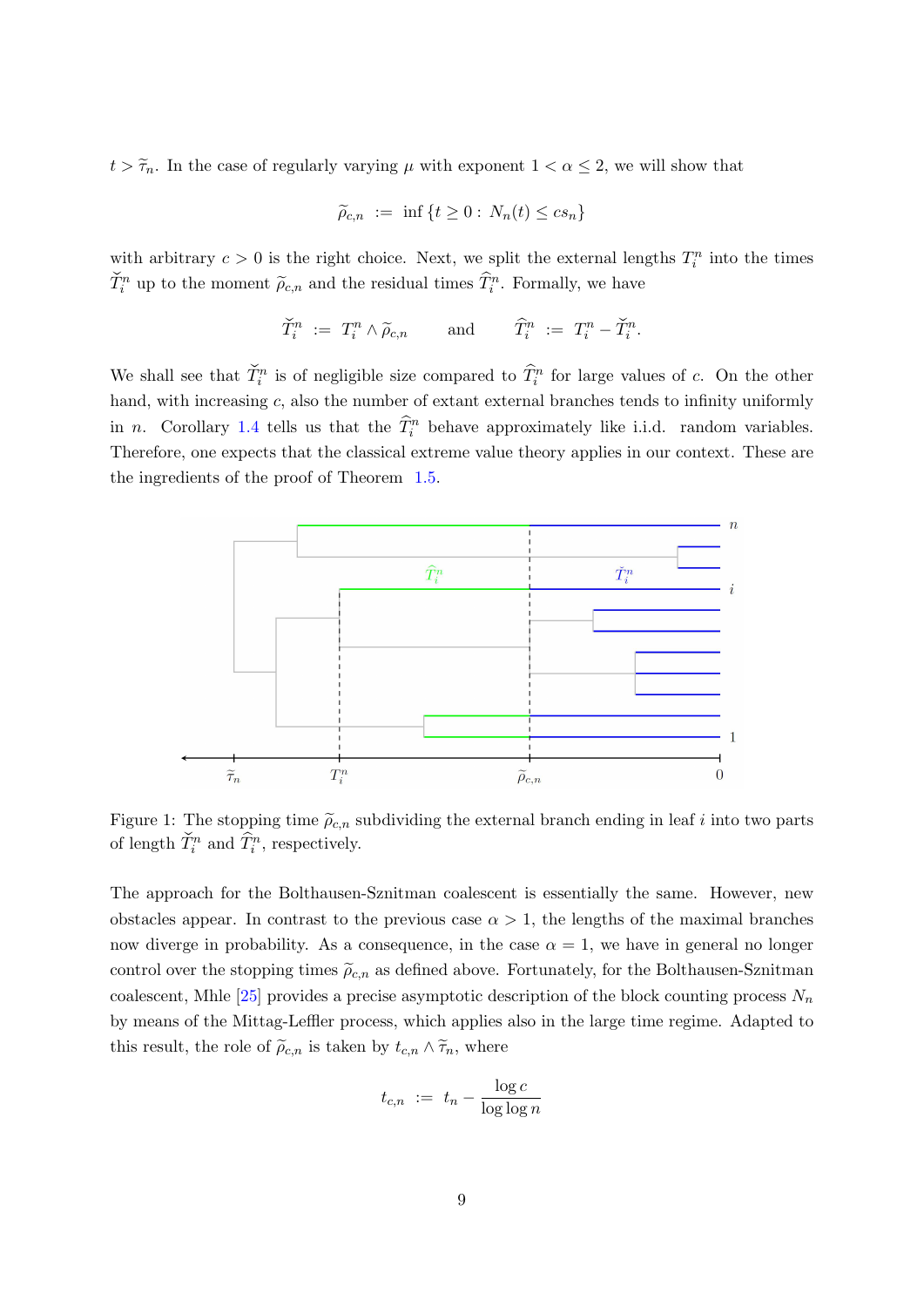for some  $c > 1$ . Thus, for the Bolthausen-Sznitman coalescent, the external lengths  $T_i^n$  are split into

$$
\widetilde{T}_i^n \ := \ T_i^n \wedge t_{c,n} \qquad \text{and} \qquad \widehat{T}_i^n \ := \ T_i^n - \check{T}_i^n.
$$

In contrast to the case  $\alpha > 1$ , the part  $\check{T}_i^n$  does not disappear for  $c \to \infty$  but is asymptotically Gumbel-distributed and shows up in the above mentioned independent shift.

The paper is organized as follows: In Section [2](#page-9-0) we recapitulate some laws of large numbers from [\[12\]](#page-45-3). Section [3](#page-11-1) summarizes several properties of the rate of decrease. The fundamental asymptotic expression of the external tail properties is developed in Section [4.](#page-15-0) Sections [5](#page-19-0) and [6](#page-22-0) contain the proofs of Theorem [1.1](#page-2-0) to [1.3.](#page-3-1) In Section [7](#page-27-0) we prepare the proofs of the remaining theorems by establishing a formula for factorial moments of the number of external branches. Sections [8](#page-29-0) and [9](#page-36-1) include the proofs of Theorem [1.5](#page-5-0) and [1.6.](#page-6-1)

#### <span id="page-9-0"></span>2 Some laws of large numbers

In this section we report on some laws of large numbers from the recent publication [\[12\]](#page-45-3), which are a main tool in the subsequent proofs. Let  $X = (X_j)_{j \in \mathbb{N}_0}$  denote the Markov chain embedded in the block-counting process  $N_n$ , i.e.,  $X_j$  denotes the number of branches after j merging events. (For convenience, we suppress  $n$  in the notation of  $X$ .) Also, let

$$
\rho_r := \min\{j \ge 0 : X_j \le r\}
$$

for numbers  $r > 0$ . We are dealing with laws of large numbers for functionals of the form

$$
\sum_{j=0}^{\rho_{r_n}-1} f(X_j)
$$

with some suitable positive function f and some sequence  $(r_n)_{n\geq 1}$  of positive numbers. These laws of large numbers build on two approximation steps. First, letting

$$
\Delta X_{j+1} := X_j - X_{j+1} \quad \text{and} \quad \nu(b) := \mathbb{E}[\Delta X_{j+1} | X_j = b]
$$

for  $j \geq 1$ , we notice that for large *n*,

$$
\sum_{j=0}^{\rho_r-1} f(X_j) \approx \sum_{j=0}^{\rho_r-1} f(X_j) \frac{\Delta X_{j+1}}{\nu(X_j)}.
$$

The rationale of this approximation consists in the observation that the difference of both sums stems from the martingale difference sequence  $f(X_j)(1 - \Delta X_{j+1}/\nu(X_j))$ ,  $j \geq 0$ , and, thus, is of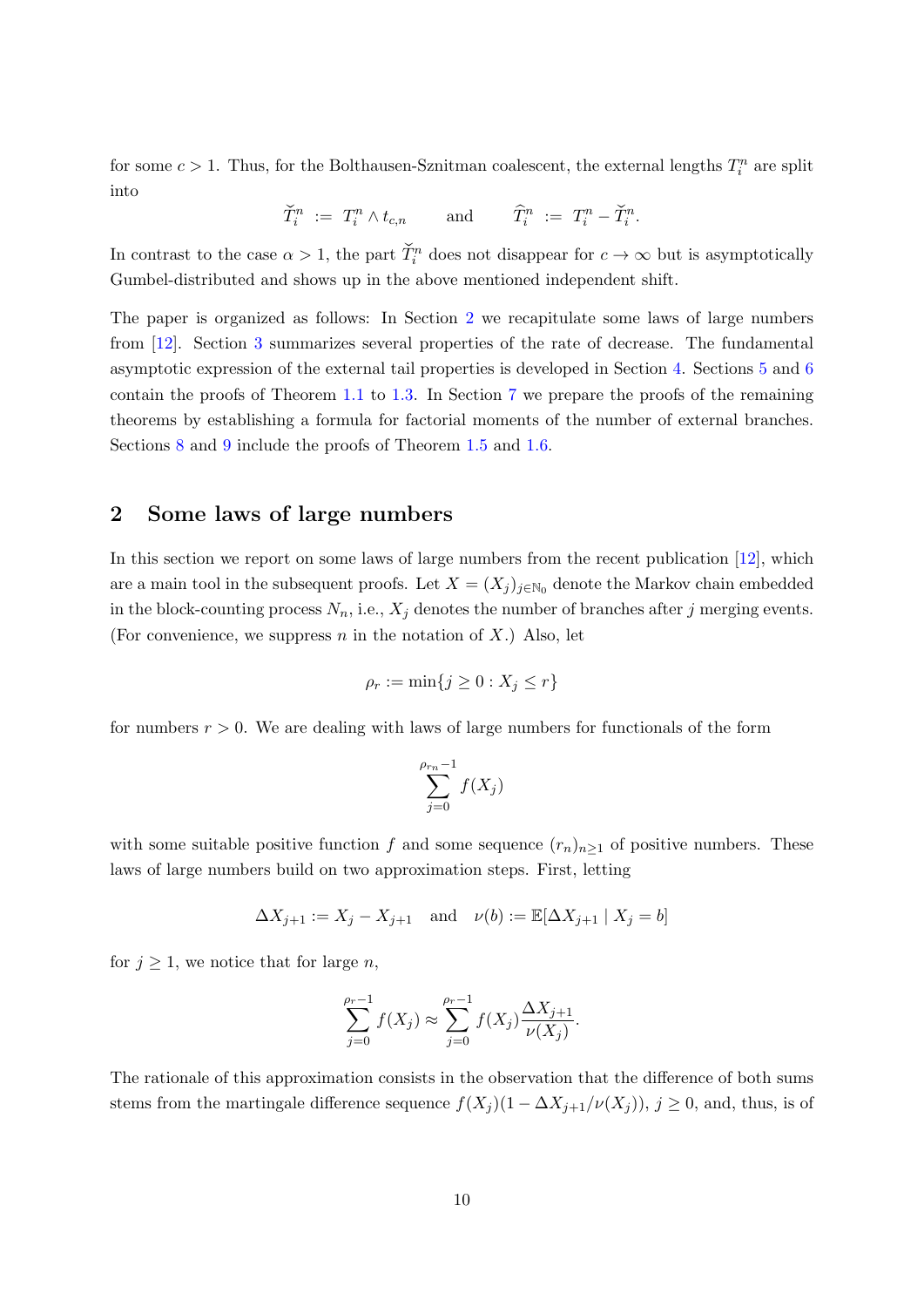a comparatively negligible order. Second, we remark that

$$
\sum_{j=0}^{\rho_r-1} \frac{f(X_j)}{\nu(X_j)} \Delta X_{j+1} \approx \int_r^n \frac{f(x)}{\nu(x)} dx,
$$

with  $\nu(x)$  extending the numbers  $\nu(b)$  to real numbers  $x \geq 2$ . Here, we regard the left-hand sum as a Riemann approximation of the right-hand integral and take  $X_{\rho_r} \approx r$  into account. Altogether,

$$
\sum_{i=0}^{\rho_r-1} f(X_i) \approx \int_r^n \frac{f(x)}{\nu(x)}.
$$

In order to estimate the errors and, in particular, the martingale's quadratic variation, different assumptions are required. For details we refer to [\[12\]](#page-45-3) and deal here only with the two cases that we use later in our proofs.

The first case concerns the time

$$
\widetilde{\rho}_r := \inf\{t \ge 0 : N_n(t) \le r\},\
$$

when the block-counting process drops below r. Letting  $W_j$  be the period of stay of  $N_n$  at state  $X_j$  (again suppressing n in the notation), we have

$$
\widetilde{\rho}_r = \sum_{j=0}^{\rho_r - 1} W_j \approx \sum_{j=0}^{\rho_r - 1} \mathbb{E}[W_j | N_n] = \sum_{j=0}^{\rho_r - 1} \frac{1}{\lambda(X_j)},
$$

where  $\lambda(b) := \sum_{2 \le k \le b} \lambda_{b,k}$  is the jump rate of the block counting process. Also,  $\nu(b) = \mu(b)/\lambda(b)$ . Therefore, putting  $f(x) = \lambda(x)^{-1}$ , we are led to the approximation formula

$$
\rho_r \approx \int_r^n \frac{dx}{\mu(x)}.
$$

More precisely, we have the following law of large numbers.

<span id="page-10-0"></span>**Proposition 2.1.** Assume that the *Λ*-coalescent is dustless. Let  $\gamma < 1$  and let  $2 \le r_n \le \gamma n$ ,  $n \geq 1$ , be numbers such that

$$
\int_{r_n}^n \frac{dx}{\mu(x)} \to 0
$$

as  $n \to \infty$ . Then

$$
\widetilde{\rho}_{r_n} = (1 + \sigma_P(1)) \int_{r_n}^n \frac{dx}{\mu(x)}
$$

as  $n \to \infty$ .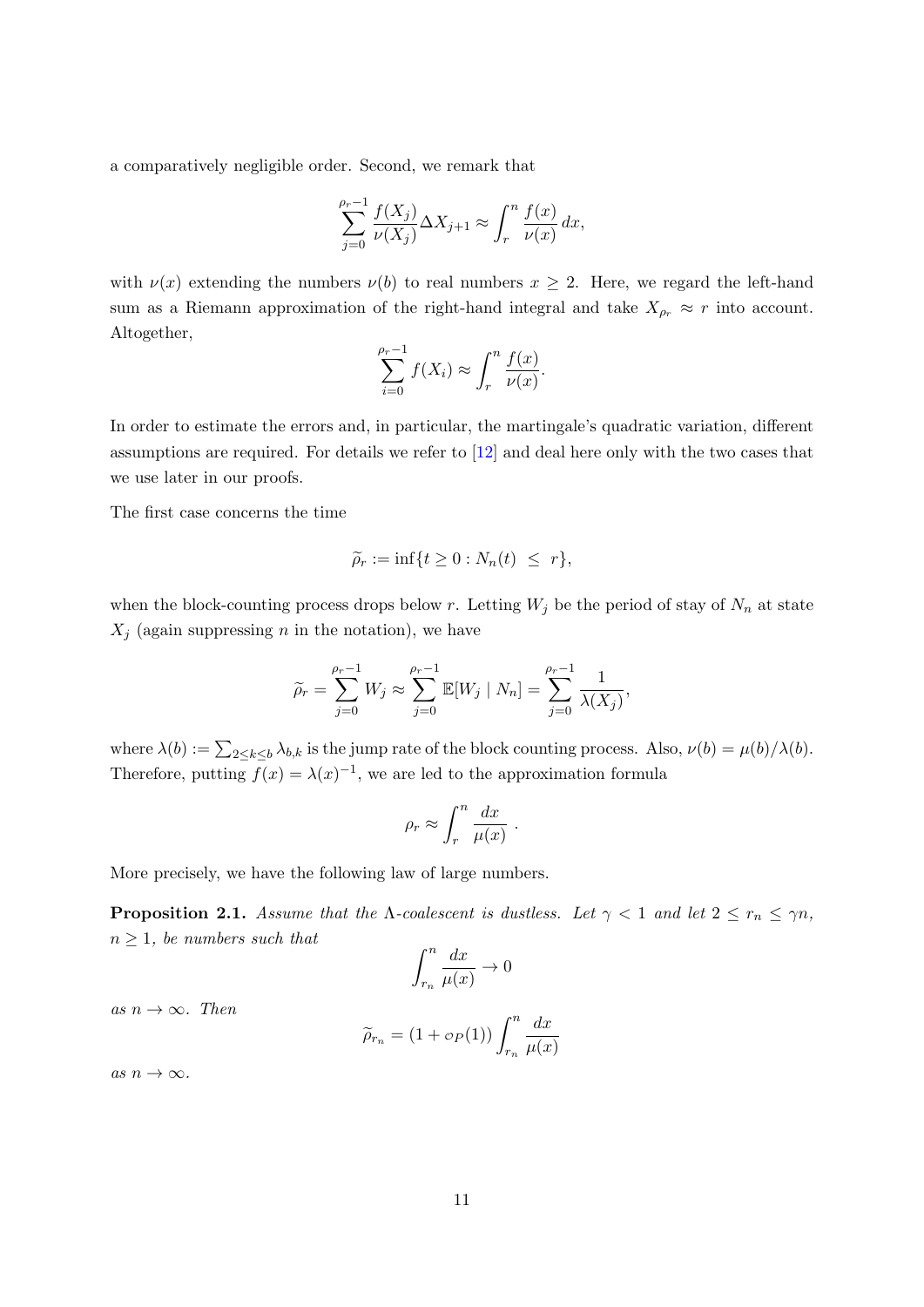The role of the assumptions is easily understood: The condition  $\int_{r_n}^n$  $\frac{dx}{\mu(x)} \to 0$  implies that  $\tilde{\rho}_{r_n} \to 0$  in probability, i.e., we are in the small time regime. This is required to avoid very large jumps  $\Delta X_{j+1}$  of order  $X_{j+1}$ , which would ruin the above Riemann approximation. The condition  $r_n \leq \gamma n$  guarantees that  $\tilde{\rho}_{r_n}$  is sufficiently large to allow for a law of large numbers.

Secondly, we turn to the case  $f(x) = x^{-1}$ . Here we point out that as  $x \to \infty$ ,

$$
\frac{1}{\nu(x)} \sim x \frac{d}{dx} \log \frac{\mu(x)}{x},
$$

which follows from  $[12, \text{Lemma 1 (ii)}]$ . Therefore,

$$
\int_r^n \frac{dx}{x\nu(x)} \approx \log\left(\frac{\mu(n)}{n} \frac{r}{\mu(r)}\right),\,
$$

and we have the following law of large numbers.

<span id="page-11-3"></span>Proposition 2.2. Under the assumptions of the previous proposition, we have

$$
\sum_{j=0}^{\rho_{rn}-1} \frac{1}{X_j} = (1 + \sigma_P(1)) \log \left( \frac{\mu(n)}{n} \frac{r_n}{\mu(r_n)} \right) \quad \text{and} \quad \sum_{j=0}^{\rho_{rn}-1} \frac{1}{X_j} = \log \left( \frac{\mu(n)}{n} \frac{r_n}{\mu(r_n)} \right) + \sigma_P(1)
$$

as  $n \to \infty$ .

For the proofs of these propositions, see [\[12,](#page-45-3) Section 3].

#### <span id="page-11-1"></span>3 Properties of the rate of decrease

We now have a closer look at the rate of decrease  $\mu$  introduced in the first section. Defining

<span id="page-11-2"></span>
$$
\mu(x) := \int_{[0,1]} (xp - 1 + (1-p)^x) \frac{\Lambda(dp)}{p^2},
$$
\n(3.1)

we extent  $\mu$  to all real values  $x \geq 1$ , where the integrand's value at  $p = 0$  is understood to be  $x(x-1)/2$ .

The next lemma summarizes some required properties of  $\mu$ .

<span id="page-11-0"></span>Lemma 3.1. The rate of decrease and its derivatives have the following properties:

(i)  $\mu(x)$  has derivatives of any order with finite values, also at  $x = 1$ . Moreover,  $\mu$  and  $\mu'$ are both non-negative and strictly increasing, while  $\mu''$  is a non-negative and decreasing function.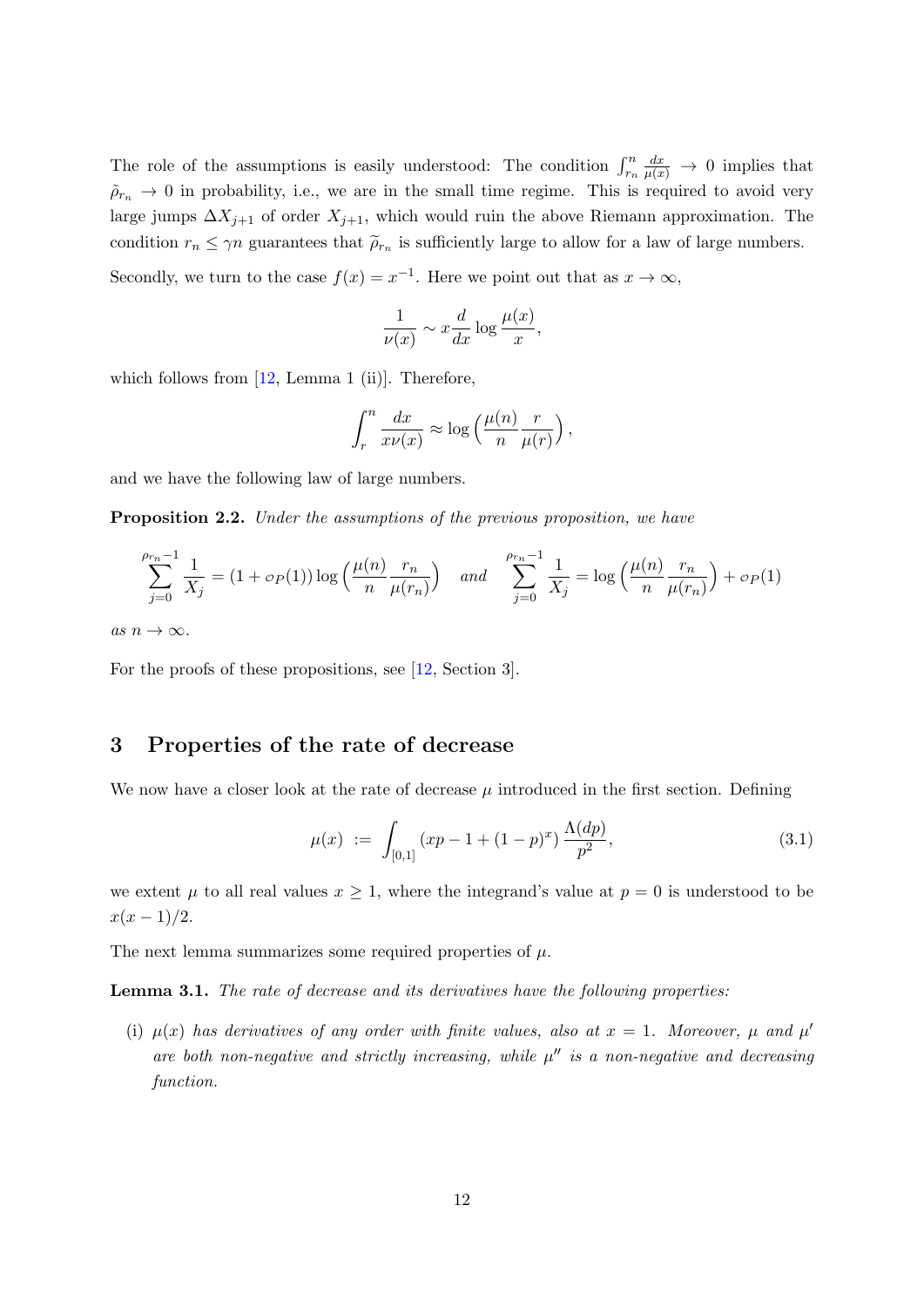(ii) For  $1 < x \leq y$ ,

$$
\frac{x(x-1)}{y(y-1)} \leq \frac{\mu(x)}{\mu(y)} \leq \frac{x}{y}.
$$

(iii) For  $x > 1$ ,

$$
\mu'(1) \le \frac{\mu(x)}{x-1} \le \mu'(x) \quad \text{and} \quad \mu''(x) \le \frac{\mu'(x)}{x-1}.
$$

(iv) In the dustless case,

$$
\frac{\mu(x)}{x} \rightarrow \infty
$$

as  $x \to \infty$ .

Proof. (i) Let

$$
\mu_2(x) := \int_{[0,1]} (1-p)^x \log^2(1-p) \frac{\Lambda(dp)}{p^2},
$$

which is a  $\mathcal{C}^{\infty}$ -function for  $x > 0$ . Set

$$
\mu_1(x) := \int_1^x \mu_2(y) dy + \int_{[0,1]} (p + (1-p) \log (1-p)) \frac{\Lambda(dp)}{p^2}
$$
  
= 
$$
\int_{[0,1]} ((1-p)^x \log (1-p) + p) \frac{\Lambda(dp)}{p^2}.
$$

Note that the second integral in the first line is finite and non-negative just as its integrand. Then we have

$$
\mu(x) = \int_1^x \mu_1(y) dy.
$$

Thus,  $\mu_1(x) = \mu'(x)$  and  $\mu_2(x) = \mu''(x)$  for  $x \ge 1$ . From these formulae our claim follows.

(ii) The inequalities are equivalent to the fact that  $\mu(x)/x$  is increasing and  $\mu(x)/(x(x-1))$  is decreasing as follows from formulae (7) and (8) of [\[12\]](#page-45-3).

(iii) The monotonicity properties from (i) and  $\mu(1) = 0$  yield for  $x \ge 1$ ,

$$
\mu'(1)(x-1) \leq \mu(1) + \int_1^x \mu'(y) dy \leq \mu'(x)(x-1).
$$

Similarly, we get  $\mu''(x)(x-1) \leq \mu'(x)$  because  $\mu'(1) \geq 0$ .

(iv) See Lemma 1 (iii) of  $[12]$ .

 $\Box$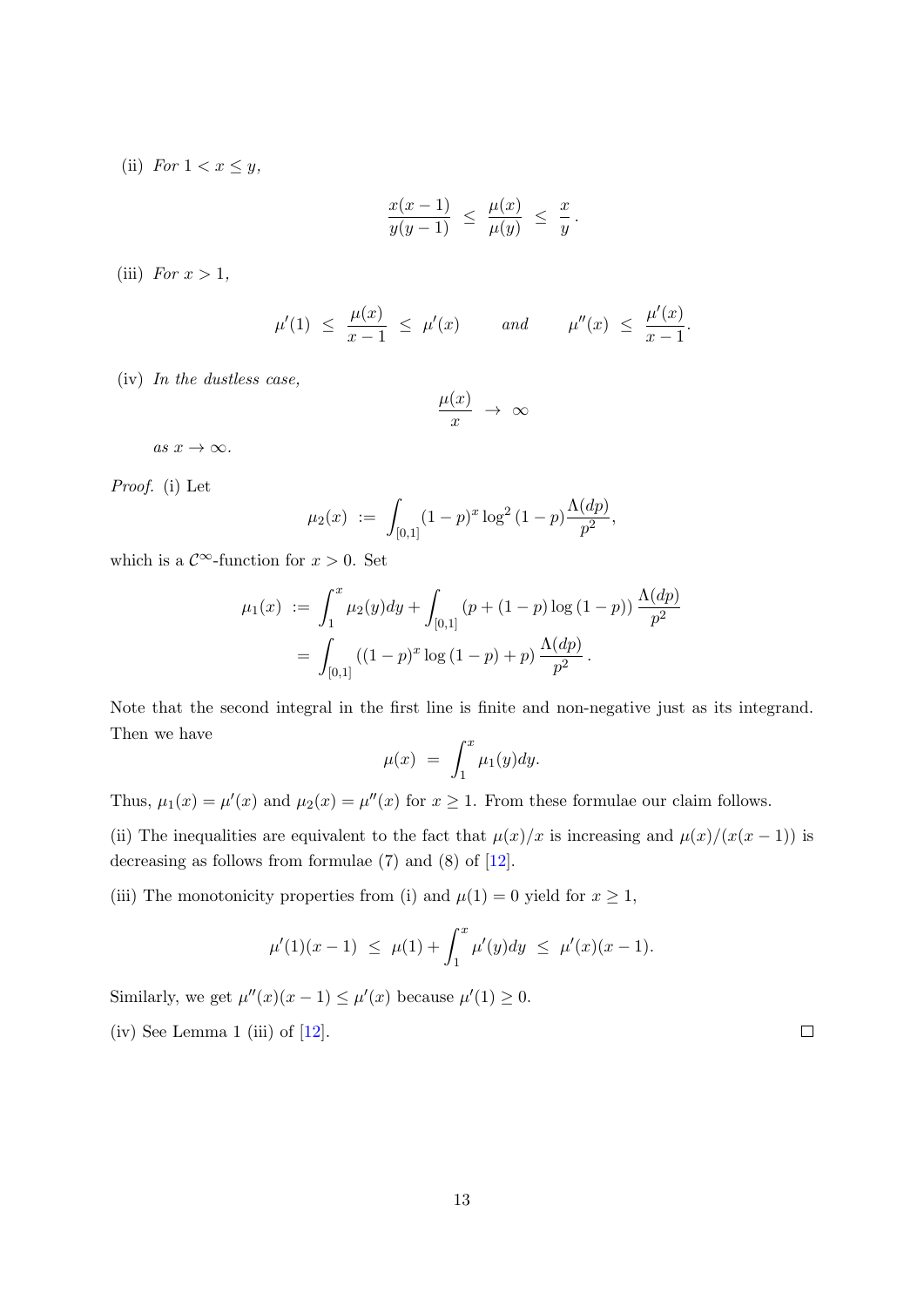In order to characterize regular variation of  $\mu$ , we introduce the function

$$
H(u) := \frac{\Lambda(\{0\})}{2} + \int_0^u h(z) dz, \quad 0 \le u \le 1,
$$

where

$$
h(z) := \int_z^1 \int_{(y,1]} \frac{\Lambda(dp)}{p^2} dy, \quad 0 \le z \le 1.
$$

Note that  $H$  is a finite function because we have

$$
H(1) = \frac{\Lambda({0})}{2} + \int_0^1 \int_0^p \int_0^y dz \, dy \, \frac{\Lambda(dp)}{p^2} = \frac{\Lambda([0,1])}{2} < \infty. \tag{3.2}
$$

<span id="page-13-0"></span>**Proposition 3.2.** For a  $\Lambda$ -coalescent without a dust component, the following statements hold:

(i)  $\mu(x)$  is regularly varying at infinity if and only if  $H(u)$  is regularly varying at the origin. Then  $\mu$  has an exponent  $\alpha \in [1,2]$  and we have

<span id="page-13-1"></span>
$$
\mu(x) \sim \Gamma(3-\alpha) x^2 H\left(x^{-1}\right) \tag{3.3}
$$

as  $x \to \infty$ .

(ii)  $\mu(x)$  is regularly varying at infinity with some exponent  $\alpha \in (1,2)$  if and only if the function  $\int_{(y,1]} p^{-2}\Lambda(dp)$  is regularly varying at the origin with an exponent  $\alpha \in (1,2)$ . Then we have

$$
\mu(x) \sim \frac{\Gamma(2-\alpha)}{\alpha-1} \int_{x^{-1}}^1 \frac{\Lambda(dp)}{p^2}
$$

as  $x \to \infty$ .

The last statement brings the regular variation of  $\mu$  together with the notion of regularly varying Λ-coalescents as introduced in [\[12\]](#page-45-3).

For the proof of this proposition, we apply the following characterization of regular variation.

<span id="page-13-2"></span>**Lemma 3.3.** Let  $V(z)$ ,  $z > 0$ , be a positive function with an ultimately monotone derivative  $v(z)$  and let  $\eta \neq 0$ . Then V is regularly varying at the origin with exponent  $\eta$  if and only if  $|v|$ is regularly varying at the origin with exponent  $\eta - 1$  and

$$
zv(z) \sim \eta V(z)
$$

as  $z \to 0^+$ .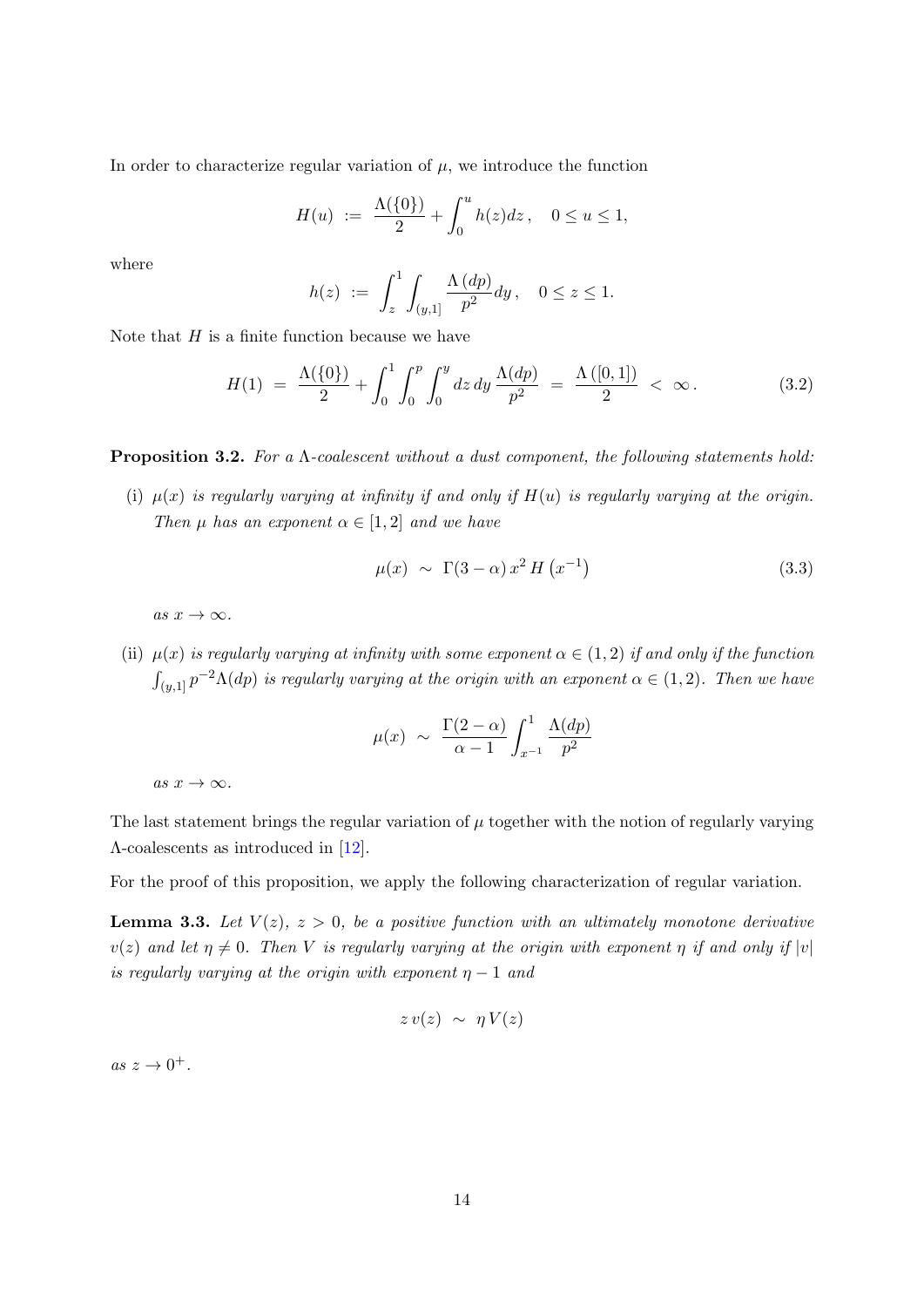*Proof.* For  $\eta > 0$ , we have  $V(0+) = 0$  and, therefore,  $V(z) = \int_0^z v(y) dy$ . For  $\eta < 0$ , we use the equation  $V(z) = \int_z^1 (-v(y)) dy + V(1)$  instead: here it holds  $V(0+) = \infty$ . Now our claim follows from well known results for regularly varying functions at infinity (see [\[29\]](#page-47-10) as well as Theorem 1 (a) and (b) in Section VIII.9 [\[14\]](#page-46-13)). The proofs translate one-to-one to regularly varying functions at the origin.  $\Box$ 

*Proof of Proposition [3.2.](#page-13-0)* (i) From the definition  $(3.1)$ , we obtain by double partial integration (see formula  $(8)$  of  $[12]$ ) that

$$
\frac{\mu(x)}{x(x-1)} = \frac{\Lambda({0})}{2} + \int_0^1 (1-z)^{x-2} h(z) dz.
$$
\n(3.4)

If  $\Lambda({0}) > 0$ , then our claim is obvious because the first term of the right-hand side of  $(3.4)$ dominates the integral as  $x \to \infty$  implying  $\mu(x)/x^2 \sim \Lambda({0})/2 = H(0)$  and, therefore,  $\alpha = 2$ . Thus, let us assume that  $\Lambda({0}) = 0$ . Let

<span id="page-14-0"></span>
$$
\mathcal{L}(x) \ := \ \int_0^1 e^{-zx} h(z) \, dz
$$

be the Laplace transform of H. In view of a Tauberian theorem (see Theorem 3 and Theorem 2 in Section XIII.5 of  $[14]$ , it is sufficient to prove that

<span id="page-14-2"></span><span id="page-14-1"></span>
$$
\mathcal{L}(x) \sim \frac{\mu(x)}{x^2} \tag{3.5}
$$

as  $x \to \infty$ . For  $\frac{1}{2} < \delta < 1$ , let us consider the decomposition

$$
\frac{\mu(x)}{x(x-1)} = \int_0^{x^{-\delta}} (1-z)^{x-2} h(z) dz + \int_{x^{-\delta}}^1 (1-z)^{x-2} h(z) dz.
$$
 (3.6)

Because of  $\delta < 1$  and  $(3.2)$ , we have

$$
\int_{x^{-\delta}}^1 (1-z)^{x-2} h(z) dz \le (1-x^{-\delta})^{x-2} \int_{x^{-\delta}}^1 h(z) dz \le e^{-x^{-\delta}(x-2)} H(1) = o(x^{-1}) \quad (3.7)
$$

as  $x \to \infty$ . In particular, the second integral in the decomposition [\(3.6\)](#page-14-1) can be neglected in the limit  $x \to \infty$  since  $\mu(x)/(x(x-1)) \ge \mu'(1)/x$  due to Lemma [3.1](#page-11-0) (iii). As to the first integral in [\(3.6\)](#page-14-1), observe for  $\delta > \frac{1}{2}$  that

$$
-\log \frac{(1-z)^{x-2}}{e^{-zx}} = \mathcal{O}(x^{1-2\delta}) \longrightarrow 0
$$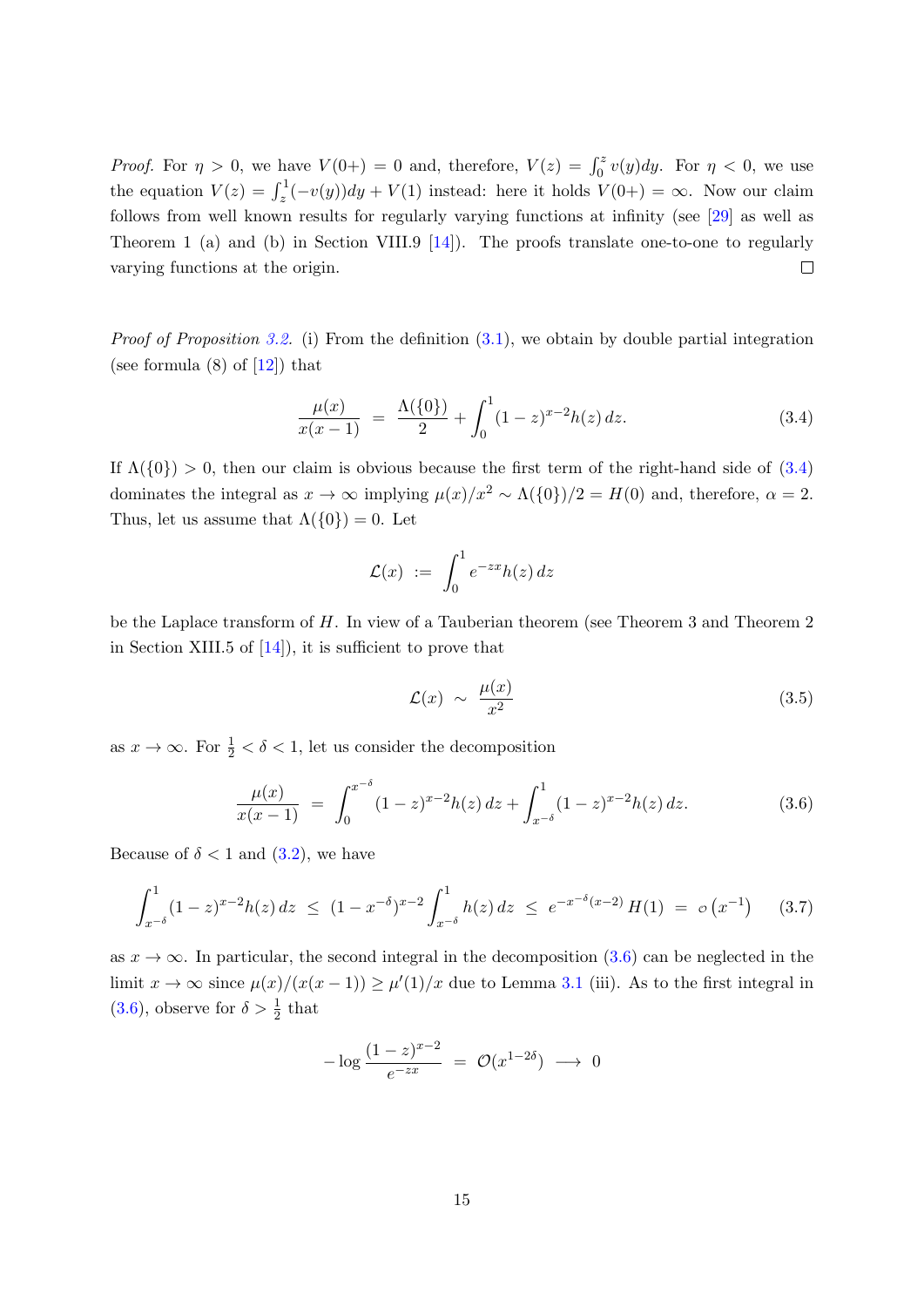uniformly for  $z \in [0, x^{-\delta}]$  as  $x \to \infty$  and, therefore,

$$
\int_0^{x^{-\delta}} (1-z)^{x-2} h(z) dz \sim \int_0^{x^{-\delta}} e^{-zx} h(z) dz.
$$
 (3.8)

Also note that

$$
\int_{x^{-\delta}}^{1} e^{-zx} h(z) dz \le e^{-x^{1-\delta}} H(1) = o(x^{-1})
$$
\n(3.9)

as  $x \to \infty$ . Combining [\(3.6\)](#page-14-1) to [\(3.9\)](#page-15-1) entails

<span id="page-15-1"></span>
$$
\int_0^1 (1-z)^{x-2} h(z) dz \sim \mathcal{L}(x).
$$

Hence, along with formula [\(3.4\)](#page-14-0), this proves the asymptotics in [\(3.5\)](#page-14-2). Moreover, from Lemma [3.1](#page-11-0) (ii) we get  $1 \leq \alpha \leq 2$ .

(ii) If  $1 < \alpha < 2$ , then  $\Lambda(\{0\}) = 0$ . Lemma [3.3](#page-13-2) provides that for  $\alpha < 2$  the function  $H(u)$  is regularly varying with exponent  $2 - \alpha$  iff  $h(u)$  is regularly varying with exponent  $1 - \alpha$  and then

$$
(2-\alpha)H(u) \sim uh(u)
$$

as  $u \to 0^+$ . Applying Lemma [3.3](#page-13-2) once more for  $\alpha > 1$ ,  $h(u)$  is regularly varying with exponent  $1 - \alpha$  iff  $\int_{(u,1]}$  $\Lambda(dp)$  $\frac{ap}{p^2}$  is regularly varying with exponent  $-\alpha$  and then

$$
(\alpha - 1)h(u) \sim u \int_{(u,1]} \frac{\Lambda(dp)}{p^2}
$$

as  $u \to 0^+$ . Bringing both asymptotics together with statement (i) finishes the proof.  $\Box$ 

# <span id="page-15-0"></span>4 The length of a random external branch

Recall that  $T<sup>n</sup>$  denotes the length of an external branch picked at random. The following result on its distribution function does not only play a decisive role in the proofs of Theorem [1.1](#page-2-0) and [1.2](#page-3-0) but is also of interest on its own. It shows that the distribution of  $T<sup>n</sup>$  is primarily determined by the rate function  $\mu$ .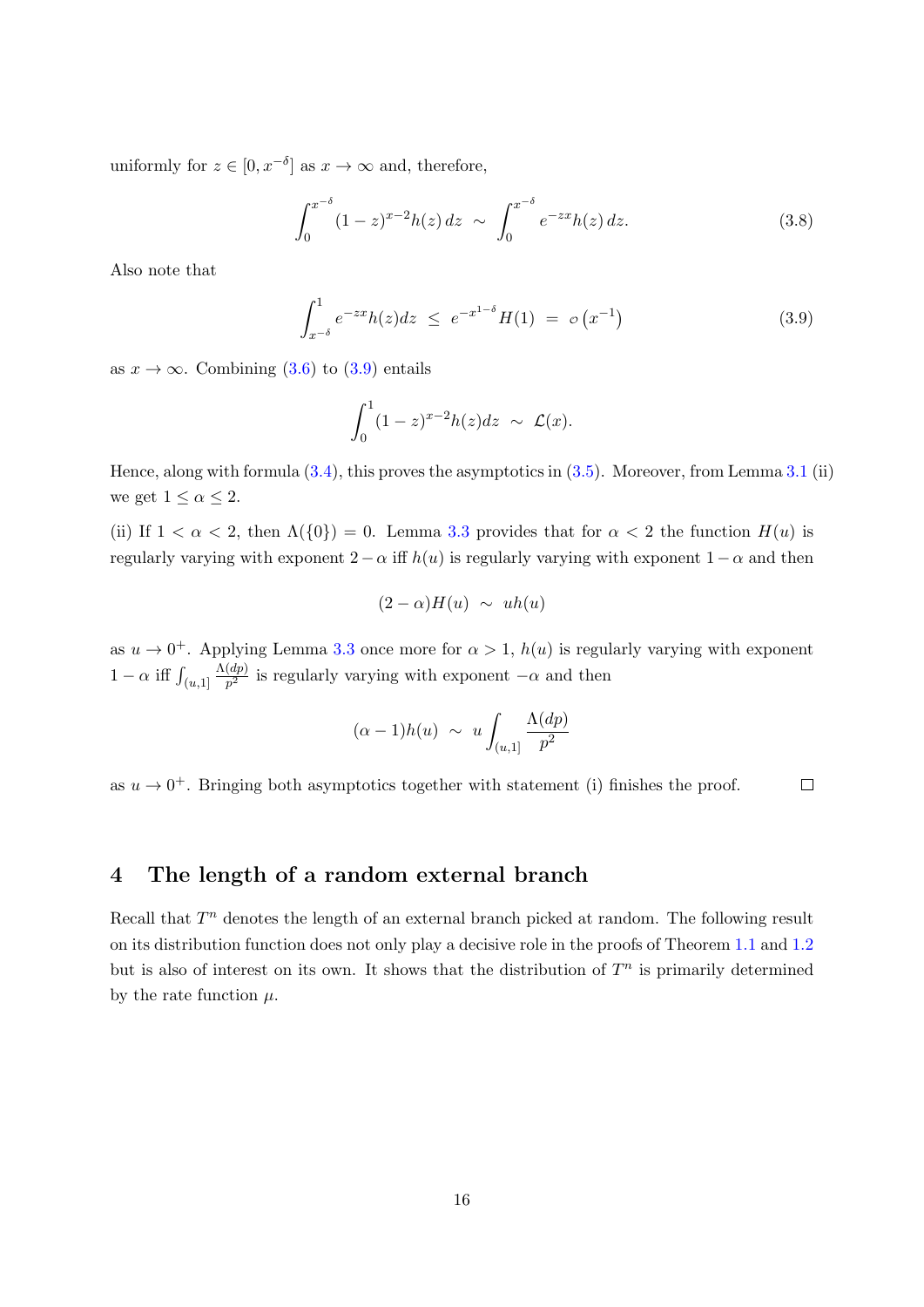<span id="page-16-0"></span>**Theorem 4.1.** For a  $\Lambda$ -coalescent without a dust component and a sequence  $(r_n)_{n\in\mathbb{N}}$  satisfying  $1 < r_n \leq n$  for all  $n \in \mathbb{N}$ , we have

<span id="page-16-2"></span><span id="page-16-1"></span>
$$
\mathbf{P}\left(T^{n} > \int_{r_{n}}^{n} \frac{dx}{\mu(x)}\right) = \frac{\mu(r_{n})}{\mu(n)} + o(1)
$$
\n(4.1)

as  $n \to \infty$ . Moreover,

$$
\left(\frac{r_n}{n}\right)^2 + o(1) \le \mathbf{P}\left(T^n > \int_{r_n}^n \frac{dx}{\mu(x)}\right) \le \frac{r_n}{n} + o(1) \tag{4.2}
$$

as  $n \to \infty$ .

Observe that the integral  $\int_{r_n}^n$  $dx$  $\frac{dx}{\mu(x)}$  is the asymptotic time needed to go from n to  $r_n$  lineages according to Proposition [2.1.](#page-10-0)

For the proof, we recall our notations.  $N_n = (N_n(t))_{t\geq 0}$  denotes the block counting process, with the embedded Markov chain  $X = (X_j)_{j \in \mathbb{N}_0}$ . In particular, we have  $N_n(0) = X_0 = n$  and we set  $X_j = 1$  for  $j \geq \tau_n$ , where  $\tau_n$  is defined as the total number of merging events. The waiting time of the process  $N_n$  in state  $X_j$  is again referred to as  $W_j$  for  $0 \leq j \leq \tau_n - 1$ . The number of merging events until the external branch ending in leaf  $i \in \{1, \ldots, n\}$  coalesces is given by

$$
\zeta_i^n := \max \{ j \geq 0 : \{i\} \in \Pi_n(W_0 + \cdots + W_{j-1}) \}.
$$

Similarly,  $\zeta^n$  denotes the corresponding number of a random external branch with length  $T^n$ .

*Proof of Theorem [4.1.](#page-16-0)* For later purposes, we show the stronger statement

<span id="page-16-3"></span>
$$
\mathbf{P}\left(T^{n} > \int_{r_{n}}^{n} \frac{dx}{\mu(x)} \middle| N_{n}\right) = \frac{\mu(r_{n})}{\mu(n)} + o_{P}(1) \tag{4.3}
$$

as  $n \to \infty$ . It implies [\(4.1\)](#page-16-1) by taking expectations and using dominated convergence. The statement [\(4.2\)](#page-16-2) is a direct consequence in view of Lemma [3.1](#page-11-0) (ii).

In order to prove [\(4.3\)](#page-16-3), note that, by the standard subsubsequence argument and the metrizability of the convergence in probability, we can assume that  $r_n/n$  converges to some value q with  $0 \leq q \leq 1$ . We distinguish three different cases of asymptotic behavior of the sequence  $r_n/n$ :

(a) We begin with the case  $r_n \sim qn$  as  $n \to \infty$ , where  $0 < q < 1$ . Then there exist  $q_1, q_2 \in (0, 1)$ such that  $q_1 n \le r_n \le q_2 n$  for all  $n \in \mathbb{N}$  but finitely many.

Let us first consider the discrete embedded setting and afterwards insert the time component.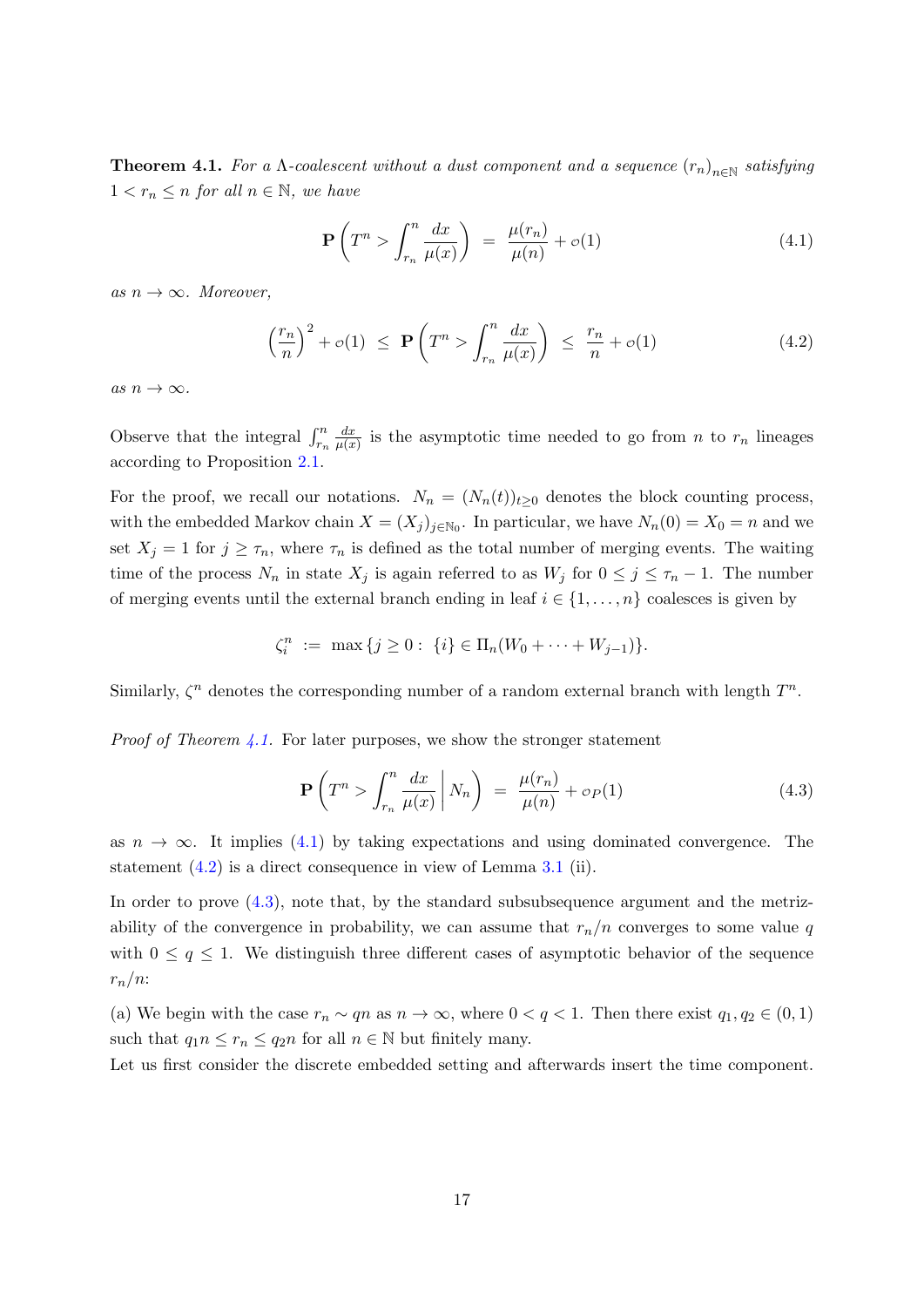Since there are  $\Delta X_0 + 1$  branches involved in the first merger, we have

$$
\mathbf{P}(\zeta^n \ge 1 \mid N_n) = 1 - \frac{\Delta X_0 + 1}{X_0} = \frac{X_1 - 1}{X_0} a.s.
$$

Iterating this formula, it follows

$$
\mathbf{P}\left(\zeta^{n} \geq k \mid N_{n}\right) \ = \ \prod_{j=0}^{k-1} \frac{X_{j+1}-1}{X_{j}} \ = \ \frac{X_{k}-1}{n-1} \prod_{j=0}^{k-1} \left(1-\frac{1}{X_{j}}\right) \quad \text{a.s.}
$$

for  $k \geq 1$ . For a combinatorial treatment of this formula, see [\[12,](#page-45-3) Lemma 4]. Note that  $\sum_{j=0}^{k-1} X_j^{-2} \leq \sum_{m=X_{k-1}}^{\infty} m^{-2} \leq 2 (X_{k-1})^{-1}$  to obtain via a Taylor expansion that

$$
\mathbf{P}\left(\zeta^{n} \ge k \mid N_{n}\right) \ = \ \frac{X_{k} - 1}{n - 1} \exp\left(-\sum_{j=0}^{k-1} \frac{1}{X_{j}} + \mathcal{O}\left(X_{k-1}^{-1}\right)\right) \qquad \text{a.s.} \tag{4.4}
$$

as  $n \to \infty$ .

We like to evaluate this quantity at the stopping times

<span id="page-17-0"></span>
$$
\rho_{r_n} := \min\{j \ge 0 : X_j \le r_n\}.
$$

From Lemma [3.1](#page-11-0) (i) and (iii), we know that the function  $\mu(x)$  is increasing in x and that  $x/\mu(x)$ converges in the dustless case to 0 as  $x \to \infty$ . In view of  $r_n \ge q_1 n$ , therefore, we have

$$
\int_{r_n}^n \frac{dx}{\mu(x)} \ \leq \ \frac{n-r_n}{\mu(r_n)} \ \leq \ \left(\frac{1}{q_1}-1\right)\frac{r_n}{\mu(r_n)} \ = \ o(1).
$$

Hence, we may apply Proposition [2.2](#page-11-3) and obtain

$$
\sum_{j=0}^{\rho_{r_n}-1} \frac{1}{X_j} = \log \left( \frac{\mu(n)}{n} \frac{X_{\rho_{r_n}}}{\mu(X_{\rho_{r_n}})} \right) + o_P(1).
$$

Also, Lemma 3 of [\[12\]](#page-45-3) implies

<span id="page-17-1"></span>
$$
X_{\rho_{r_n}} = r_n + \mathcal{O}_P\left(\Delta X_{\rho_{r_n}}\right) = r_n + \mathcal{O}_P(X_{\rho_{r_n}}).
$$

Inserting these two estimates into equation  $(4.4)$  and using Lemma [3.1](#page-11-0) (ii), it follows

$$
\mathbf{P}\left(\zeta^{n} \geq \rho_{r_{n}} \mid N_{n}\right) = \frac{X_{\rho_{r_{n}}}-1}{n-1} \frac{\mu\left(X_{\rho_{r_{n}}}\right)}{X_{\rho_{r_{n}}}} \frac{n}{\mu\left(n\right)} (1 + \sigma_{P}(1)) = \frac{\mu\left(r_{n}\right)}{\mu\left(n\right)} + \sigma_{P}(1). \tag{4.5}
$$

In order to transfer this equality to the continuous-time setting, we first show that for each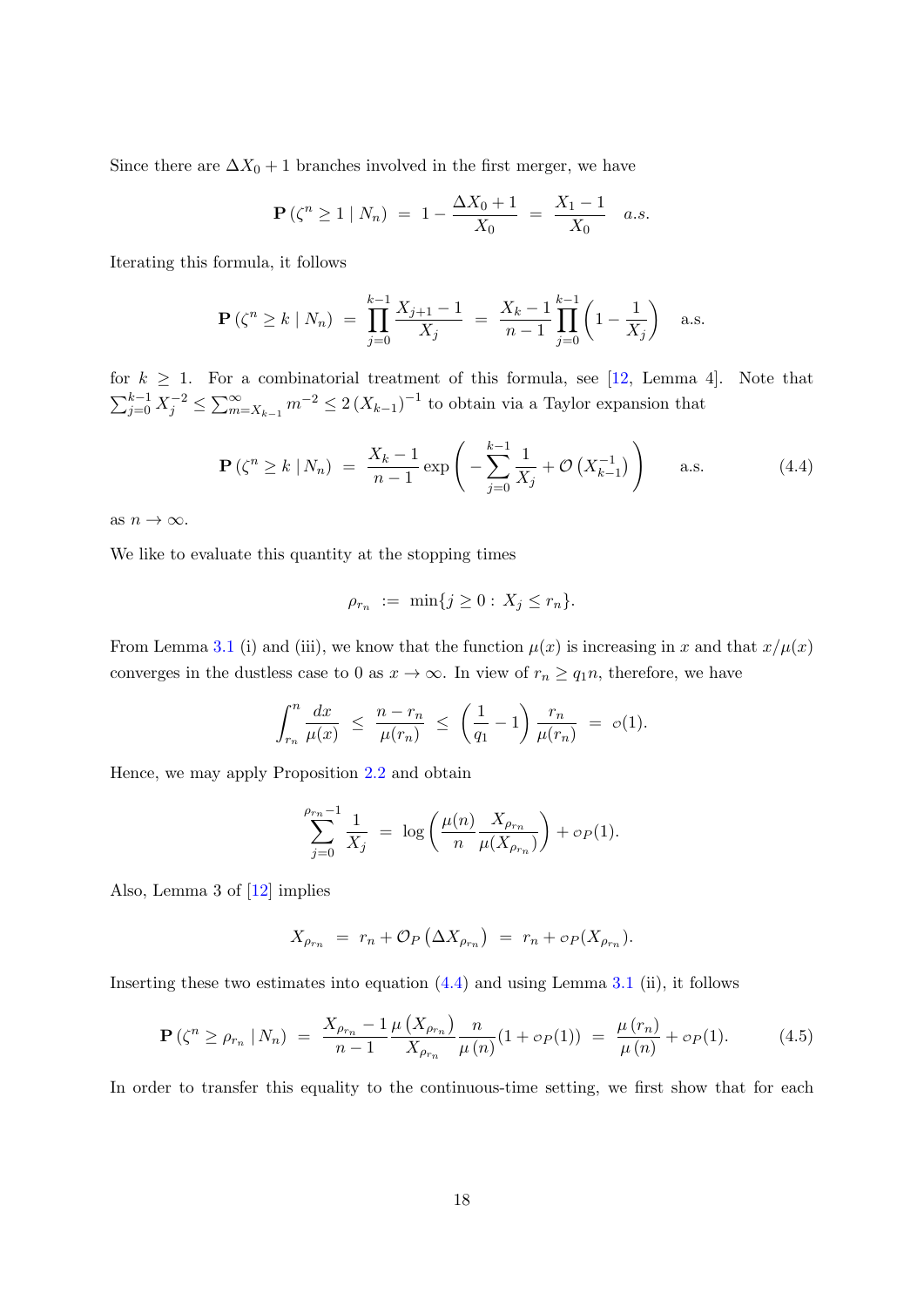$\varepsilon \in (0,1)$  there is an  $\delta > 0$  such that

$$
(1+\delta)\int_{(1+\varepsilon)r_n}^n\frac{dx}{\mu(x)} < \int_{r_n}^n\frac{dx}{\mu(x)} < (1-\delta)\int_{(1-\varepsilon)r_n}^n\frac{dx}{\mu(x)}
$$
(4.6)

for large  $n \in \mathbb{N}$ . For the proof of the left-hand inequality, note that due to Lemma [3.1](#page-11-0) (ii) we have  $\overline{1}$  $\overline{c}$  n  $\overline{1}$ 

<span id="page-18-0"></span>
$$
\frac{1}{n - (1 + \varepsilon)r_n} \int_{(1 + \varepsilon)r_n}^{n} \frac{dx}{\mu(x)} \le \frac{1}{n - r_n} \int_{r_n}^{n} \frac{dx}{\mu(x)}
$$

implying with  $q_1 n \leq r_n$  that

$$
\frac{1}{1-\varepsilon \frac{q_1}{1-q_1}} \int_{(1+\varepsilon)r_n}^n \frac{dx}{\mu(x)} \ \leq \ \frac{1}{1-\varepsilon \frac{r_n}{n-r_n}} \int_{(1+\varepsilon)r_n}^n \frac{dx}{\mu(x)} \ \leq \ \int_{r_n}^n \frac{dx}{\mu(x)}.
$$

These inequalities show how to choose  $\delta > 0$ . The right-hand inequality in [\(4.6\)](#page-18-0) follows along the same lines.

Now, recalling the notion

<span id="page-18-1"></span>
$$
\widetilde{\rho}_{r_n} := \inf\{t \ge 0 : N_n(t) \le r_n\},\
$$

Proposition [2.1](#page-10-0) gives for sufficiently small  $\varepsilon > 0$  the formula

$$
\widetilde{\rho}_{r_n(1+\varepsilon)} = \int_{r_n(1+\varepsilon)}^n \frac{dx}{\mu(x)} (1 + \sigma_P(1)) \tag{4.7}
$$

as  $n \to \infty$ . Combining [\(4.5\)](#page-17-1) to [\(4.7\)](#page-18-1) yields

$$
\begin{split}\n\mathbf{P}\Big(T^{n} > \int_{r_{n}}^{n} \frac{dx}{\mu(x)} \Big| N_{n} \Big) \\
&\leq \mathbf{P}\Big(T^{n} \geq (1+\delta) \int_{r_{n}(1+\varepsilon)}^{n} \frac{dx}{\mu(x)} \Big| N_{n} \Big) \\
&\leq \mathbf{P}\Big(T^{n} \geq \widetilde{\rho}_{r_{n}(1+\varepsilon)} \Big| N_{n} \Big) + \mathbf{P}\Big((1+\delta) \int_{r_{n}(1+\varepsilon)}^{n} \frac{dx}{\mu(x)} < \widetilde{\rho}_{r_{n}(1+\varepsilon)} \Big| N_{n} \Big) \\
&= \mathbf{P}\Big(\zeta^{n} \geq \rho_{r_{n}(1+\varepsilon)} \Big| N_{n} \Big) + o_{P}(1) \\
&= \frac{\mu(r_{n}(1+\varepsilon))}{\mu(n)} + o_{P}(1) \\
&\leq \frac{\mu(r_{n})}{\mu(n)} (1+\varepsilon)^{2} + o_{P}(1),\n\end{split}
$$

where we used Lemma [3.1](#page-11-0) (ii) for the last inequality. With this estimate holding for all  $\varepsilon > 0$ ,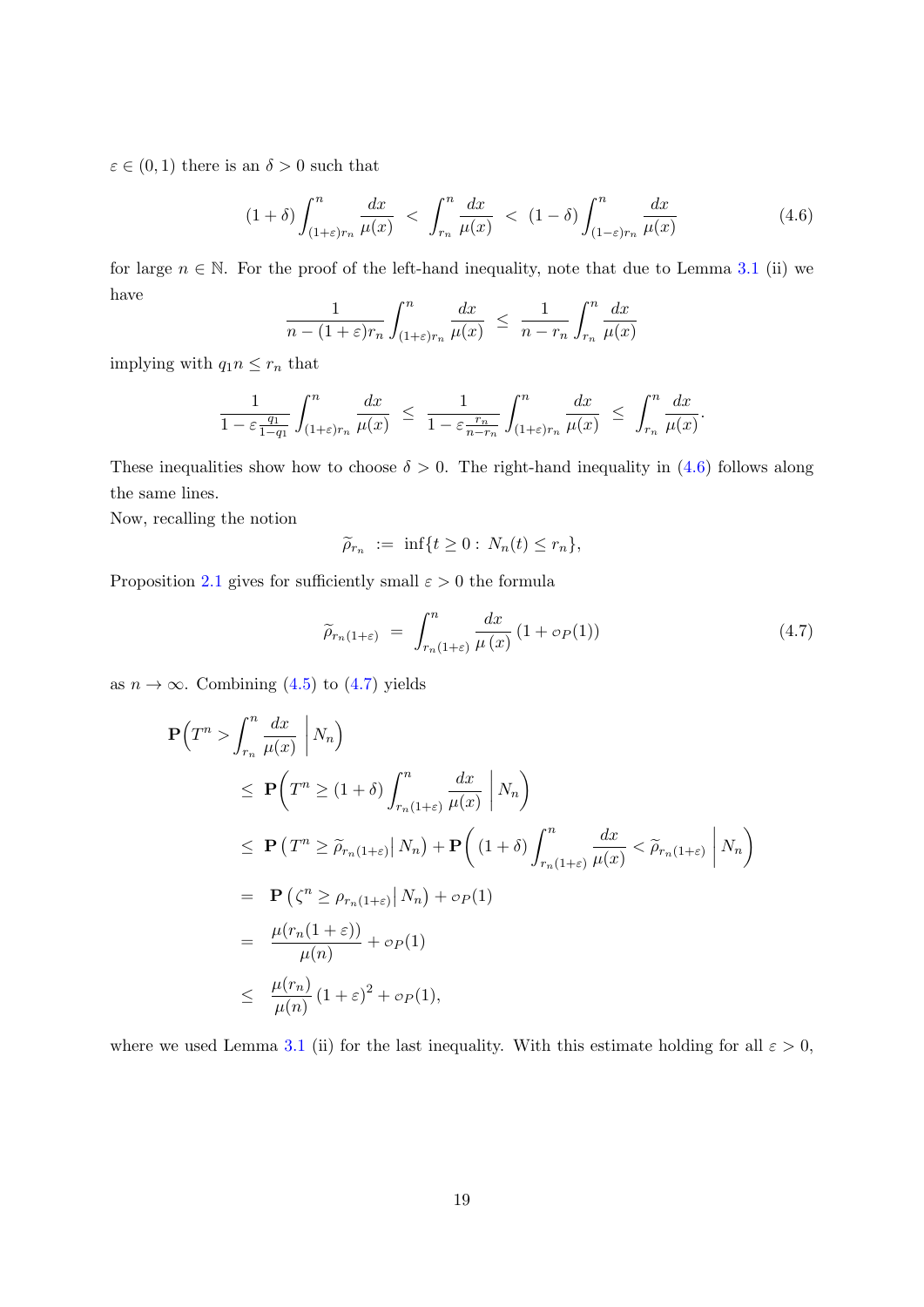we end up with

$$
\mathbf{P}\left(T^n > \int_{r_n}^n \frac{dx}{\mu(x)} \middle| N_n\right) \le \frac{\mu(r_n)}{\mu(n)} + \sigma_P(1)
$$

as  $n \to \infty$ . The reverse inequality can be shown in the same way so that we obtain equation  $(4.3).$  $(4.3).$ 

(b) Now we turn to the two remaining cases  $r_n \sim n$  and  $r_n = o(n)$ . In view of Lemma [3.1](#page-11-0) (ii), the asymptotics  $r_n \sim n$  implies  $\mu(r_n) \sim \mu(n)$ , i.e., the right-hand side of [\(4.3\)](#page-16-3) converges to 1. Furthermore, the sequence  $(r'_n)_{n\in\mathbb{N}} := (qr_n)_{n\in\mathbb{N}}, 0 < q < 1$ , fulfills the requirements of part (a). With respect to Lemma [3.1](#page-11-0) (ii), part (a), therefore, entails for all  $q \in (0,1)$ ,

$$
\mathbf{P}\left(T^n > \int_{r_n}^n \frac{dx}{\mu(x)} \middle| N_n\right) \ge \mathbf{P}\left(T^n > \int_{r'_n}^n \frac{dx}{\mu(x)} \middle| N_n\right) \ge \frac{\mu(qn)}{\mu(n)} + o_P(1) \ge q^2 + o_P(1)
$$

as  $n \to \infty$ . Hence, the left-hand side of [\(4.3\)](#page-16-3) also converges to 1 in probability. Similarly, the convergence of both sides of [\(4.3\)](#page-16-3) to 0 can be shown for  $r_n = \mathcal{O}(n)$ .  $\Box$ 

# <span id="page-19-0"></span>5 Proofs of Theorem [1.1](#page-2-0) and [1.2](#page-3-0)

*Proof of Theorem [1.1.](#page-2-0)* Let  $r_n$  be as required in Theorem [4.1.](#page-16-0) Applying Lemma [3.1](#page-11-0) (ii), we obtain

$$
\int_{r_n}^n \frac{dx}{x} \le \frac{\mu(n)}{n} \int_{r_n}^n \frac{dx}{\mu(x)} \le \int_{r_n}^n \frac{n-1}{x(x-1)} dx.
$$

Observing

<span id="page-19-2"></span><span id="page-19-1"></span>
$$
\int_{r_n}^n \frac{dx}{x} = \log \frac{n}{r_n}
$$

and

$$
\int_{r_n}^{n} \frac{n-1}{x(x-1)} dx = (n-1) \log \frac{r_n - nr_n}{n - nr_n},
$$

Theorem [4.1](#page-16-0) entails

$$
\mathbf{P}\left(\frac{\mu(n)}{n}T^n > \log \frac{n}{r_n}\right) \ge \left(\frac{r_n}{n}\right)^2 + o(1) \tag{5.1}
$$

and

$$
\mathbf{P}\left(\frac{\mu(n)}{n}T^n > (n-1)\log\frac{r_n - nr_n}{n - nr_n}\right) \le \frac{r_n}{n} + o(1) \tag{5.2}
$$

as  $n \to \infty$ , respectively.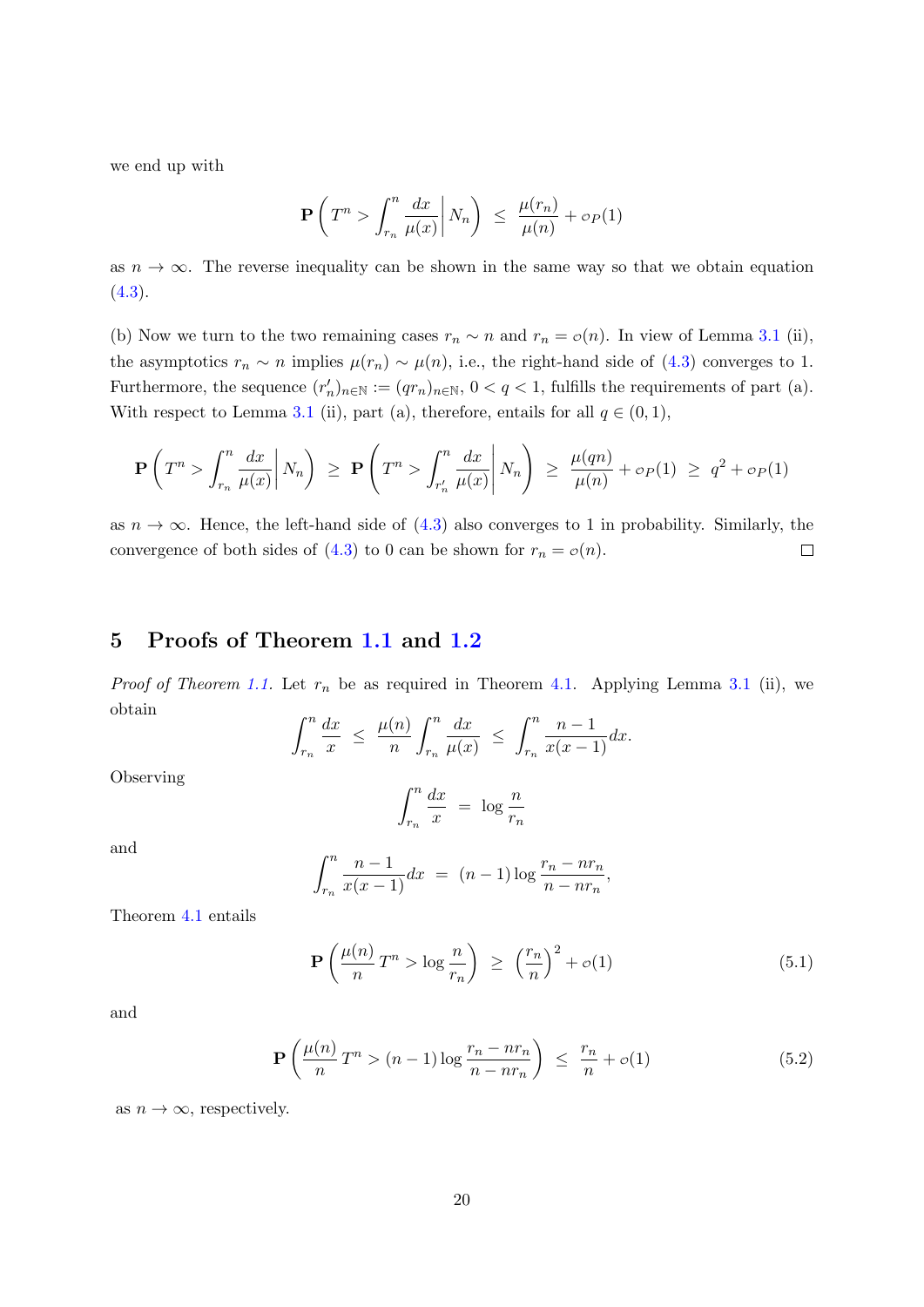Now let  $t \geq 0$ . Using equation [\(5.1\)](#page-19-1) for

$$
r_n = ne^{-t},
$$

while choosing

<span id="page-20-1"></span>
$$
r_n = \frac{ne^{t/(n-1)}}{1 + n(e^{t/(n-1)} - 1)}
$$

in  $(5.2)$ , we arrive at

$$
e^{-2t} + o(1) \le \mathbf{P}\left(\frac{\mu(n)}{n}T^{n} > t\right) \le \frac{e^{t/(n-1)}}{1 + n(e^{t/(n-1)} - 1)} + o(1) = \frac{1}{1+t}(1+o(1)),
$$
  
quired.

as required.

Proof of Theorem [1.2.](#page-3-0) First, we treat the dustless case. Similar to the proof of Theorem [4.1,](#page-16-0) we first consider the discrete version  $\zeta_i^n$  of  $T_i^n$  for  $1 \leq i \leq k$  to prove

$$
\mathbf{P}(\zeta_1^n \ge I_1^n, \dots, \zeta_k^n \ge I_k^n \, | \, N_n) \ = \ \mathbf{P}(\zeta_1^n \ge I_1^n \, | \, N_n) \ \cdots \ \mathbf{P}(\zeta_k^n \ge I_k^n \, | \, N_n) + o_P(1) \tag{5.3}
$$

as  $n \to \infty$ , where  $0 =: I_0^n \leq I_1^n \leq \cdots \leq I_k^n$  are random variables measurable with respect to the σ-fields σ ( $N_n$ ). Denote by  $\zeta_A$  the number of mergers until some external branch out of the set  $A \subseteq \{1, \ldots, n\}$  coalesces and let  $a := \#A$ . Given  $\Delta X_j$ , the j-th merging amounts to choosing  $\Delta X_j + 1$  branches uniformly at random out of the  $X_j$  present ones implying

<span id="page-20-0"></span>
$$
\mathbf{P}(\zeta_A \ge m \mid N_n) = \frac{(X_m - 1) \cdots (X_m - a)}{(n - 1) \cdots (n - a)} \prod_{j=0}^{m-1} \left(1 - \frac{a}{X_j}\right) \qquad a.s.
$$
 (5.4)

for  $m \ge 1$  (for details see (28) of [\[12\]](#page-45-3)). Let  $\bar{\zeta}_{\{1,\dots,k\}} := \zeta_{\{1,\dots,k\}}$  and  $\bar{\zeta}_{\{i,\dots,k\}} := \zeta_{\{i,\dots,k\}} - \zeta_{\{i-1,\dots,k\}}$ for  $2 \leq i \leq k$ . Moreover, let  $\overline{N}_{X_j}(t) := N_n(t + W_0 + \cdots + W_{j-1})$ , in particular,  $\overline{N}_{X_0}(t) := N_n(t)$ . The Markov property and [\(5.4\)](#page-20-0) provide

$$
\begin{split} \mathbf{P}\Big(\zeta_{1}^{n} \geq I_{1}^{n}, \ldots, \zeta_{k}^{n} \geq I_{k}^{n} \Big| N_{n} \Big) \\ &= \prod_{i=1}^{k} \mathbf{P}\Big(\bar{\zeta}_{\{i,\ldots,k\}} \geq I_{i}^{n} - I_{i-1}^{n} \Big| \bar{N}_{X_{I_{i-1}^{n}}} \Big) \\ &= \prod_{i=1}^{k} \Bigg[ \frac{(X_{I_{i}^{n}} - 1) \cdots (X_{I_{i}^{n}} - k + i - 1)}{(X_{I_{i-1}^{n}} - k + i - 1)} \prod_{j=I_{i-1}^{n}}^{I_{i}^{n}-1} \Big( 1 - \frac{k - i + 1}{X_{j}} \Big) \Bigg] \\ &= \prod_{i=1}^{k} \Bigg[ \frac{(X_{I_{i}^{n}} - k + i - 1)}{(n - k + i - 1)} \prod_{j=I_{i-1}^{n}}^{I_{i}^{n}-1} \Big( 1 - \frac{k - i + 1}{X_{j}} \Big) \Bigg] \qquad a.s. \end{split}
$$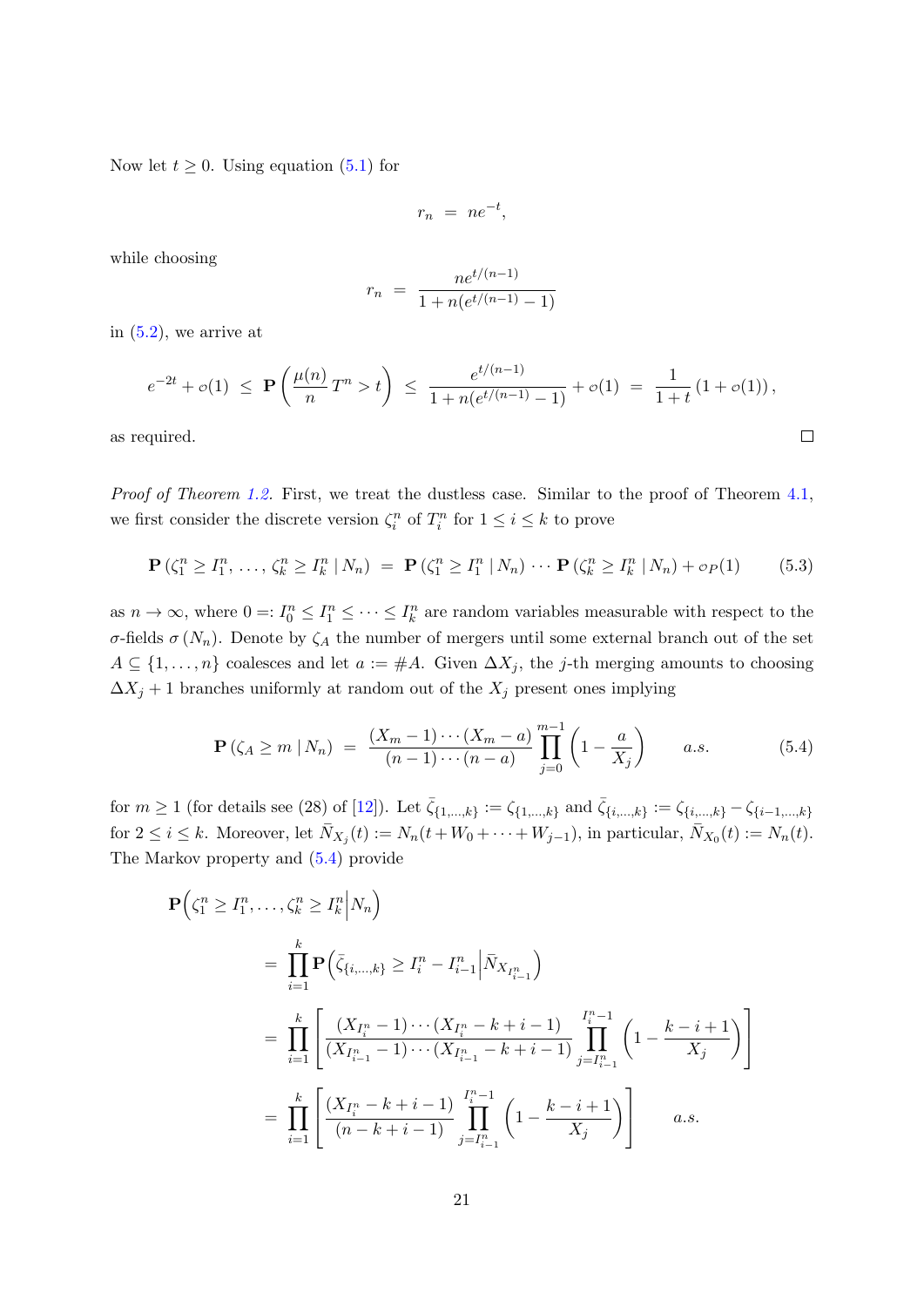For  $1 \leq i \leq k$ , note that

$$
\left(1 - \frac{k - i + 1}{X_j}\right) = \left(1 - \frac{1}{X_j}\right)^{k - i + 1} + \mathcal{O}\left(X_j^{-1}\right)
$$

and

$$
\frac{X_{I_i^n} - k + i - 1}{n - k + i - 1} = \frac{X_{I_i^n} - 1}{n - 1} + \mathcal{O}\left(n^{-1}\right)
$$

to obtain

$$
\mathbf{P}(\zeta_1^n \ge I_1^n, \dots, \zeta_k^n \ge I_k^n \mid N_n)
$$
\n
$$
= \prod_{i=1}^k \left[ \left( \frac{X_{I_i^n} - 1}{n - 1} + \mathcal{O}(n^{-1}) \right) \left( \prod_{j=I_{i-1}^n}^{I_i^n - 1} \left( 1 - \frac{1}{X_j} \right)^{k - i + 1} + \mathcal{O}\left( (X_{I_i^n} - 1)^{-1} \right) \right) \right]
$$
\n
$$
= \prod_{i=1}^k \left[ \frac{X_{I_i^n} - 1}{n - 1} \prod_{j=I_{i-1}^n}^{I_i^n - 1} \left( 1 - \frac{1}{X_j} \right)^{k - i + 1} \right] + o_P(1)
$$
\n
$$
= \prod_{i=1}^k \left[ \frac{X_{I_i^n} - 1}{n - 1} \prod_{j=0}^{I_i^n - 1} \left( 1 - \frac{1}{X_j} \right) \right] + o_P(1)
$$

as  $n \to \infty$ , where the rightmost  $\mathcal{O}(\cdot)$ -term in the first line stems from the fact that  $X_{I_i^n} < X_j$ for all  $j < I_i^n$ . Furthermore, from [\(5.4\)](#page-20-0) with  $A = \{i\}$ , we know that

$$
\mathbf{P}\left(\zeta_i^n \geq I_i^n \,|\, N_n\right) \;=\; \frac{X_{I_i^n} - 1}{n-1} \prod_{j=0}^{I_i^n - 1} \left(1 - \frac{1}{X_j}\right) \qquad a.s.
$$

so that we arrive at equation [\(5.3\)](#page-20-1).

Now based on exchangeability, it is no loss to assume that  $0 \leq t_1^n \leq \cdots \leq t_k^n$ . So inserting

$$
I_i^n := \min \left\{ k \ge 1 : \sum_{j=0}^{k-1} W_j > t_i^n \right\} \wedge \tau_n
$$

in  $(5.3)$  yields

$$
\mathbf{P}(T_1^n > t_1^n, ..., T_k^n > t_k^n | N_n) = \mathbf{P}(\zeta_1^n \ge I_1^n, ..., \zeta_k^n \ge I_k^n | N_n)
$$
  
= 
$$
\prod_{i=1}^k \mathbf{P}(\zeta_i^n \ge I_i^n | N_n) + o_P(1)
$$
  
= 
$$
\prod_{i=1}^k \mathbf{P}(T_i^n > t_i^n | N_n) + o_P(1)
$$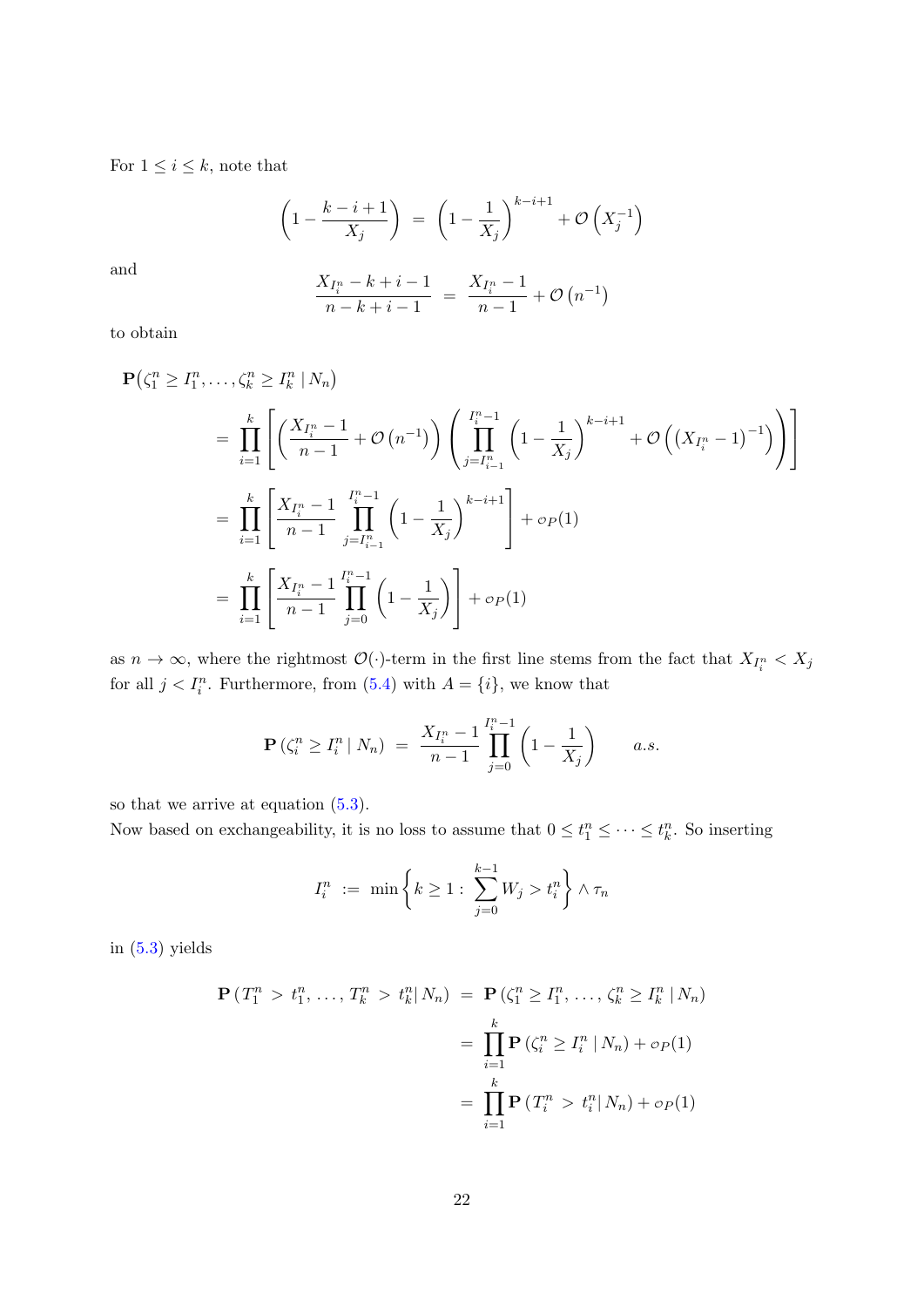as  $n \to \infty$ . For  $1 \leq i \leq k$ , let  $1 < r_i^n \leq n$  be defined implicitly via

$$
t_i^n \ = \ \int_{r_i^n}^n \frac{dx}{\mu(x)} \, .
$$

From Lemma [3.1](#page-11-0) (iii) we know that  $\int_1^n$  $\frac{dx}{\mu(x)} = \infty$ ; therefore,  $r_i^n$  is well-defined. In the dustless case, consequently, we may apply formula [\(4.3\)](#page-16-3) to obtain

$$
\mathbf{P}(T_1^n > t_1^n, \dots, T_k^n > t_k^n | N_n) = \prod_{i=1}^k \mathbf{P}(T_i^n > t_i^n | N_n) + o_P(1)
$$

$$
= \prod_{i=1}^k \frac{\mu(r_i^n)}{\mu(n)} + o_P(1)
$$

as  $n \to \infty$ . Taking expectations in this equation yields, via dominated convergence, the theorem's claim for Λ-coalescents without a dust component.

For  $\Lambda$ -coalescents with dust, we use for  $t > 0$  the formula

$$
\lim_{n\to\infty} \mathbf{P}\left(T_1^n > t,\ldots,T_k^n > t\right) \ = \ \mathbf{E}\left[S_t^k\right],
$$

with non-degenerative positive random variables  $S_t$  (see (10) in [\[24\]](#page-46-4)). For  $k \geq 2$ , Jensen's inequality implies

$$
\lim_{n\to\infty} \mathbf{P}(T_1^n > t, \ldots, T_k^n > t) > \mathbf{E}[S_t]^k = \lim_{n\to\infty} \mathbf{P}(T_1^n > t, \ldots, T_k^n > t).
$$

This finishes the proof.

<span id="page-22-2"></span><span id="page-22-1"></span>

### <span id="page-22-0"></span>6 Proof of Theorem [1.3](#page-3-1)

(a) First suppose that  $\mu(x)$  is regularly varying with exponent  $\alpha \in [1,2]$ , i.e., we have

$$
\mu(x) = x^{\alpha} L(x), \tag{6.1}
$$

where L is a slowly varying function. Let  $r_n := qn$  with  $0 < q \leq 1$ . The statement of Theorem [4.1](#page-16-0) then boils down to

$$
\mathbf{P}\left(\frac{\mu(n)}{n}T^n > \frac{1}{n}\int_{qn}^n \frac{\mu(n)}{\mu(x)}dx\right) = q^\alpha + o(1) \tag{6.2}
$$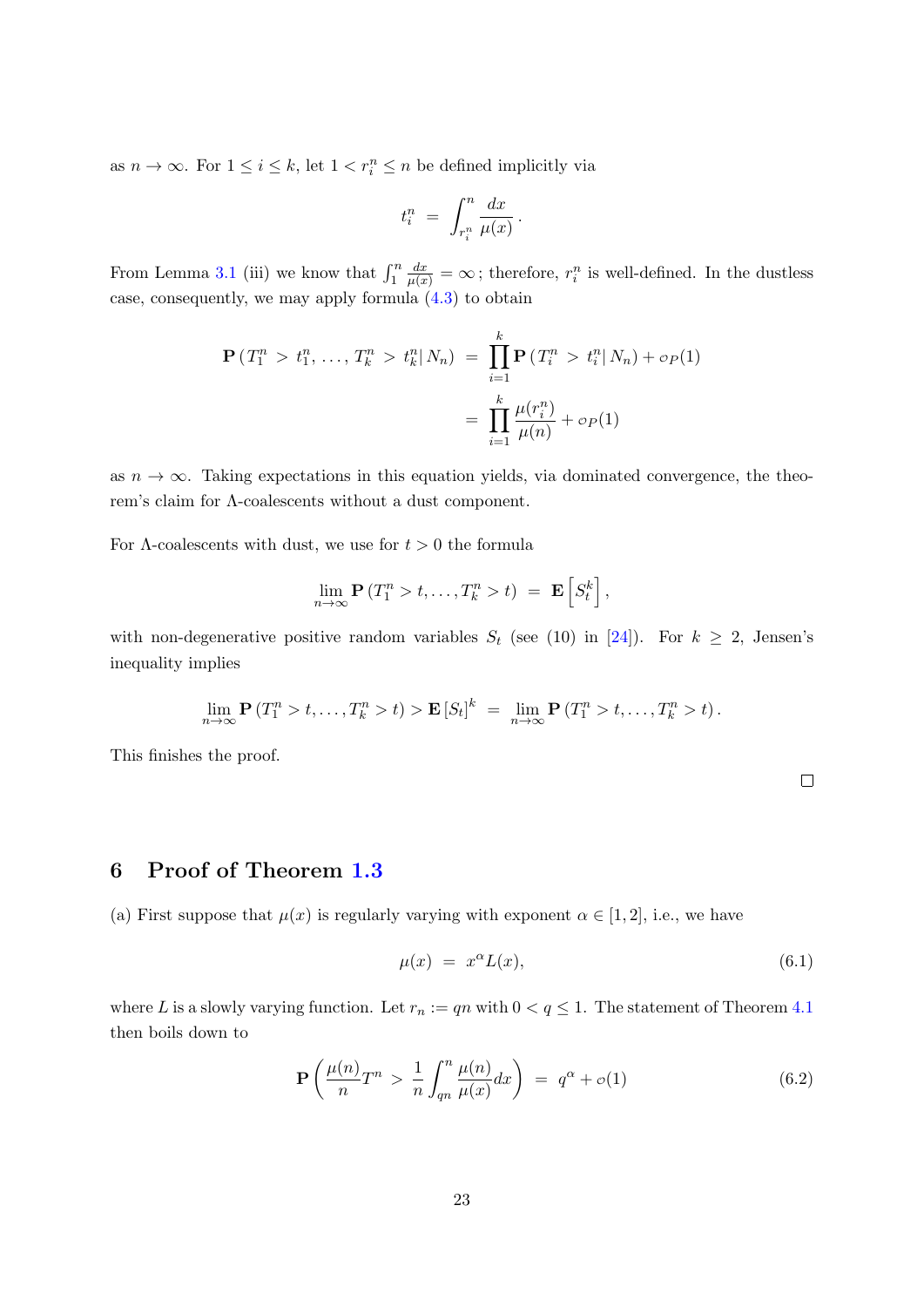as  $n \to \infty$ . From [\(6.1\)](#page-22-1) we obtain

$$
n^{-1} \int_{qn}^{n} \frac{\mu(n)}{\mu(x)} dx \sim \begin{cases} -\log q & \text{for} \quad \alpha = 1\\ \frac{1}{\alpha - 1} \left( q^{-(\alpha - 1)} - 1 \right) & \text{for} \quad 1 < \alpha \le 2 \end{cases}
$$

as  $n \to \infty$ . Thus, choosing, for given  $t \geq 0$ ,

$$
q = \begin{cases} e^{-t} & \text{for } \alpha = 1\\ \left(1 + (\alpha - 1)t\right)^{-\frac{1}{\alpha - 1}} & \text{for } 1 < \alpha \le 2 \end{cases}
$$

in equation [\(6.2\)](#page-22-2) yields the claim.

(b) Now suppose that  $\gamma_n T^n$  converges for some positive sequence  $(\gamma_n)_{n\in\mathbb{N}}$  in distribution as  $n \to \infty$  to a probability measure unequal to  $\delta_0$  with cumulative distribution function  $F = 1 - \bar{F}$ , i.e.,

<span id="page-23-0"></span>
$$
\mathbf{P}\left(\gamma_n \, T^n > t\right) \overset{n \to \infty}{\longrightarrow} \bar{F}(t) \tag{6.3}
$$

for  $t \geq 0$ ,  $t \notin D$ , where D denotes the set of discontinuities of  $\overline{F}$ . Note that  $0 < \overline{F}(t) < 1$  for all  $t > 0$  due to Theorem [1.1.](#page-2-0) In order to prove that  $\mu$  is regularly varying, we bring together the assumption  $(6.3)$  with the statement of Theorem [4.1,](#page-16-0) which requires several steps.

For this purpose we define, similarly as in the proof of Theorem [1.2,](#page-3-0) the numbers  $r_n(t)$  for  $t \ge 0$ implicitly via

<span id="page-23-1"></span>
$$
t = \gamma_n \int_{r_n(t)}^n \frac{dx}{\mu(x)}.
$$
\n(6.4)

Let us first solve this implicit equation. Applying formula  $(4.3)$  and  $(6.3)$ , we obtain

 $\Big\}$  $\overline{\phantom{a}}$  $\overline{\phantom{a}}$  $\overline{\phantom{a}}$ 

<span id="page-23-2"></span>
$$
\frac{\mu(r_n(t))}{\mu(n)} = \bar{F}(t) + o(1) \tag{6.5}
$$

for all  $t \geq 0$ ,  $t \notin D$ , as  $n \to \infty$ . Differentiating both sides of [\(6.4\)](#page-23-1) with respect to t and using Lemma [3.1](#page-11-0) (i) yields

$$
\left|\frac{\gamma_n r_n'(t)}{\mu(n)}\right| = \frac{\mu(r_n(t))}{\mu(n)} \leq 1.
$$

In conjunction with  $(6.5)$ , it follows that

$$
\frac{\gamma_n r'_n(t)}{\mu(n)} = -\bar{F}(t) + o(1)
$$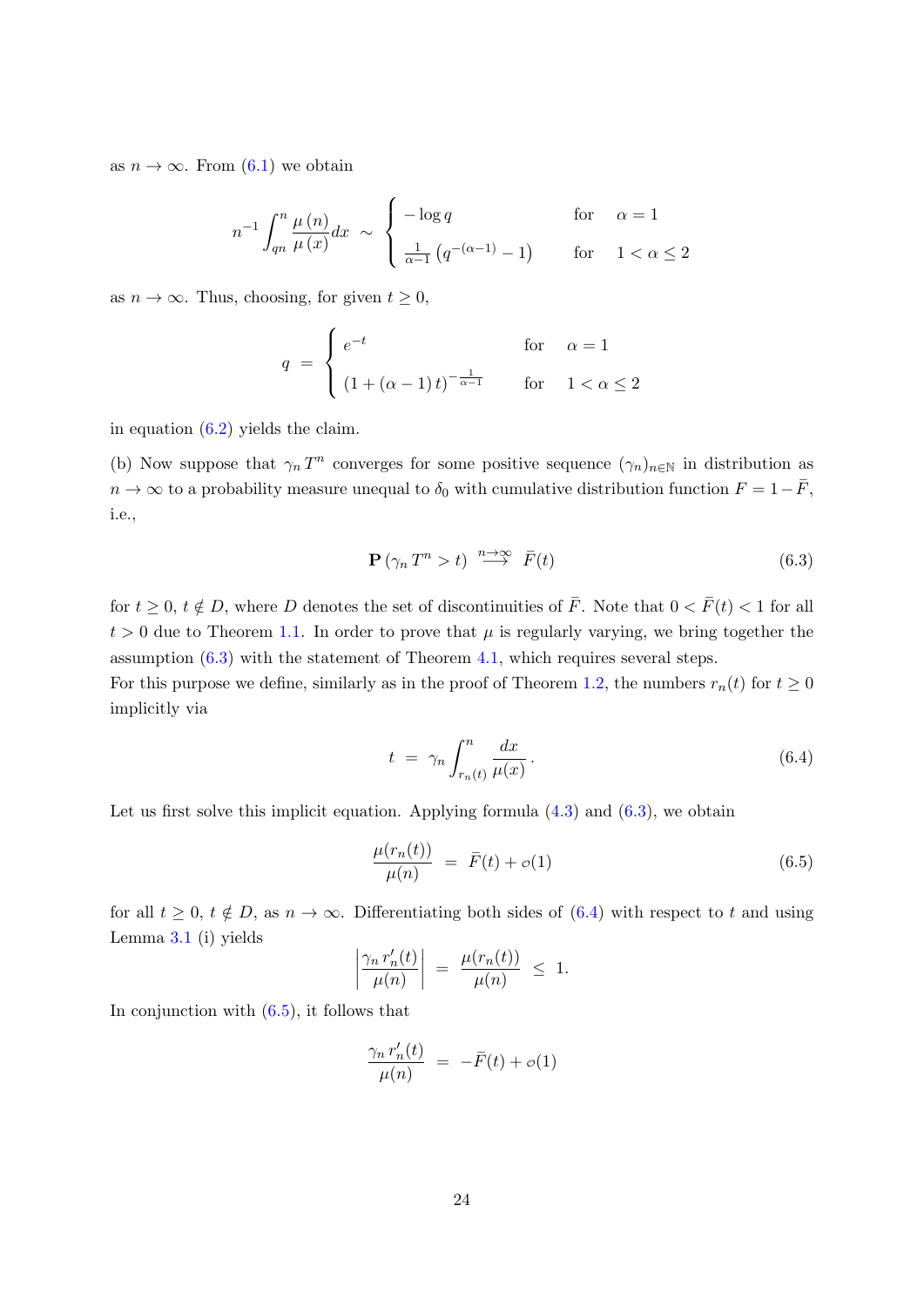and, by dominated convergence,

<span id="page-24-0"></span>
$$
r_n(t) = n - \frac{\mu(n)}{\gamma_n} \left( \int_0^t \overline{F}(s)ds + \sigma(1) \right) \tag{6.6}
$$

as  $n \to \infty$ .

Next, we show that  $\gamma_n \sim c\mu'(n)$  for some  $c > 0$ . From Theorem [1.1](#page-2-0) it follows that there exist  $0 < c_1 \leq c_2 < \infty$  with

<span id="page-24-1"></span>
$$
c_1 \frac{\mu(n)}{n} \le \gamma_n \le c_2 \frac{\mu(n)}{n}, \qquad n \ge 2. \tag{6.7}
$$

Furthermore, from equation  $(6.6)$  and a Taylor expansion, we get

$$
\mu(r_n(t)) = \mu(n) + \mu'(n) (r_n(t) - n) + \frac{1}{2} \mu''(\xi_n) (r_n(t) - n)^2,
$$

where  $r_n(t) \leq \xi_n \leq n$ . Dividing this equation by  $\mu(n)$ , using [\(6.5\)](#page-23-2) and [\(6.6\)](#page-24-0), as well as rearranging terms, we obtain

$$
\left|1 - \bar{F}(t) + o(1) - \frac{\mu'(n)}{\gamma_n} \int_0^t \bar{F}(s)ds \left(1 + o(1)\right) \right| = \frac{\mu''(\xi_n)\mu(n)}{2\gamma_n^2} \left(\int_0^t \bar{F}(s)ds\right)^2 \left(1 + o(1)\right)
$$

as  $n \to \infty$ . From Lemma [3.1](#page-11-0) (iii) and (i), we get  $\mu''(\xi_n) \leq \mu'(\xi_n)/(\xi_n-1) \leq \mu'(n)/(r_n(t)-1)$ . Moreover, equation [\(6.6\)](#page-24-0) with [\(6.7\)](#page-24-1) yields  $r_n(t) - 1 \ge n/2 + o(n)$  for t sufficiently small. Taking  $(6.7)$  once more into account, we obtain that for given  $\varepsilon > 0$  and t sufficiently small,

$$
\left|1 - \bar{F}(t) + o(1) - \frac{\mu'(n)}{\gamma_n} \int_0^t \bar{F}(s)ds \left(1 + o(1)\right) \right| \leq \frac{\mu'(n)}{c_1 \gamma_n} \left(\int_0^t \bar{F}(s)ds\right)^2 \left(1 + o(1)\right)
$$
  

$$
\leq \varepsilon \frac{\mu'(n)}{\gamma_n} \left(\int_0^t \bar{F}(s)ds\right) \left(1 + o(1)\right)
$$

or equivalently, for  $t > 0$ ,

$$
\left|\frac{\gamma_n}{\mu'(n)} - \frac{\int_0^t \bar{F}(s)ds}{1 - \bar{F}(t)} (1 + o(1))\right| \leq \varepsilon \frac{\int_0^t \bar{F}(s)ds}{1 - \bar{F}(t)} (1 + o(1)).
$$

The right-hand quotient is finite and positive for all  $t > 0$ , which implies our claim  $\gamma_n \sim c\mu'(n)$ for some  $c > 0$ .

We now remove  $\gamma_n$  from our equations by setting  $\gamma_n = \mu'(n)$ , without loss of generality. With this choice [\(6.7\)](#page-24-1) changes into

$$
c_1 \frac{\mu(n)}{n} \le \mu'(n) \le c_2 \frac{\mu(n)}{n}, \quad n \ge 2.
$$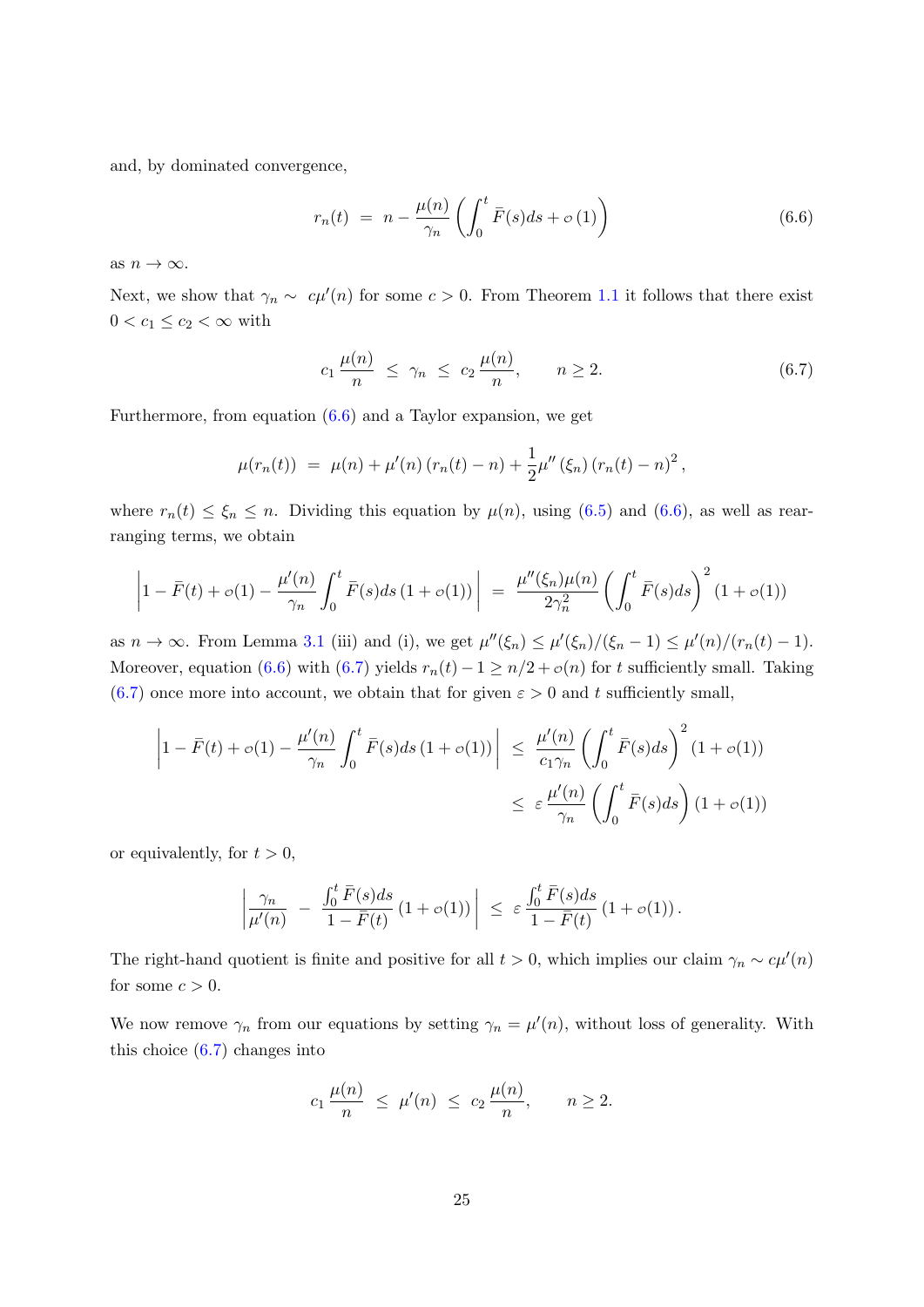Also, inserting  $(6.6)$  and  $(6.7)$  in  $(6.5)$  yields

$$
\mu(n)\bar{F}(t) (1 + o(1)) = \mu(r_n(t)) = \mu\left(n - \frac{\mu(n)}{\mu'(n)}\int_0^t \bar{F}(s)ds + o(n)\right)
$$

as  $n \to \infty$ . Let us suitably remodel these formulae. In view of the monotonicity properties of  $\mu$ and  $\mu'$  due to Lemma [3.1](#page-11-0) (i), we may proceed to

<span id="page-25-0"></span>
$$
c_3 \frac{\mu(x)}{x} \le \mu'(x) \le c_4 \frac{\mu(x)}{x}, \quad x \ge 2,
$$
\n(6.8)

for suitable  $0 < c_3 \leq c_4 < \infty$ , as well as

$$
\mu(x)\bar{F}(t) = \mu\left(x - \frac{\mu(x)}{\mu'(x)} \int_0^t \bar{F}(s)ds + o(x)\right) (1 + o(1))
$$
  
= 
$$
\mu\left(x - \frac{\mu(x)}{\mu'(x)} \int_0^t \bar{F}(s)ds + o(x)\right)
$$
(6.9)

as  $x \to \infty$ , where we pushed the  $(1 + o(1))$ -term into  $\mu$  by means of Lemma [3.1](#page-11-0) (ii). This equation suggests to pass to the inverse of  $\mu$ . From Lemma [3.1](#page-11-0) (i) we know that  $\mu(x)$  has an inverse  $\nu(y)$ . For this function, formula [\(6.8\)](#page-25-0) translates into

<span id="page-25-3"></span><span id="page-25-2"></span><span id="page-25-1"></span>
$$
\frac{\nu(y)}{c_4 y} \le \nu'(y) \le \frac{\nu(y)}{c_3 y}.\tag{6.10}
$$

Also, applying  $\nu$  to equation [\(6.9\)](#page-25-1), both inside and outside, we get

$$
\nu (y\bar{F}(t)) = \nu(y) - y \nu'(y) \int_0^t \bar{F}(s)ds + o(\nu(y)).
$$

This equation allows us, in a next step, to further analyse  $\overline{F}$ . With  $0 \le u \lt v$ ,  $u, v \notin D$ , it follows that

$$
\nu\left(\bar{F}(u)y\right) - \nu\left(\bar{F}(v)y\right) = y \nu'(y) \int_u^v \bar{F}(s)ds \left(1 + o(1)\right) \tag{6.11}
$$

as  $y \to \infty$ . This equation immediately implies that  $\bar{F}(v) < \bar{F}(u)$  for all  $u < v$ . It also shows that  $\overline{F}$  has no jump discontinuities, i.e.,  $D = \emptyset$ . Indeed, by the mean value theorem and because  $\nu'(y) = 1/\mu'(\nu(y))$  is decreasing due to Lemma [3.1](#page-11-0) (i), we have for  $0 \le u < v$ ,

$$
\nu\left(\bar{F}(u)y\right)-\nu\left(\bar{F}(v)y\right) \ \geq \ \nu'(y\bar{F}(u))y\left(\bar{F}(u)-\bar{F}(v)\right) \ \geq \ \nu'(y)y\left(\bar{F}(u)-\bar{F}(v)\right).
$$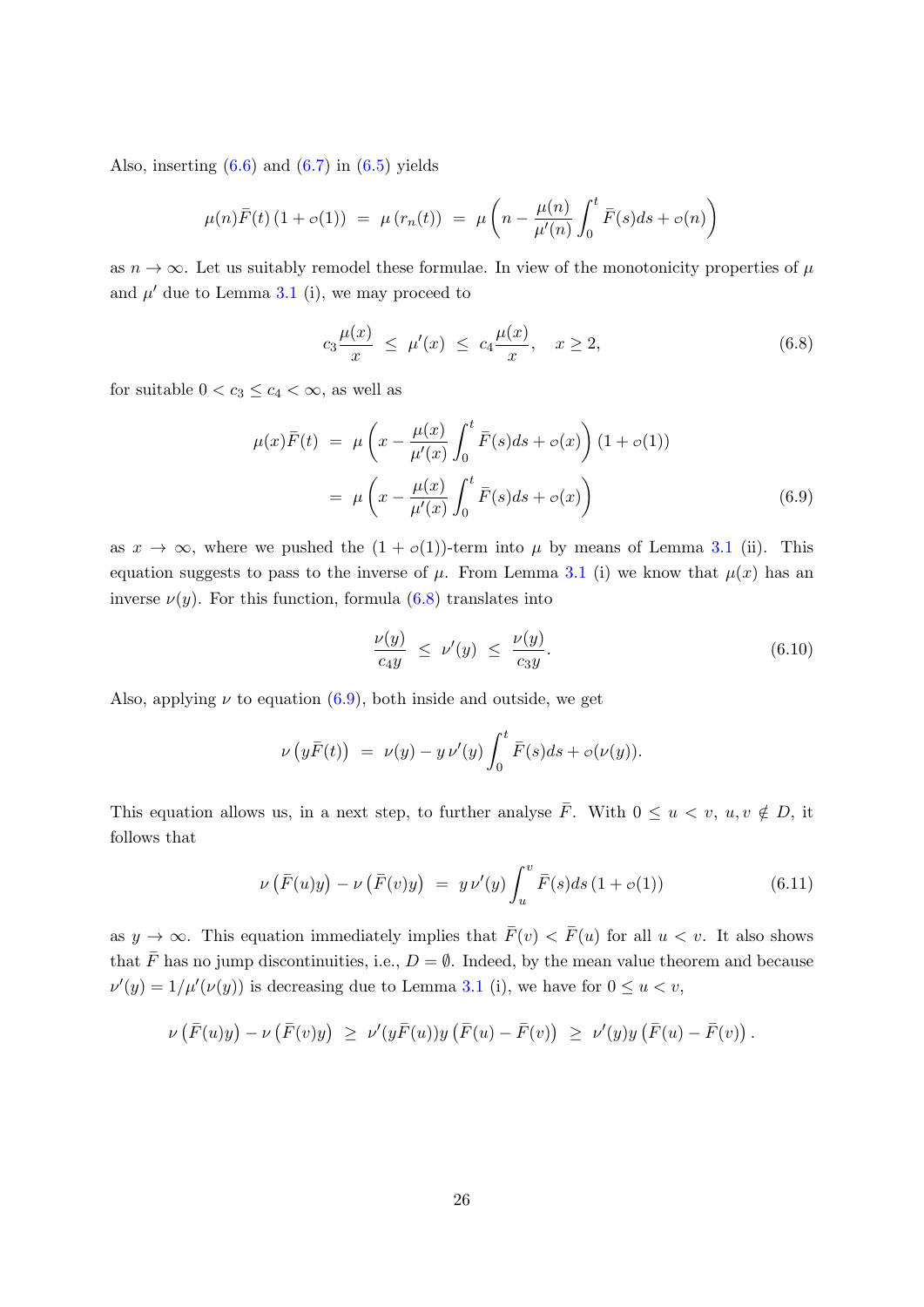Thus, also assuming  $u, v \notin D$ , [\(6.11\)](#page-25-2) yields

$$
\overline{F}(u) - \overline{F}(v) \le \int_u^v \overline{F}(s) ds \le v - u,
$$

which implies  $D = \emptyset$ .

Now, we are ready to show that  $\nu$  and, therefore,  $\mu$  is regularly varying. By a Taylor expansion, we get

$$
\nu(\bar{F}(v)y) - \nu(\bar{F}(u)y) = -\nu'(\bar{F}(u)y)y(\bar{F}(u) - \bar{F}(v)) + \frac{1}{2}\nu''(\xi_y)y^2(\bar{F}(u) - \bar{F}(v))^2,
$$

where  $\bar{F}(v)y \le \xi_y \le \bar{F}(u)y$ . Dividing this equation by  $y\nu'(y)$ , using formula [\(6.11\)](#page-25-2) and rearranging terms, it follows that for  $y \to \infty$ ,

$$
\left| \int_u^v \bar{F}(s) ds (1 + \sigma(1)) - \frac{\nu'(\bar{F}(u)y)}{\nu'(y)} (\bar{F}(u) - \bar{F}(v)) \right| = \frac{1}{2} \frac{\nu''(\xi_y) y}{\nu'(y)} (\bar{F}(u) - \bar{F}(v))^2.
$$
 (6.12)

Next, let us bound the right-hand term. Note that from Lemma  $3.1$  (iii) we have, for y sufficiently large,

<span id="page-26-0"></span>
$$
\left|\nu''(y)\right| \;=\; \nu'(y)^2 \frac{\mu''(\nu(y))}{\mu'(\nu(y))} \;\leq\; \frac{\nu'(y)^2}{\nu(y)-1} \;\leq\; \frac{2\nu'(y)^2}{\nu(y)}\,.
$$

Hence, using [\(6.10\)](#page-25-3) twice and  $\bar{F}(v)y \le \xi_y \le \bar{F}(u)y$ , it follows, for y sufficiently large,

$$
\frac{1}{2}\nu''(\xi_y) \ \leq \ \frac{\nu'(\xi_y)^2}{\nu(\xi_y)} \ \leq \ \frac{1}{c_3^2}\frac{\nu(\xi_y)}{\xi_y^2} \ \leq \ \frac{\nu(\bar{F}(u)y)}{\bar{F}(v)^2y^2} \ \leq \ \frac{c_4}{c_3^2}\frac{\nu'(\bar{F}(u)y)\bar{F}(u)}{\bar{F}(v)^2y}.
$$

Now, for given  $u > 0$  and given  $\varepsilon > 0$ , because of the continuity and strict monotonicity of  $\overline{F}$ , we get

$$
\frac{1}{2}\nu''(\xi_y) \leq \varepsilon \frac{\nu'(\bar{F}(u)y)}{y(\bar{F}(u) - \bar{F}(v))}
$$

if only the (positive) difference  $v - u$  is sufficiently small. Inserting into [\(6.12\)](#page-26-0), we get

$$
\left| \int_u^v \overline{F}(s) ds (1 + \sigma(1)) - \frac{\nu'(\overline{F}(u)y)}{\nu'(y)} (\overline{F}(u) - \overline{F}(v)) \right| \leq \varepsilon \frac{\nu'(\overline{F}(u)y)}{\nu'(y)} (\overline{F}(u) - \overline{F}(v))
$$

or equivalently, for  $y \to \infty$ ,

$$
\Big|\frac{\nu'(y)}{\nu'(\bar{F}(u)y)}\ - \ \frac{\bar{F}(u)-\bar{F}(v)}{\int_u^v \bar{F}(s)ds} (1+o(1))\Big| \ \leq \ \varepsilon \, \frac{\bar{F}(u)-\bar{F}(v)}{\int_u^v \bar{F}(s)ds} (1+o(1)).
$$

Again, since the right-hand quotient is finite and positive for all  $u < v$ , this estimate implies that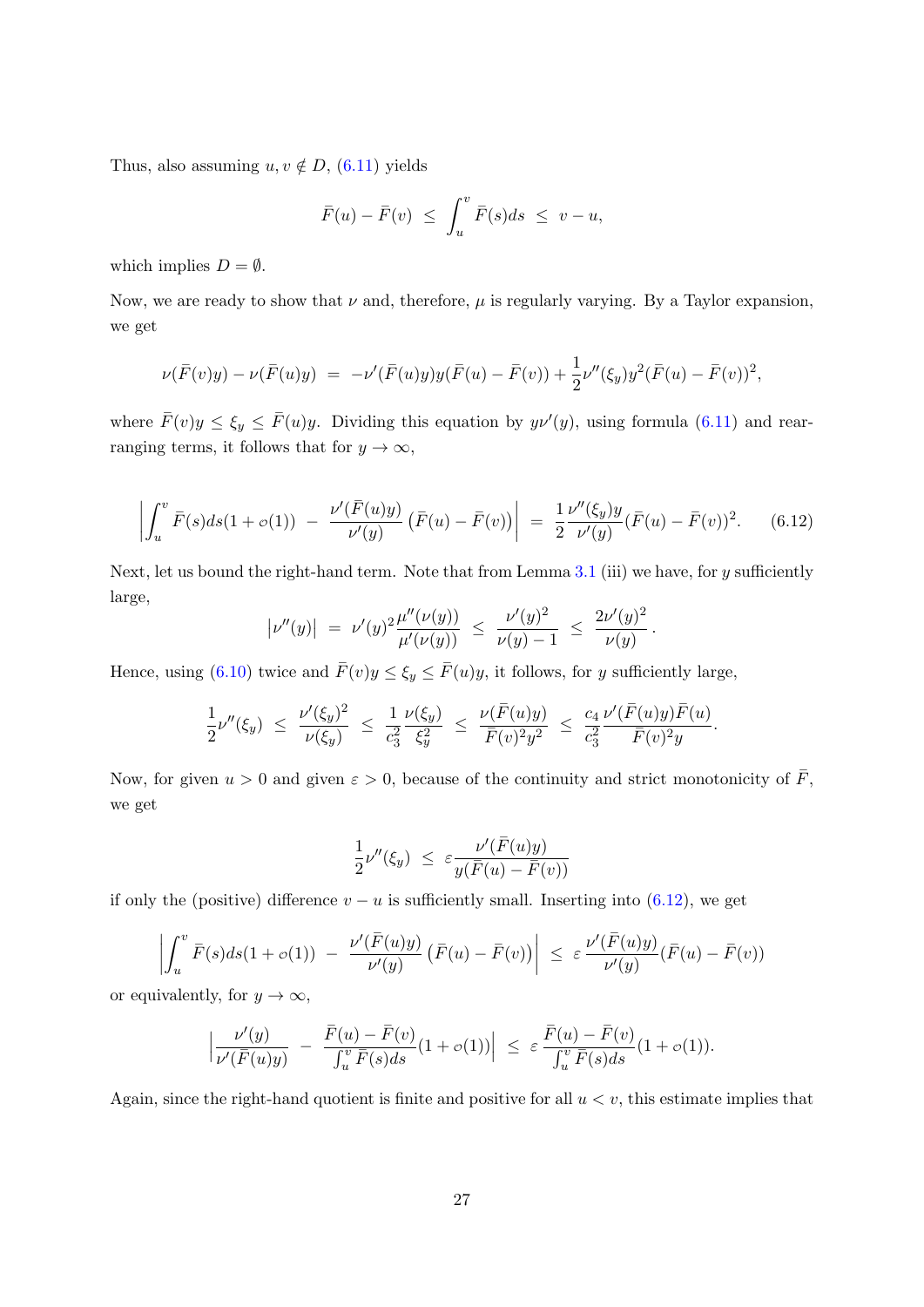$\nu'(y)/\nu'(\bar{F}(u)y)$  has a positive finite limit as  $y \to \infty$ . Because  $\bar{F}(u)$  takes all values between 0 and 1,  $\nu'(y)$  is regularly varying. From the Lemma in Section VIII.9 of [\[14\]](#page-46-13), we then obtain the regular variation of  $\nu$  with some exponent  $\eta \geq 0$ . It fulfills  $\frac{1}{2} \leq \eta \leq 1$  as Lemma [3.1](#page-11-0) (ii) yields

$$
a\sqrt{y} \leq v(y) \leq by
$$

for some  $a, b > 0$ . Hence,  $\mu$ , as the inverse function of  $\nu$ , is regularly varying with exponent  $\alpha \in [1, 2]$  (see Theorem 1.5.12 of [\[1\]](#page-45-11)).  $\Box$ 

#### <span id="page-27-0"></span>7 Moment calculations for external branches of Λ-coalescents

In this section, we consider the number of external branches  $Y_j$  after j merging events:

$$
Y_j := # \{ 1 \le i \le n : \{i\} \in \Pi_n \left( W_0 + \dots + W_{j-1} \right) \}.
$$

In particular, we set  $Y_0 = n$  and  $Y_j = 0$  for  $j > \tau_n$ . (Again, we suppress n in the notation, for convenience.) We provide a representation of the conditional moments of the number of external branches for general Λ-coalescents (also covering coalescents with a dust component). For this purpose, we use the notation  $(x)_r := x(x-1)\cdots(x-r+1)$  for falling factorials with  $x \in \mathbb{R}$ and  $r \in \mathbb{N}$ . Recall that  $\tau_n$  is the total number of merging events.

<span id="page-27-1"></span>**Lemma 7.1.** Consider a general  $\Lambda$ -coalescent and let  $\rho$  be a  $\sigma(N_n)$ -measurable random variable with  $0 \leq \rho \leq \tau_n$  a.s.

(i) For a natural number r, the r-th factorial moment, given  $N_n$ , can be expressed as

$$
\mathbf{E}\left[ (Y_{\rho})_r \mid N_n \right] = (X_{\rho})_r \prod_{j=1}^{\rho} \left( 1 - \frac{r}{X_j} \right) = (X_{\rho} - 1)_r \frac{n}{n-r} \prod_{j=0}^{\rho-1} \left( 1 - \frac{r}{X_j} \right) \quad a.s.
$$

(ii) For the conditional variance, the following inequality holds:

$$
\mathbf{Var}\left(Y_{\rho} | N_n\right) \leq \mathbf{E}\left[Y_{\rho} | N_n\right] \qquad a.s.
$$

Proof. (i) First, we recall a link between the external branches and the hypergeometric distribution based on the Markov property and exchangeability properties of the  $\Lambda$ -coalescent, as already described for Beta-coalescents in [\[7\]](#page-45-4):

Given  $N_n$  and  $Y_0, \ldots, Y_{\rho-1}$ , the  $\Delta X_{\rho}+1$  lineages coalescing at the  $\rho$ -th merging event are chosen uniformly at random among the  $X_{\rho-1}$  present ones. For the external branches, this means that,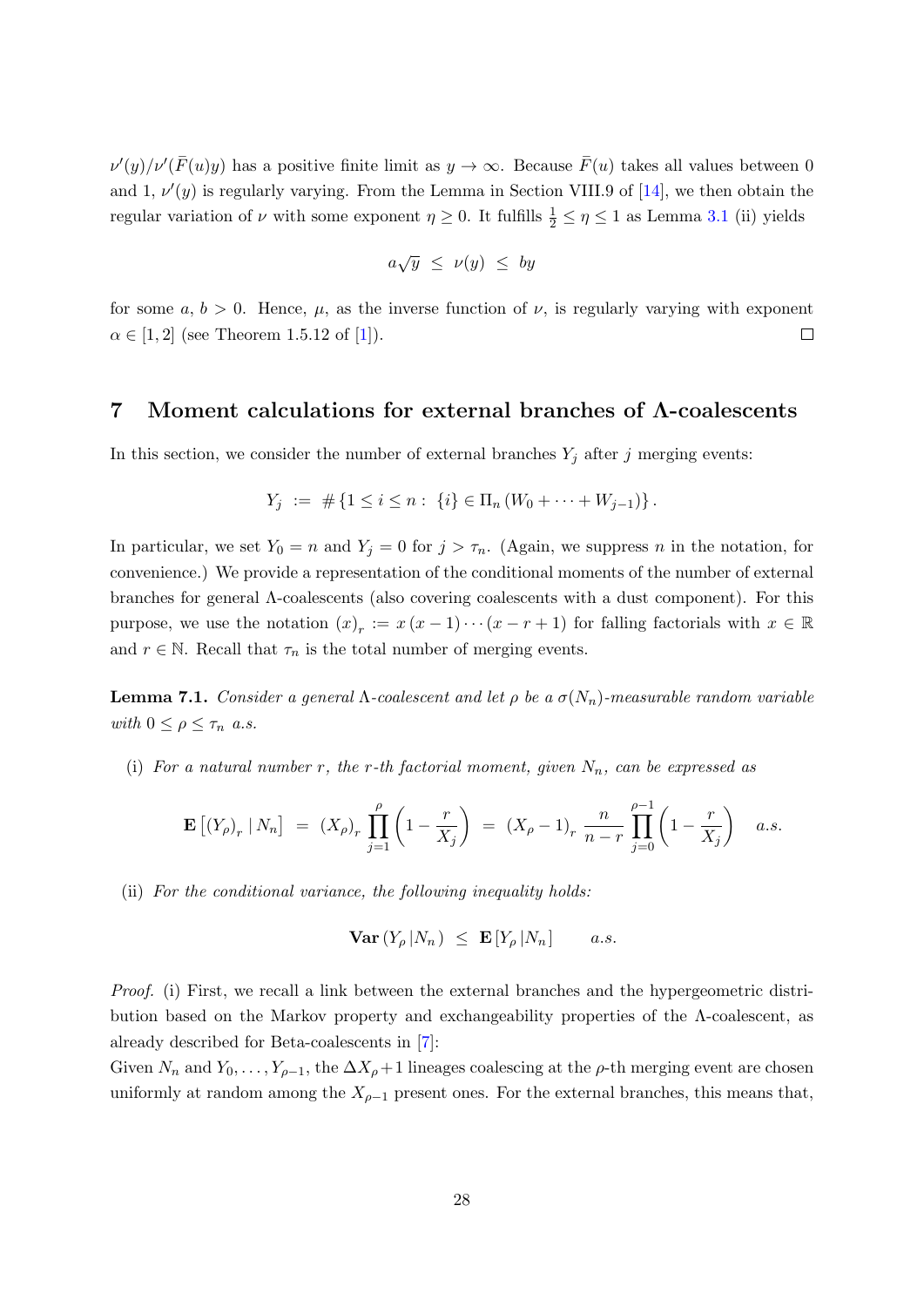given  $N_n$  and  $Y_0, \ldots, Y_{\rho-1}$ , the decrement  $\Delta Y_\rho := Y_{\rho-1} - Y_\rho$  has a hypergeometric distribution with parameters  $X_{\rho-1}$ ,  $Y_{\rho-1}$  and  $\Delta X_{\rho} + 1$ . In view of the formula of the *i*-th factorial moment of a hypergeometric distributed random variable, we obtain

$$
\mathbf{E}\left[ (\Delta Y_{\rho})_i \, | \, N_n, Y_0, \dots, Y_{k-1} \right] \; = \; (\Delta X_{\rho} + 1)_i \, \frac{(Y_{\rho-1})_i}{(X_{\rho-1})_i} \qquad a.s. \tag{7.1}
$$

Next, we look closer at the falling factorials. We have the following binomial identity

<span id="page-28-1"></span>
$$
(a-b)_r = (a)_r \sum_{i=0}^r \binom{r}{i} (-1)^i \frac{(b)_i}{(a)_i}
$$
\n(7.2)

.

for  $a, b \in \mathbb{R}$  and  $r \in \mathbb{N}$ . It follows from the ChuVandermonde identity (formula 1.5.7 in [\[4\]](#page-45-12))

<span id="page-28-0"></span>
$$
(x+y)_r = \sum_{i=0}^r \binom{r}{i} (x)_i (y)_{r-i}
$$

with  $x, y \in \mathbb{R}$  and the calculation

$$
(a - b)_r = (-1)^r (b + r - 1 - a)_r
$$
  
=  $(-1)^r \sum_{i=0}^r {r \choose i} (b)_i (r - 1 - a)_{r-i}$   
=  $(-1)^r \sum_{i=0}^r {r \choose i} (b)_i (-1)^{r-i} \frac{(a)_r}{(a)_i}.$ 

Returning to the number of external branches, we obtain from the identity [\(7.2\)](#page-28-0) that

$$
(Y_{\rho})_r = (Y_{\rho-1})_r \sum_{i=0}^r \binom{r}{i} (-1)^i \frac{(\Delta Y_{\rho})_i}{(Y_{\rho-1})_i}
$$

With equation [\(7.1\)](#page-28-1), we arrive at

$$
\mathbf{E} [(Y_{\rho})_r | N_n, Y_0, \dots, Y_{\rho-1}] = (Y_{\rho-1})_r \sum_{i=0}^r {r \choose i} (-1)^i \frac{(\Delta X_{\rho} + 1)_i}{(X_{\rho-1})_i} \qquad a.s.
$$

Furthermore, combining the binomial identity [\(7.2\)](#page-28-0) with the definition of  $\Delta X_{\rho}$ , we have

$$
(X_{\rho}-1)_{r} = (X_{\rho-1})_{r} \sum_{i=0}^{r} {r \choose i} (-1)^{i} \frac{(\Delta X_{\rho}+1)_{i}}{(X_{\rho-1})_{i}}.
$$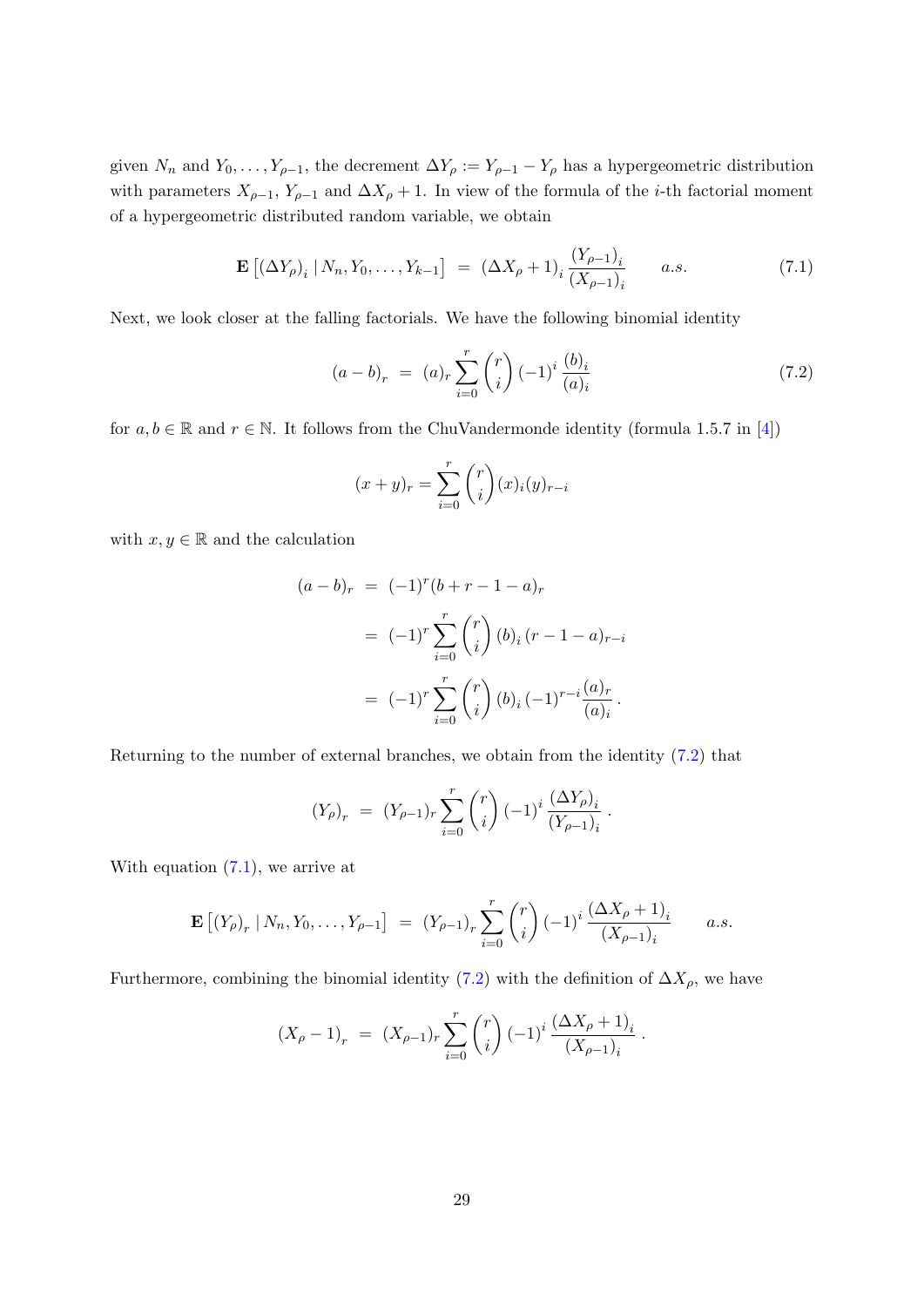Thus,

$$
\mathbf{E} [(Y_{\rho})_r | N_n, Y_0, \dots, Y_{\rho-1}] = (Y_{\rho-1})_r \frac{(X_{\rho} - 1)_r}{(X_{\rho-1})_r} \qquad a.s.
$$

and, finally,

$$
\frac{\mathbf{E}\left[ (Y_{\rho})_r \mid N_n \right]}{(X_{\rho})_r} = \frac{\mathbf{E}\left[ (Y_{\rho-1})_r \mid N_n \right]}{(X_{\rho-1})_r} \frac{(X_{\rho}-1)_r}{(X_{\rho})_r} = \frac{\mathbf{E}\left[ (Y_{\rho-1})_r \mid N_n \right]}{(X_{\rho-1})_r} \left( 1 - \frac{r}{X_{\rho}} \right) \quad a.s.
$$

The proof now finishes by iteration and taking  $\mathbf{E}[Y_0 | N_n] = Y_0 = X_0$  into account.

(ii) The inequality for the conditional variance follows from the representation in (i) with  $r = 1$ and  $r = 2$ :

$$
\begin{split} \mathbf{Var}\left(Y_{\rho}\left|N_{n}\right.\right) \; &= \; X_{\rho}\left(X_{\rho}-1\right) \prod_{j=1}^{\rho} \left(1-\frac{2}{X_{j}}\right) - X_{\rho}^{2} \prod_{j=1}^{\rho} \left(1-\frac{1}{X_{j}}\right)^{2} + X_{\rho} \prod_{j=1}^{\rho} \left(1-\frac{1}{X_{j}}\right) \\ &\leq \; X_{\rho}^{2} \prod_{j=1}^{\rho} \left(1-\frac{2}{X_{j}}\right) - X_{\rho}^{2} \prod_{j=1}^{\rho} \left(1-\frac{1}{X_{j}}\right)^{2} + X_{\rho} \prod_{j=1}^{\rho} \left(1-\frac{1}{X_{j}}\right) \\ &\leq \; X_{\rho} \prod_{j=1}^{\rho} \left(1-\frac{1}{X_{j}}\right) \; = \; \mathbf{E}\left[Y_{\rho}\left|N_{n}\right.\right] \qquad a.s. \end{split}
$$

This finishes the proof.

# <span id="page-29-0"></span>8 Proof of Theorem [1.5](#page-5-0)

In order to study  $\Lambda$ -coalescents having a regularly varying rate of decrease  $\mu$  with exponent  $\alpha \in (1,2]$ , we define

$$
\kappa(x) := \frac{\mu(x)}{x}, \qquad x \ge 1,
$$

for convenience. For  $k \in \mathbb{N}$  and for real-valued random variables  $Z_1, \ldots, Z_k$ , denote the reversed order statistics by

$$
Z_{\langle 1 \rangle} \geq \cdots \geq Z_{\langle k \rangle}.
$$

We now prove the following theorem that is equivalent to Theorem [1.5.](#page-5-0) Recall the definition of  $s_n$  in  $(1.3)$ .

<span id="page-29-1"></span>**Theorem 8.1.** Suppose that the  $\Lambda$ -coalescent has a regularly varying rate  $\mu$  with exponent  $1 <$  $\alpha \leq 2$  and fix  $\ell \in \mathbb{N}$ . Then, as  $n \to \infty$ , the following convergence holds:

$$
\kappa(s_n)\left(T_{\langle 1\rangle}^n,\ldots,T_{\langle\ell\rangle}^n\right)\;\overset{d}{\longrightarrow}\;(U_1,\ldots,U_\ell)\,,
$$

 $\Box$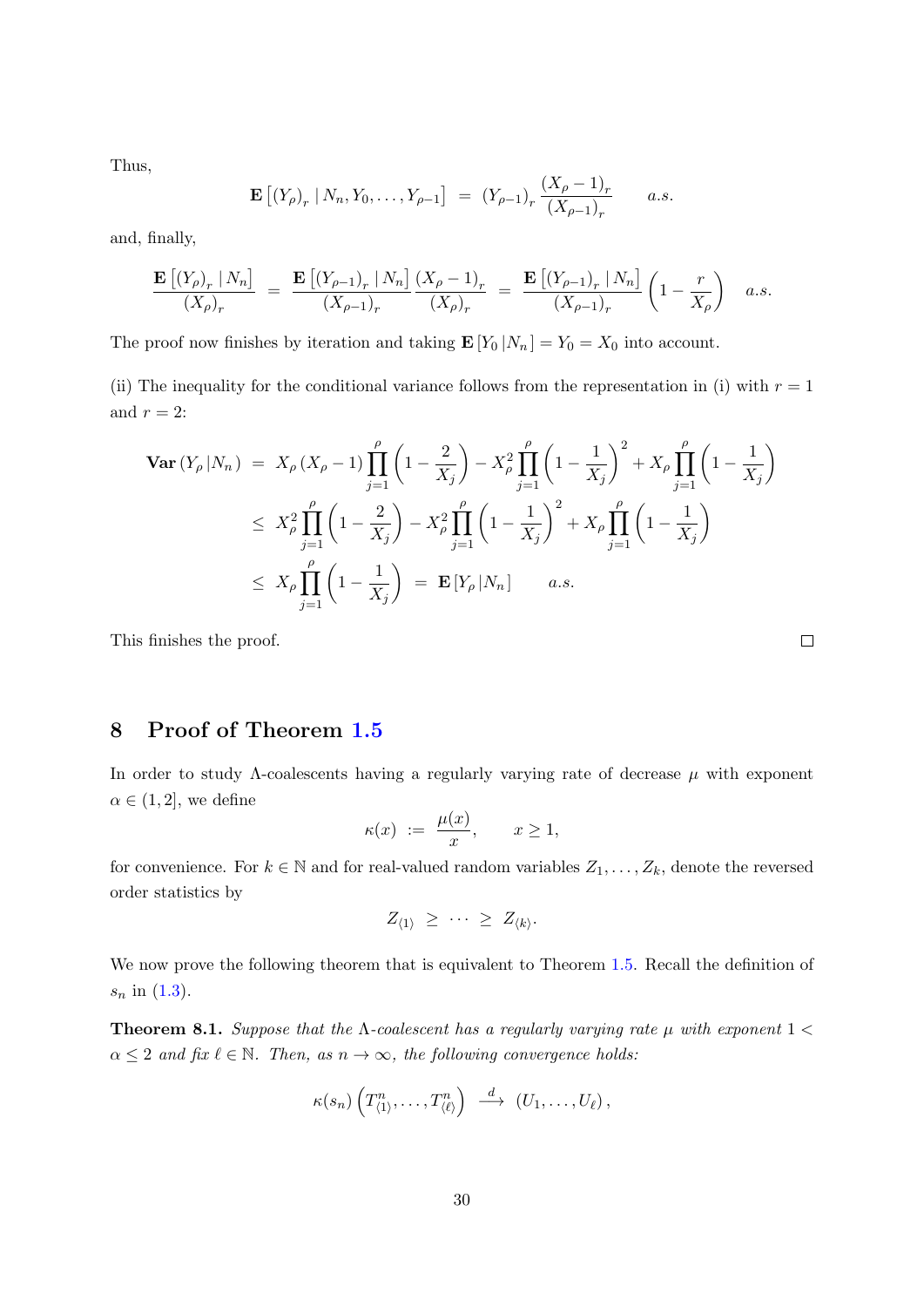where  $U_1 > \cdots > U_\ell$  are the points in decreasing order of a Poisson point process  $\Phi$  on  $(0,\infty)$ with intensity measure  $\phi(dx) = \alpha((\alpha - 1)x)^{-1-\alpha/(\alpha-1)} dx$ .

For the rest of this section, keep the stopping times

<span id="page-30-0"></span>
$$
\widetilde{\rho}_{c,n} := \inf \{ t \ge 0 : N_n(t) \le cs_n \} \tag{8.1}
$$

in mind and define their discrete equivalents

<span id="page-30-2"></span><span id="page-30-1"></span>
$$
\rho_{c,n} := \min \{ j \ge 0 : X_j \le cs_n \} \tag{8.2}
$$

for  $c > 0$ . Later, we shall apply Proposition [2.2](#page-11-3) to the latter stopping times, in view of  $(1.4)$ and

$$
\int_{cs_n}^n \frac{dx}{\mu(x)} = \mathcal{O}\left(\int_{cs_n}^n x^{-\alpha + \varepsilon} dx\right) = \mathcal{O}\left(s_n^{1-\alpha+\varepsilon}\right) = o(1) \tag{8.3}
$$

for  $0 < \varepsilon < \alpha - 1$  because  $\mu$  is regularly varying with exponent  $\alpha$ .

The next proposition deals with properties of the stopping times from  $(8.1)$  and  $(8.2)$ . It justifies the choice of  $s_n$ , it shows that  $X_{\rho_{c,n}}$  diverges at the same rate as  $s_n$  and that  $Y_{\rho_{c,n}}$  is uniformly bounded in  $n$ . In particular, it reveals that for large  $c$  there are with high probability external branches still present up to the times  $\tilde{\rho}_{c,n}$ .

<span id="page-30-3"></span>**Proposition 8.2.** Assume that the  $\Lambda$ -coalescent has a regularly varying rate  $\mu$  with exponent  $\alpha \in (1, 2]$ . Then we have:

(i) For each  $\varepsilon > 0$ , there exists  $c_{\varepsilon} > 0$  such that for all  $c \geq c_{\varepsilon}$ ,

$$
\lim_{n\to\infty}\mathbf{P}\left(\kappa(s_n)\,\widetilde{\rho}_{c,n}\geq\varepsilon\right) ~=~ 0.
$$

(ii) For each  $c > 0$ , as  $n \to \infty$ ,

$$
X_{\rho_{c,n}} = cs_n + \sigma_P(s_n).
$$

(iii) For each  $\varepsilon > 0$ ,

$$
\limsup_{n \to \infty} \mathbf{P}\left( \left| c^{-\alpha} Y_{\rho_{c,n}} - 1 \right| \geq \varepsilon \right) \xrightarrow{c \to \infty} 0.
$$

*Proof.* (i) Because  $\mu$  is regularly varying with exponent  $\alpha > 1$ , we have

$$
\int_{cs_n}^{\infty} \frac{dx}{\mu(x)} \sim \frac{1}{\alpha - 1} \frac{cs_n}{\mu (cs_n)} \sim \frac{1}{\alpha - 1} c^{1 - \alpha} \frac{1}{\kappa (s_n)}
$$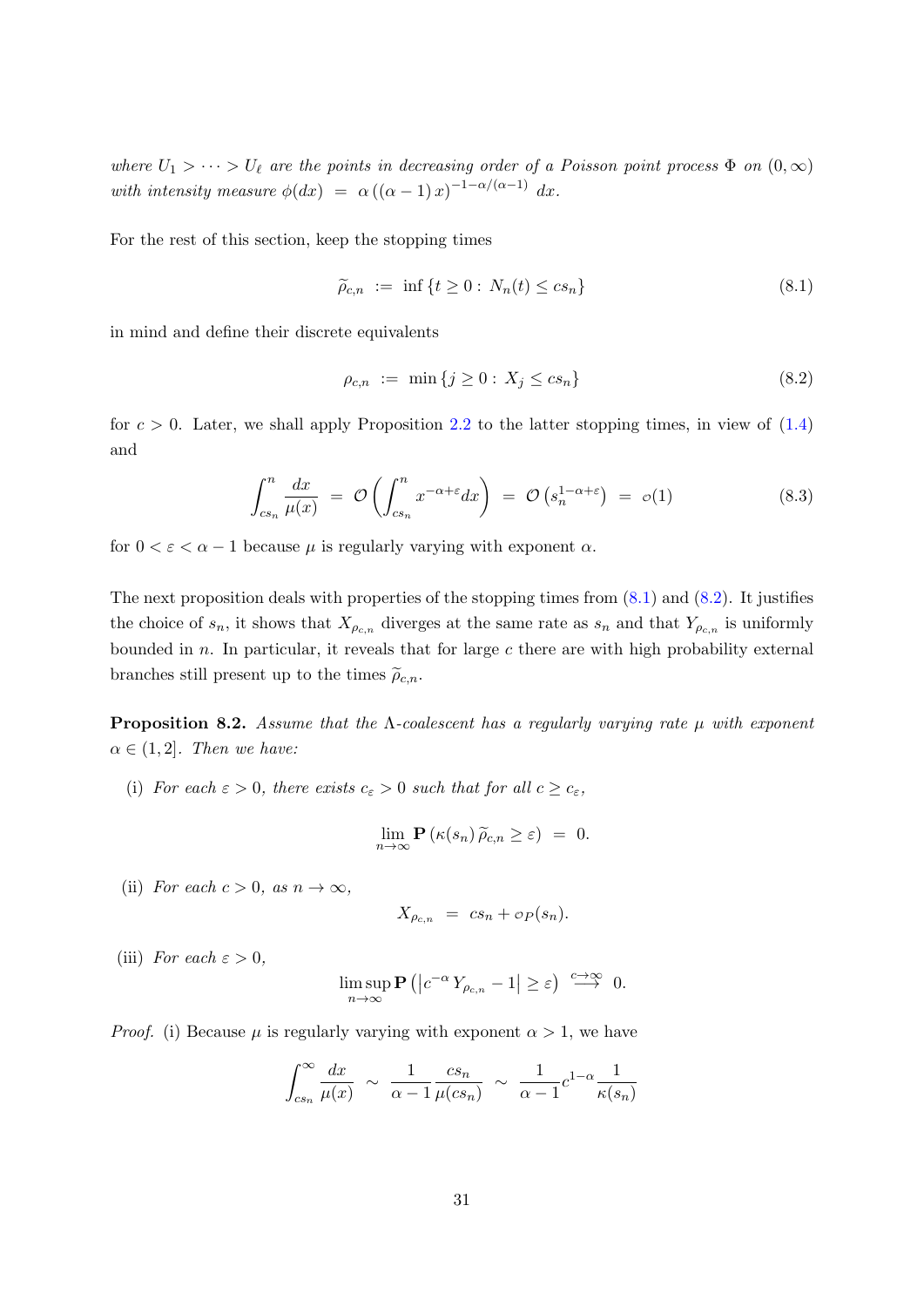as  $n \to \infty$ . Now Proposition [2.2](#page-11-3) implies that

$$
\kappa(s_n)\,\widetilde{\rho}_{c,n} \ \leq \ \frac{1}{\alpha-1}c^{1-\alpha}(1+\mathfrak{O}_P(1)),
$$

which entails the claim.

(ii) Because of [\(8.3\)](#page-30-2), we may use Lemma 3 (ii) of [\[12\]](#page-45-3). In conjunction with the definition of  $\rho_{c,n}$ , therefore, we obtain

$$
\frac{X_{\rho_{c,n}}}{X_{\rho_{c,n}-1}} = 1 - \frac{\Delta X_{\rho_{c,n}}}{X_{\rho_{c,n}-1}} = 1 + o_P(1)
$$

as  $n \to \infty$ . This implies the statement because of  $X_{\rho_{c,n}} \le cs_n < X_{\rho_{c,n}-1}$ . (iii) We first prove that

<span id="page-31-0"></span>
$$
\mathbf{E}\left[Y_{\rho_{c,n}}|N_n\right] = c^{\alpha} + \sigma_P\left(1\right) \tag{8.4}
$$

as  $n \to \infty$ . Lemma [7.1](#page-27-1) (i), together with a Taylor expansion as in [\(4.4\)](#page-17-0), provides

$$
\mathbf{E}\left[Y_{\rho_{c,n}} | N_n\right] = (X_{\rho_{c,n}} - 1) \exp\left(-\sum_{j=0}^{\rho_{c,n}-1} \frac{1}{X_j} + \mathcal{O}\left(X_{\rho_{c,n}-1}^{-1}\right)\right)
$$

as  $n \to \infty$ . Furthermore, [\(1.4\)](#page-5-2) and [\(8.3\)](#page-30-2) allow us to apply Proposition [2.2](#page-11-3) yielding

<span id="page-31-1"></span>
$$
\sum_{j=0}^{\rho_{c,n}-1} \frac{1}{X_j} = \log \left( \frac{\kappa(n)}{\kappa(X_{\rho_{c,n}})} \right) + o_P(1) \tag{8.5}
$$

as  $n \to \infty$ . Combining statement (ii) with Lemma [3.1](#page-11-0) (ii), therefore, we arrive at

$$
\mathbf{E}\left[Y_{\rho_{c,n}}\mid N_n\right] = n \frac{\mu(X_{\rho_{c,n}})}{\mu(n)} (1 + \sigma_P(1)) = n \frac{\mu(c s_n)}{\mu(n)} (1 + \sigma_P(1))
$$

so that the regular variation of  $\mu$  and the definition of  $s_n$  imply [\(8.4\)](#page-31-0). Thus, in the upper bound

$$
\mathbf{P}\left(\left|Y_{\rho_{c,n}} - c^{\alpha}\right| \geq \varepsilon c^{\alpha}\right) \leq \mathbf{P}\left(\left|\mathbf{E}\left[Y_{\rho_{c,n}}\left|N_{n}\right.\right] - c^{\alpha}\right| \geq \frac{\varepsilon}{2} c^{\alpha}\right) + \mathbf{P}\left(\left|Y_{\rho_{c,n}} - \mathbf{E}\left[Y_{\rho_{c,n}}\left|N_{n}\right.\right]\right| \geq \frac{\varepsilon}{2} c^{\alpha}\right)
$$

with  $\varepsilon > 0$ , the first right-hand probability converges to 0. For the second one, Chebyshev's inequality and Lemma [7.1](#page-27-1) (ii) imply that

$$
\mathbf{P}\big(\big|Y_{\rho_{c,n}} - \mathbf{E}\big[Y_{\rho_{c,n}}\big|N_n\big]\big| \geq \varepsilon c^{\alpha}\big) = \mathbf{E}\big[\mathbf{P}\big(\big|Y_{\rho_{c,n}} - \mathbf{E}\big[Y_{\rho_{c,n}}\big|N_n\big]\big| \geq \varepsilon c^{\alpha}\big|N_n\big)\big] \leq \mathbf{E}\left[\frac{\text{Var}\big(Y_{\rho_{c,n}}\big|N_n\big)}{\varepsilon^2 c^{2\alpha}} \wedge 1\right]
$$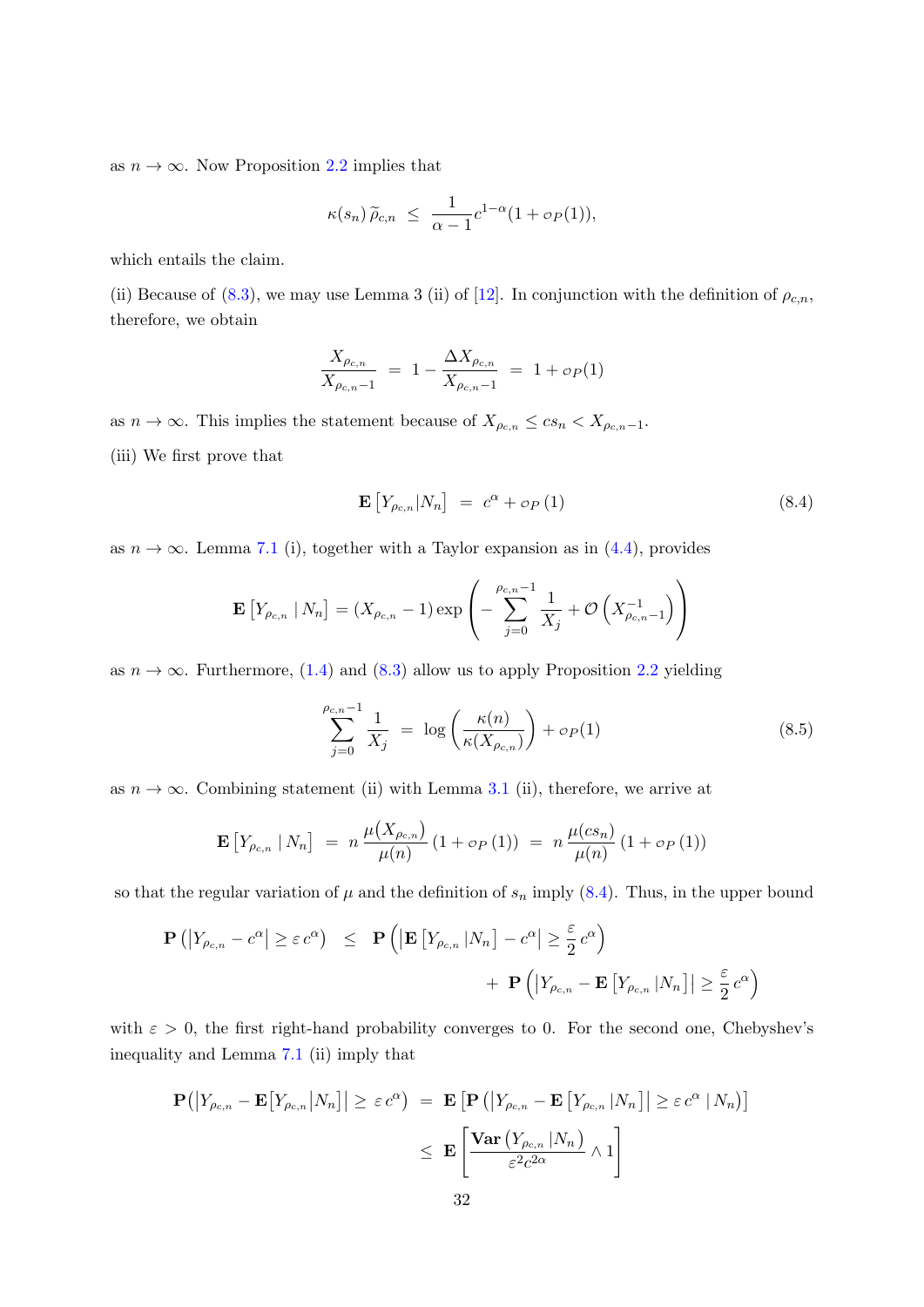$$
\leq \mathbf{E}\left[\frac{\mathbf{E}\left[Y_{\rho_{c,n}}\mid N_n\right]}{\varepsilon^2 c^{2\alpha}}\wedge 1\right].
$$

From [\(8.4\)](#page-31-0) and dominated convergence, we conclude

$$
\mathbf{P}\big(\big|Y_{\rho_{c,n}} - \mathbf{E}\big[Y_{\rho_{c,n}}\big|N_n\big]\big| \geq \varepsilon c^{\alpha}\big) \leq \varepsilon^{-2}c^{-\alpha} + o(1)
$$

as  $n \to \infty$ , which provides the claim.

For the following lemma, let us recall the subdivided external branch lengths

$$
\widetilde{T}_i^n \ := \ T_i^n \wedge \widetilde{\rho}_{c,n} \quad \text{ and } \quad \widehat{T}_i^n \ := \ T_i^n - \widetilde{T}_i^n
$$

for  $1 \leq i \leq n$  and let

$$
\beta\ :=\ \frac{\alpha-1}{\alpha}.
$$

<span id="page-32-0"></span>**Lemma 8.3.** Suppose that the  $\Lambda$ -coalescent has a regularly varying rate  $\mu$  with exponent  $\alpha \in$ (1, 2). Then, for  $\ell, y \in \mathbb{N}$ , there exist random variables  $U_{1,y} \geq \ldots \geq U_{\ell,y}$  such that the following convergence results hold:

(i) For any bounded continuous function  $g : \mathbb{R}^{\ell} \to \mathbb{R}$  and for fixed  $y \geq \ell$ , as  $n \to \infty$ ,

$$
\mathbf{E}\left[g\left(\kappa(c s_n)\widehat{T}^n_{\langle 1 \rangle},\ldots,\kappa(c s_n)\widehat{T}^n_{\langle \ell \rangle}\right) \big| Y_{\rho_{c,n}}=y, X_{\rho_{c,n}}\right] \longrightarrow \mathbf{E}\left[g\left(U_{1,y},\ldots,U_{\ell,y}\right)\right]
$$

in probability.

(ii) For fixed  $\ell \in \mathbb{N}$ , as  $y \to \infty$ ,

$$
y^{-\beta}\left(U_{1,y},\ldots,U_{\ell,y}\right) \ \stackrel{d}{\longrightarrow}\ \left(U_1,\ldots,U_{\ell}\right),
$$

where  $U_1 > \cdots > U_\ell$  are the points of the Poisson point process of Theorem [8.1.](#page-29-1)

Proof. (i) Let

$$
\overline{g}_y(x,z) := \mathbf{E}\left[g\left(\kappa(z)\widehat{T}_{\langle 1\rangle}^n, \ldots, \kappa(z)\widehat{T}_{\langle \ell\rangle}^n\right) \Big| Y_{\rho_{c,n}} = y, X_{\rho_{c,n}} = x\right]
$$

for  $x > y, z \ge 2$ . Observe that due to the strong Markov property, given the events  $X_{\rho_{c,n}} = x$ and  $Y_{\rho_{c,n}} = y$ , the y remaining external branches evolve as y ordinary external branches out of a sample of x many individuals. From these y external branches, we consider the  $\ell$  largest ones. Hence, since  $\kappa$  is regularly varying, Corollary [1.4](#page-4-0) yields that

$$
\bar{g}_y(x, z) \longrightarrow \mathbf{E}\left[g\left(U_{1,y}, \ldots, U_{\ell,y}\right)\right]
$$

 $\Box$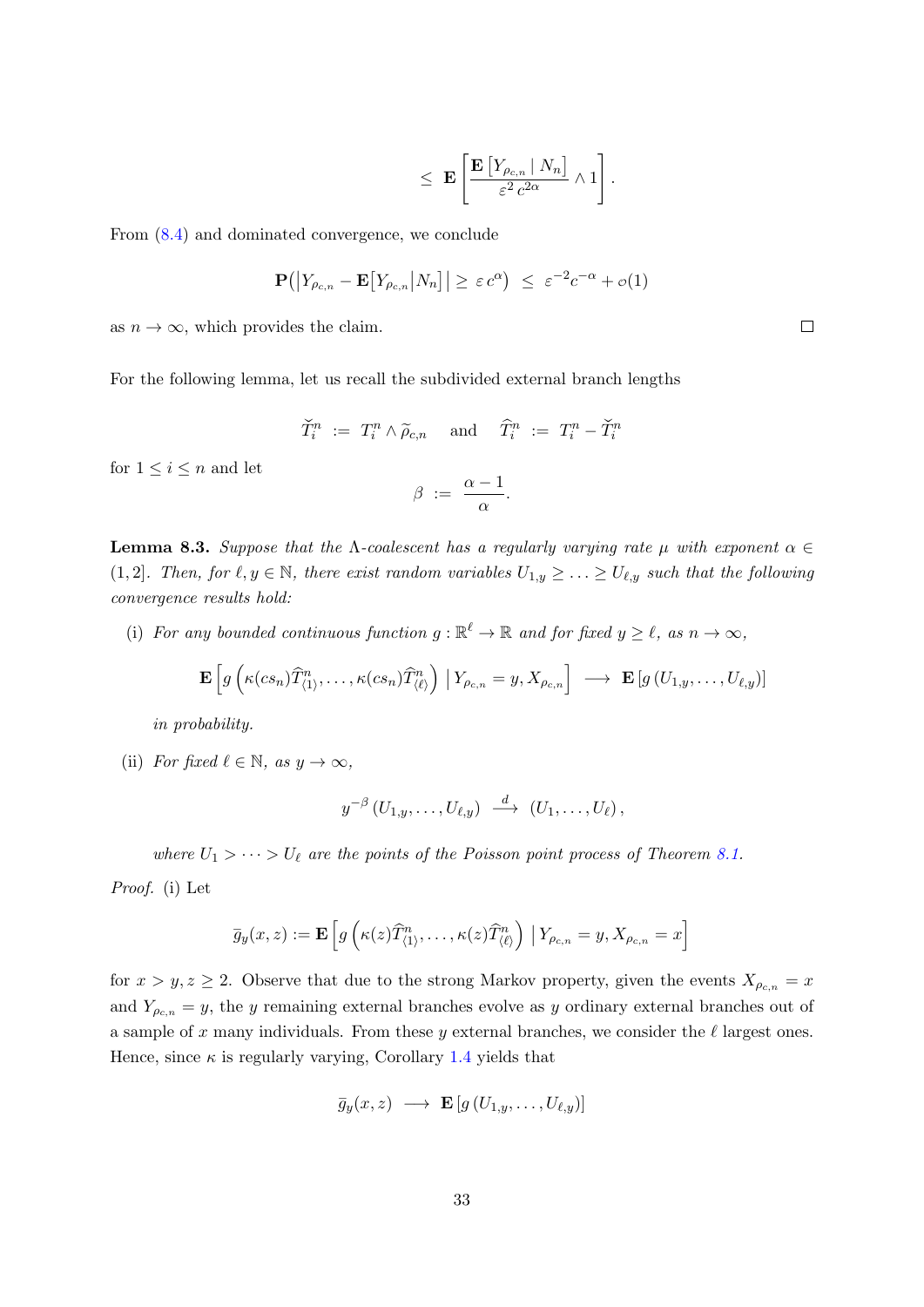as  $x \to \infty$  and  $z/x \to 1$ . Here, from established formulae for order statistics of i.i.d random variables,  $(U_{1,y}, \ldots, U_{\ell,y})$  has the density

$$
\ell! \binom{y}{\ell} F(u_{\ell})^{y-\ell} \prod_{i=1}^{\ell} f(u_i) du_1 \cdots du_{\ell}, \qquad (8.6)
$$

with  $u_1 \geq \cdots \geq u_\ell \geq 0$ , where f is the density from formula [\(1.1\)](#page-4-1) and F its cumulative distribution function.

Now, it follows from Skorohod's representation theorem that one can construct random variables  $X_n'$  on a common probability space with the properties that  $X_n'$  and  $X_{\rho_{c,n}}$  have the same distribution for each  $n \geq 1$  and that, in view of Proposition [8.2](#page-30-3) (ii), the random variables  $X'_n/cs_n$ converge to 1 a.s. It follows

$$
\overline{g}_y(X'_n, cs_n) \to \mathbf{E}\left[g\left(U_{1,y}, \ldots, U_{\ell,y}\right)\right] a.s.
$$

and, therefore,

$$
\overline{g}_{y}(X_{\rho_{c,n}}, cs_n) \to \mathbf{E}\left[g\left(U_{1,y}, \ldots, U_{\ell,y}\right)\right]
$$

in probability, which is our claim.

(ii) Note that

$$
y^{\beta+1} f(y^{\beta} u) = y^{\beta+1} \alpha \left( 1 + (\alpha - 1) u y^{\beta} \right)^{-1 - 1/\beta} \stackrel{y \to \infty}{\longrightarrow} \alpha \left( (\alpha - 1) u \right)^{-1 - 1/\beta}
$$

and

$$
F(y^{\beta}u)^{y-\ell} = \left[1 - \left(1 + (\alpha - 1)y^{\beta}u\right)^{-1/\beta}\right]^{y-\ell} \stackrel{y \to \infty}{\longrightarrow} \exp\left(-\left((\alpha - 1)u\right)^{-1/\beta}\right).
$$

Consequently,

$$
\ell! \binom{y}{\ell} F\left(y^{\beta} u_{\ell}\right)^{y-\ell} \prod_{i=1}^{\ell} \left[f\big(y^{\beta} u_i\big)y^{\beta} du_i\right],
$$

being the density of  $y^{-\beta}(U_{1,y},\ldots,U_{\ell,y}),$  has the limit

$$
\exp\left(-\left((\alpha-1)u_{\ell}\right)^{-1/\beta}\right)\prod_{i=1}^{\ell}\alpha\left((\alpha-1)u_{i}\right)^{-1-1/\beta}du_{1}\cdots du_{\ell}
$$

as  $y \to \infty$ . Indeed, this is the joint density of the rightmost points  $U_1 > \cdots > U_\ell$  of the Poisson point process given in Theorem [8.1.](#page-29-1)  $\Box$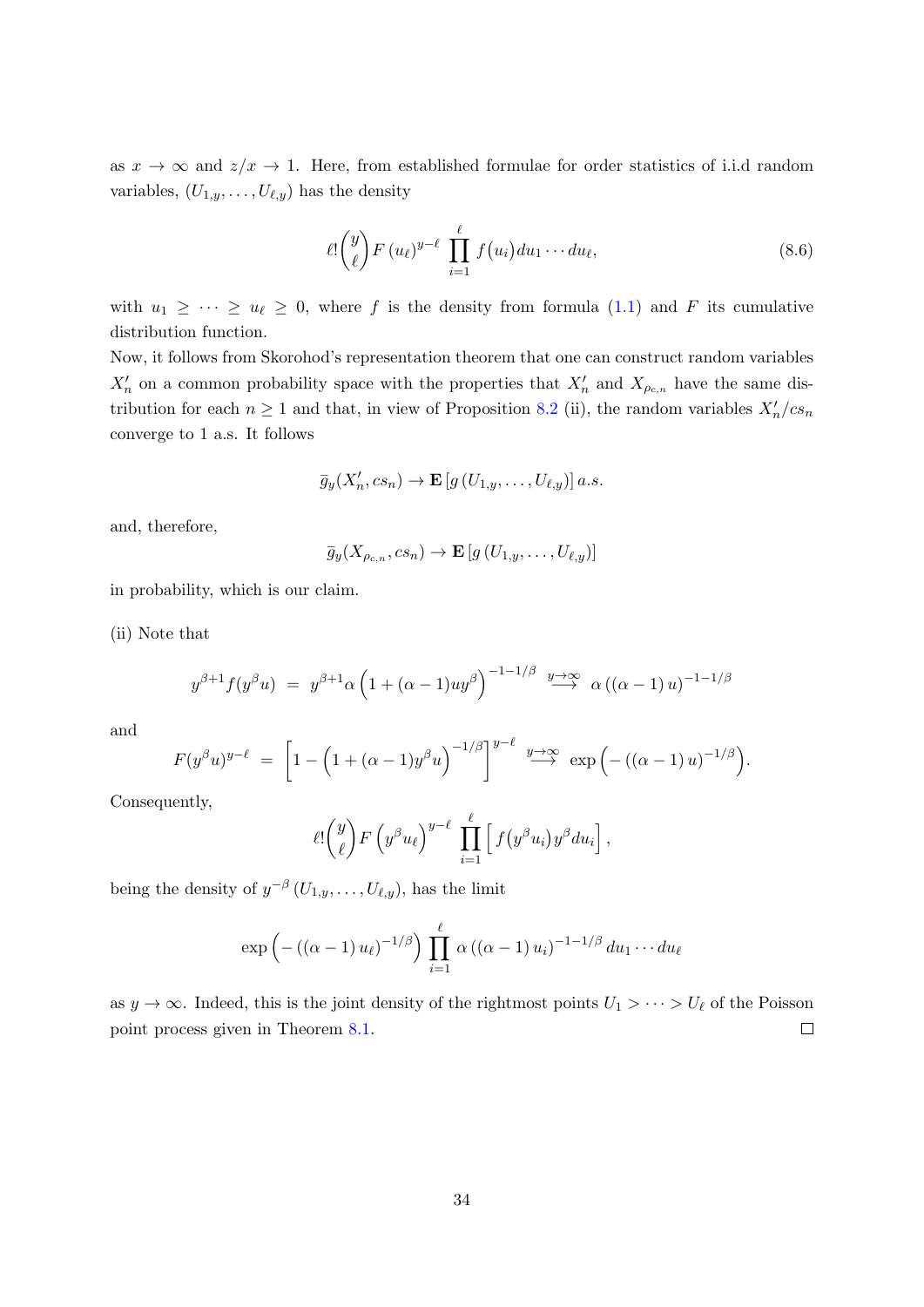*Proof of Theorem 8.1*. The proof consists of two parts. First, we consider  $(\widehat{T}_{\langle 1 \rangle}^n, \ldots, \widehat{T}_{\langle \ell \rangle}^n)$  in the limits  $n \to \infty$  and then  $c \to \infty$ , which gives already the limit of our theorem. Consequently, in the second step it remains to show that  $(\check{T}_{(1)}^n, \ldots, \check{T}_{(\ell)}^n)$  can asymptotically be neglected.

In the first step, we normalize  $\widehat{T}_{\langle j \rangle}^n$  not by  $\kappa(s_n)$  but by the factor  $Y_{\rho_{c,n}}^{-\beta} \kappa(cs_n)$ , which is equivalent in the limit  $c \to \infty$  because of Proposition [8.2](#page-30-3) (iii). Thus, we set

$$
V_{c,n} := \kappa(c s_n) \left( \widehat{T}^n_{\langle 1 \rangle}, \ldots, \widehat{T}^n_{\langle \ell \rangle} \right).
$$

Let  $g: \mathbb{R}^{\ell} \to \mathbb{R}$  be a continuous function and assume that max  $|g| \leq 1$ . For  $c > 0$ , we obtain via the law of total expectation and Lemma [8.3](#page-32-0) (i) that

$$
\begin{aligned}\n&\left|\mathbf{E}\Big[g\Big(Y_{\rho_{c,n}}^{-\beta}V_{c,n}\Big)\Big|X_{\rho_{c,n}}\Big]-\mathbf{E}\left[g\left(U_1,\ldots,U_\ell\right)\right]\right| \\
&\leq \sum_{c/2\leq y\leq 2c}\left|\mathbf{E}\Big[g\left(y^{-\beta}V_{c,n}\right)\Big|Y_{\rho_{c,n}}=y,X_{\rho_{c,n}}\Big]-\mathbf{E}\left[g\left(U_1,\ldots,U_\ell\right)\right]\right|\cdot\mathbf{P}\left(Y_{\rho_{c,n}}=y\Big|X_{\rho_{c,n}}\right) \\
&\quad+2\mathbf{P}\left(\left|Y_{\rho_{c,n}}-c^{\alpha}\right|\geq c^{\alpha}/2\left|X_{\rho_{c,n}}\right.\right) \\
&\leq \max_{c/2\leq y\leq 2c}\left|\mathbf{E}\Big[g\left(y^{-\beta}V_{c,n}\right)\Big|Y_{\rho_{c,n}}=y,X_{\rho_{c,n}}\Big]-\mathbf{E}\left[g\left(U_1,\ldots,U_\ell\right)\right]\right| \\
&\quad+2\mathbf{P}\left(\left|Y_{\rho_{c,n}}-c^{\alpha}\right|\geq c^{\alpha}/2\left|X_{\rho_{c,n}}\right.\right) \\
&\leq \max_{c/2\leq y\leq 2c}\left|\mathbf{E}\Big[g\left(y^{-\beta}U_{1,y},\ldots,y^{-\beta}U_{\ell,y}\right)\Big]-\mathbf{E}\left[g\left(U_1,\ldots,U_\ell\right)\right]\right|+o_P(1) \\
&\quad+2\mathbf{P}\left(\left|Y_{\rho_{c,n}}-c^{\alpha}\right|\geq c^{\alpha}/2\left|X_{\rho_{c,n}}\right.\right)\n\end{aligned}
$$

as  $n \to \infty$ . Without loss of generality, we may assume that the  $\sigma_P(\cdot)$ - term is bounded by 1. Hence, taking expectations, applying Jensen's inequality to the left-hand side and using dominated convergence, we obtain

$$
\begin{aligned} \left| \mathbf{E} \Big[ g \Big( Y_{\rho_{c,n}}^{-\beta} V_{c,n} \Big) \Big] \ - \ \mathbf{E} \left[ g \left( U_1, \dots, U_\ell \right) \right] \right| \\ &\leq \ \max_{c/2 \leq y \leq 2c} \left| \mathbf{E} \left[ g \left( y^{-\beta} U_{1,y}, \dots, y^{-\beta} U_{\ell,y} \right) \right] \ - \ \mathbf{E} \left[ g \left( U_1, \dots, U_\ell \right) \right] \right| \ + \ o(1) \\ &\quad + 2 \mathbf{P} \left( \left| Y_{\rho_{c,n}} - c^{\alpha} \right| \geq c^{\alpha}/2 \right) \end{aligned}
$$

as  $n \to \infty$ . Then Lemma [8.3](#page-32-0) (ii) and Proposition [8.2](#page-30-3) (iii) entail

<span id="page-34-0"></span>
$$
\limsup_{n \to \infty} \left| \mathbf{E} \left[ g \left( Y_{\rho c,n}^{-\beta} V_{c,n} \right) \right] - \mathbf{E} \left[ g \left( U_1, \dots, U_\ell \right) \right] \right| \stackrel{c \to \infty}{\longrightarrow} 0. \tag{8.7}
$$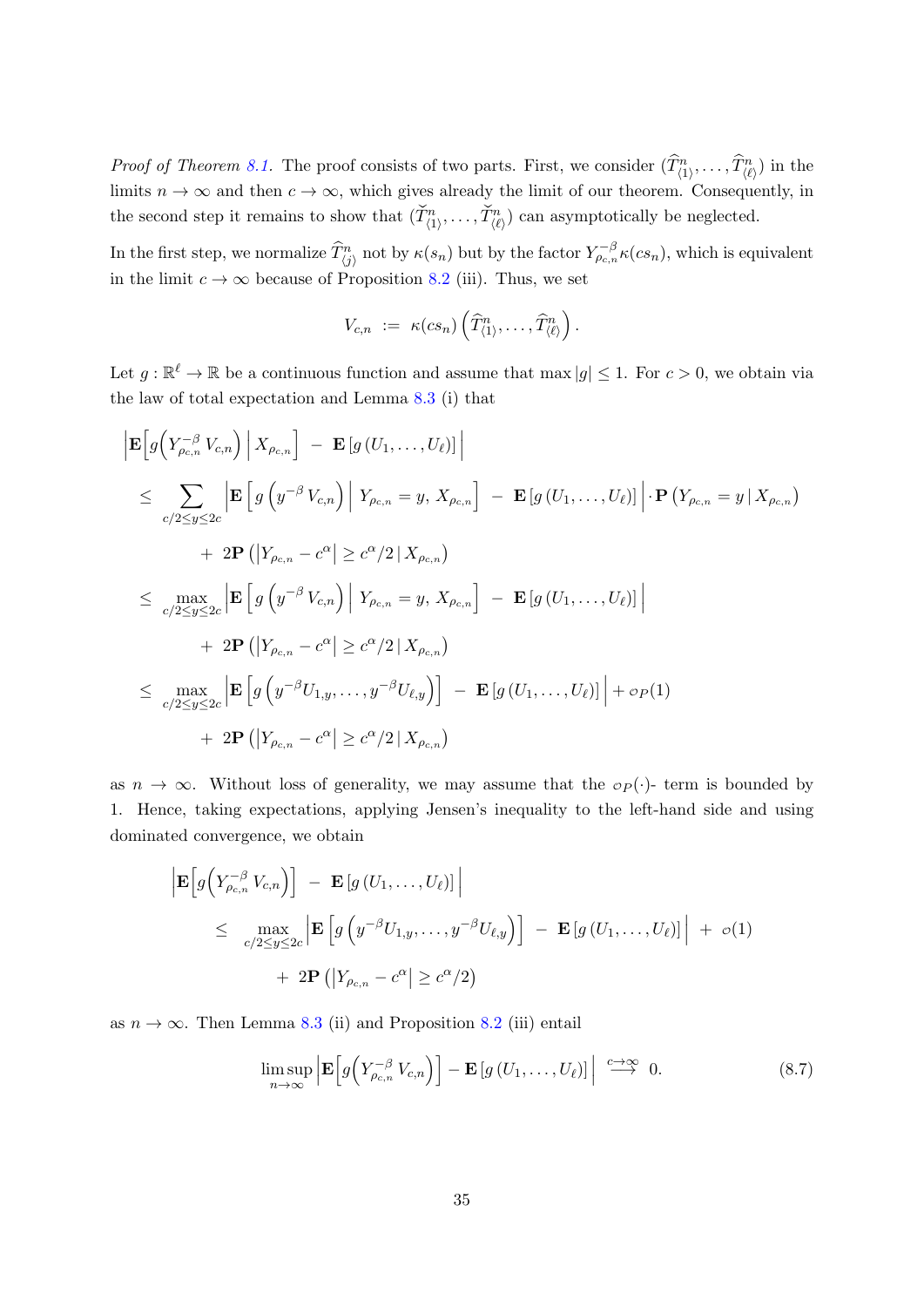This finishes the first part of our proof. For the second one, we additionally assume that  $g$  is a Lipschitz continuous function with Lipschitz constant 1 (in each coordinate) and prove that

$$
\mathbf{E}\left[g\left(\kappa(s_n)\,T_{\langle 1\rangle}^n,\ldots,\kappa(s_n)\,T_{\langle\ell\rangle}^n\right)\right]\,\stackrel{n\to\infty}{\longrightarrow}\,\mathbf{E}\left[g\left(U_1,\ldots,U_\ell\right)\right],\tag{8.8}
$$

which implies the theorem's statement. For  $\varepsilon > 0$ , we have

$$
\begin{aligned}\n\left| \mathbf{E} \left[ g \left( \kappa(s_n) T_{(1)}^n, \ldots, \kappa(s_n) T_{(\ell)}^n \right) \right] \right| &= \mathbf{E} \left[ g \left( U_1, \ldots, U_\ell \right) \right] \\
&\leq \left| \mathbf{E} \left[ g \left( \kappa(s_n) \widehat{T}_{(1)}^n, \ldots, \kappa(s_n) \widehat{T}_{(\ell)}^n \right) \right] - \mathbf{E} \left[ g \left( U_1, \ldots, U_\ell \right) \right] \right| + \sum_{i=1}^\ell \mathbf{E} \left[ \kappa(s_n) \widehat{T}_{(i)}^n \wedge 2 \right] \\
&\leq \left| \mathbf{E} \left[ g \left( Y_{\rho_{c,n}}^{-\beta} V_{c,n} \right) \right] - \mathbf{E} \left[ g \left( U_1, \ldots, U_\ell \right) \right] \right| \\
&\quad + \sum_{i=1}^\ell \mathbf{E} \left[ \left| \left( Y_{\rho_{c,n}}^{-\beta} \kappa(c s_n) - \kappa(s_n) \right) \widehat{T}_{(i)}^n \right| \wedge 2 \right] + \ell \mathbf{E} \left[ \kappa(s_n) \widecheck{T}_{(1)}^n \wedge 2 \right] \\
&\leq \left| \mathbf{E} \left[ g \left( Y_{\rho_{c,n}}^{-\beta} V_{c,n} \right) \right] - \mathbf{E} \left[ g \left( U_1, \ldots, U_\ell \right) \right] \right| \\
&\quad + \ell \mathbf{E} \left[ \left( \varepsilon \kappa(c s_n) Y_{\rho_{c,n}}^{-\beta} \widehat{T}_{(1)} \right) \wedge 2 \right] + 2\ell \mathbf{P} \left( \left| Y_{\rho_{c,n}}^{-\beta} \kappa(c s_n) - \kappa(s_n) \right| \geq \varepsilon \kappa(c s_n) Y_{\rho_{c,n}}^{-\beta} \right) \\
&\quad + \ell \varepsilon + 2\ell \mathbf{P} \left( \kappa(s_n) \widecheck{T}_{(1)} \geq \varepsilon \right)\n\end{aligned}
$$

and, consequently,

$$
\limsup_{n \to \infty} \left| \mathbf{E} \left[ g(\kappa(s_n) T_{(1)}^n, \dots, \kappa(s_n) T_{(\ell)}^n) \right] - \mathbf{E} \left[ g(U_1, \dots, U_\ell) \right] \right|
$$
\n
$$
\leq \limsup_{n \to \infty} \left| \mathbf{E} \left[ g \left( Y_{\rho_{c,n}}^{-\beta} V_{c,n} \right) \right] - \mathbf{E} \left[ g(U_1, \dots, U_\ell) \right] \right|
$$
\n
$$
+ \ell \limsup_{n \to \infty} \left| \mathbf{E} \left[ \left( \varepsilon \kappa(c s_n) Y_{\rho_{c,n}}^{-\beta} \hat{T}_{(1)} \right) \wedge 2 \right] - \mathbf{E} \left[ (\varepsilon U_1) \wedge 2 \right] \right| + \ell \mathbf{E} \left[ (\varepsilon U_1) \wedge 2 \right]
$$
\n
$$
+ 2\ell \limsup_{n \to \infty} \mathbf{P} \left( \left| 1 - \frac{\kappa(s_n)}{\kappa(c s_n)} Y_{\rho_{c,n}}^{\beta} \right| \geq \varepsilon \right)
$$
\n
$$
+ \ell \varepsilon + 2\ell \limsup_{n \to \infty} \mathbf{P} \left( \kappa(s_n) \tilde{\rho}_{c,n} \geq \varepsilon \right).
$$

We now use  $(8.7)$  for the first two right-hand terms and Proposition  $8.2$  (iii) for the first probability taking  $\kappa(\cosh)/\kappa(s_n) \sim c^{\alpha-1} = c^{\alpha\beta}$  also into account. To the other probability, we apply Proposition [8.2](#page-30-3) (i). Hence, passing to the limit as  $c \to \infty$  yields

$$
\limsup_{n\to\infty} \left| \mathbf{E}\big[g\big(\kappa(s_n) T_{\langle 1\rangle}^n, \ldots, \kappa(s_n) T_{\langle \ell\rangle}^n\big)\big] - \mathbf{E}\big[g\big(U_1, \ldots, U_\ell\big)\big]\right| \leq \ell \mathbf{E}\left[\left(\varepsilon U_1\right) \wedge 2\right] + \ell \varepsilon.
$$

Finally, taking the limit  $\varepsilon \to 0$  and using dominated convergence provides the claim.

 $\Box$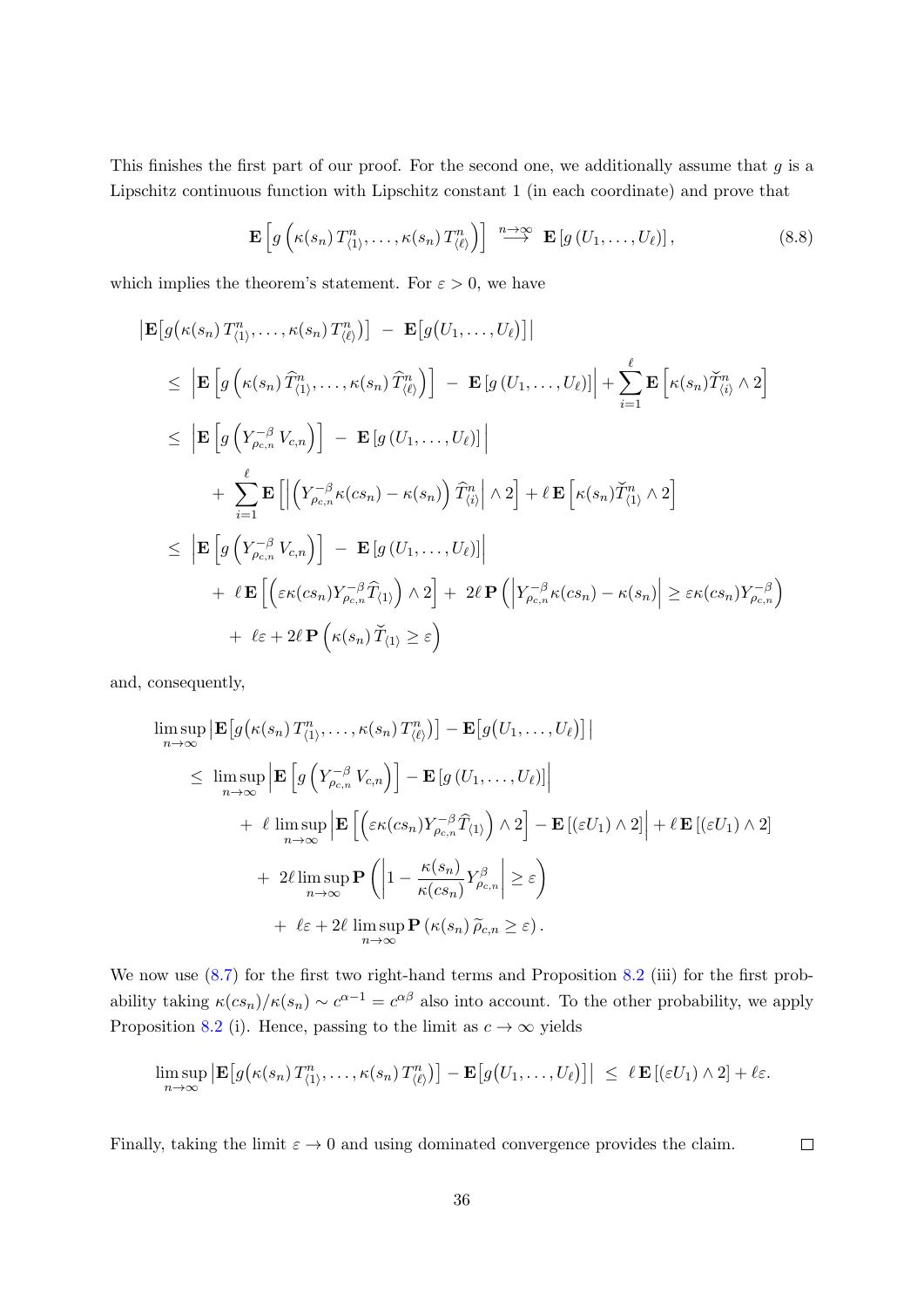# <span id="page-36-1"></span>9 Proof of Theorem [1.6](#page-6-1)

Recall the notation of the reversed order statistics  $Z_{\langle 1 \rangle} \geq Z_{\langle 2 \rangle} \geq \cdots$  of real-valued random variables as introduced in the previous section and the definition

 $t_n := \log \log n - \log \log \log n + \log \log \log n / \log \log n$ .

In this section, we prove the following equivalent version of Theorem [1.6:](#page-6-1)

<span id="page-36-0"></span>Theorem 9.1. For the Bolthausen-Sznitman coalescent, the following convergence holds: For  $\ell \in \mathbb{N},$ 

$$
\log \log n \left( T^n_{\langle 1 \rangle} - t_n \ldots, T^n_{\langle \ell \rangle} - t_n \right) \stackrel{d}{\longrightarrow} (U_1 - G, \ldots, U_\ell - G)
$$

as  $n \to \infty$ , where  $U_1 > \cdots > U_\ell$  are the  $\ell$  maximal points in decreasing order of a Poisson point process on R with intensity measure  $e^{-x}$  dx and G is an independent standard Gumbel distributed random variable.

Recall, for  $c > 1$ , the notion

$$
t_{c,n} := t_n - \frac{\log c}{\log \log n}.
$$

<span id="page-36-2"></span>**Lemma 9.2.** Let E be a standard exponential random variable. Then, as  $n \to \infty$ , we have for  $c > 1$ ,

$$
e^{-t_{c,n}}N_n(t_{c,n}) \xrightarrow{d} cE.
$$

*Proof.* We first consider  $N_n(t)^{(r)} := N_n(t) (N_n(t) + 1) \cdots (N_n(t) + r - 1)$  for  $r \in \mathbb{N}$ . For these ascending factorials, Lemma 3.1 of [\[25\]](#page-46-12) provides

$$
\mathbf{E}\left[N_n(t)^{(r)}\right] = \frac{\Gamma(r+1)}{\Gamma(1+re^{-t})} \frac{\Gamma(n+re^{-t})}{\Gamma(n)}.
$$

The Sterling approximation with remainder term yields uniformly in  $t \geq 0$ ,

$$
\frac{\Gamma(n+re^{-t})}{\Gamma(n)} = n^{re^{-t}} (1 + o(1))
$$

and, consequently,

$$
\mathbf{E}\left[N_n(t)^{(r)}\right] = \frac{\Gamma(r+1)}{\Gamma(1+re^{-t})} n^{re^{-t}} (1+o(1))
$$

uniformly in  $t \geq 0$  as  $n \to \infty$ . Inserting  $t_{c,n}$  in this equation entails

$$
n^{-re^{-t_{c,n}}}\mathbf{E}\left[N_n(t_{c,n})^{(r)}\right] \rightarrow r!
$$

as  $n \to \infty$ .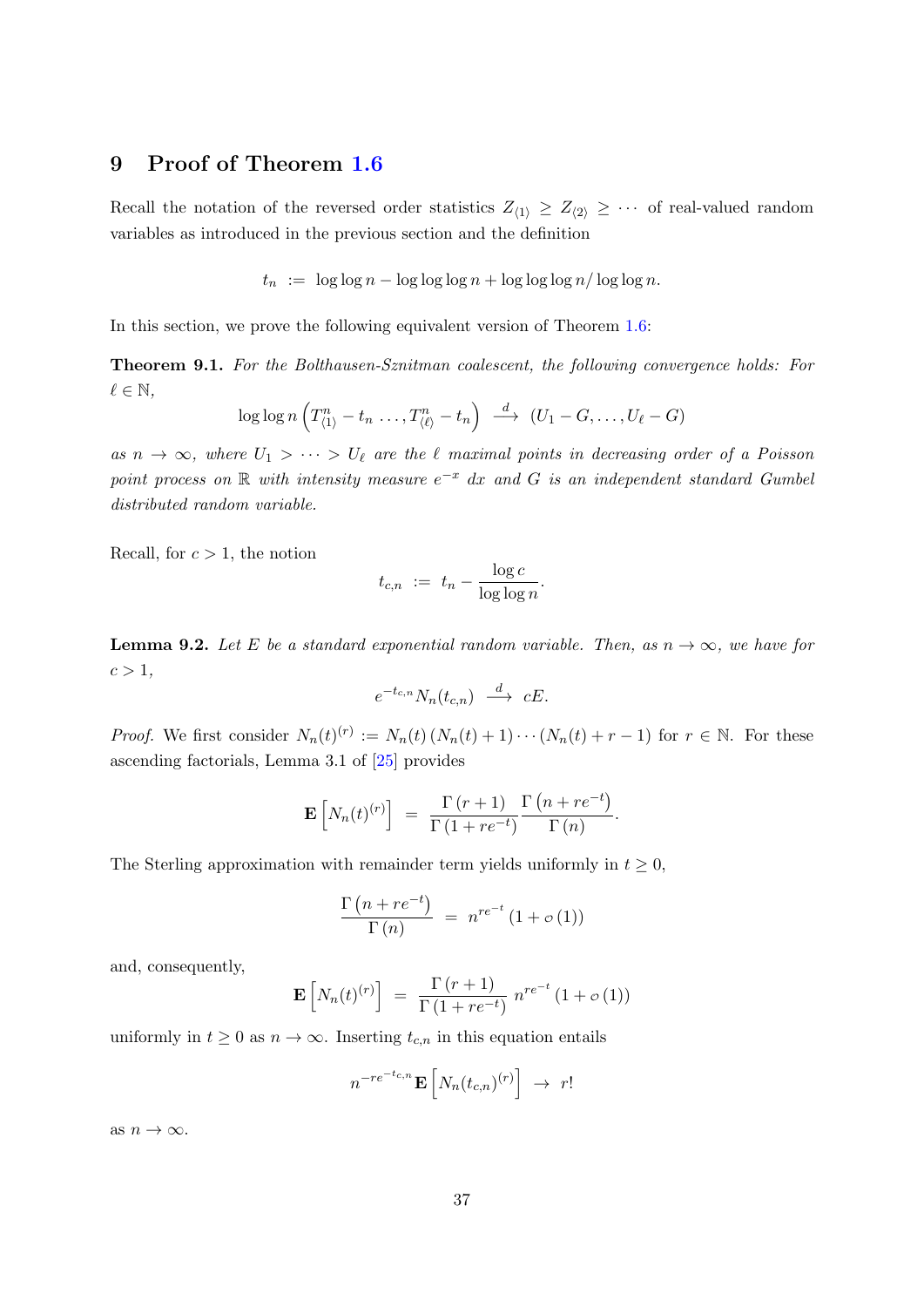Now observe

$$
e^{-t_{c,n}} \log n = \exp \left(-\frac{\log \log \log n}{\log \log n} + \frac{\log c}{\log \log n}\right) \log \log n
$$

$$
= \log \log n - \log \log \log n + \log c + o(1)
$$

$$
= t_{c,n} + \log c + o(1).
$$

Equivalently,

$$
n^{e^{-t_{c,n}}} = ce^{t_{c,n}}(1+o(1))
$$

and, therefore,

$$
e^{-rt_{c,n}} \mathbf{E}\left[N_n(t_{c,n})^{(r)}\right] \rightarrow c^r r! \tag{9.1}
$$

as  $n \to \infty$ .

Furthermore, because of

$$
N_n(t)^r \leq N_n(t)^{(r)} \leq N_n(t)^r + 2^r r^r N_n(t)^{r-1} \leq N_n(t)^r + 2^r r^r N_n(t)^{(r-1)},
$$

we have

$$
N_n(t)^{(r)} - 2^r r^r N_n(t)^{(r-1)} \le N_n(t)^r \le N_n(t)^{(r)}.
$$

Thus, [\(9.1\)](#page-37-0) transfers to

$$
e^{-rt_{c,n}} \mathbf{E}\left[N_n(t_{c,n})^r\right] \longrightarrow c^r r!
$$

as  $n \to \infty$  and our claim follows by method of moments.

The following lemma provides the asymptotic behavior of the joint probability distribution of the lengths of the longest external branches starting at time  $t_{c,n}$ . Let

$$
M_n(t) := # \{ i \ge 1 : \{ i \} \in \Pi_n(t) \}, \qquad t \ge 0,
$$

which is the number of external branches at time  $t$ . Also recall

$$
\widehat{T}_{\langle i\rangle}^n := (T_{\langle i\rangle}^n - t_{c,n})^+.
$$

<span id="page-37-0"></span> $\Box$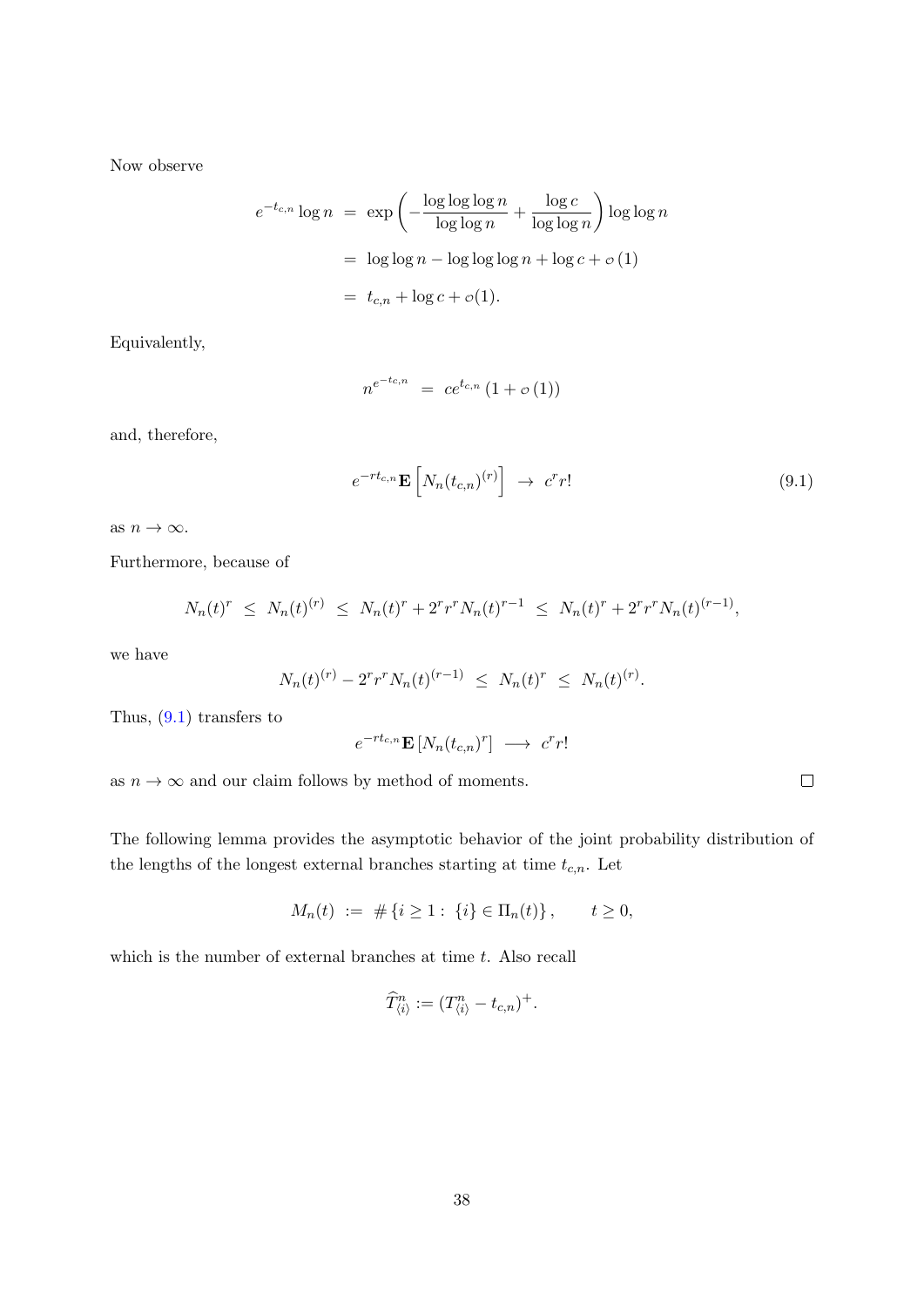<span id="page-38-1"></span>**Lemma 9.3.** For  $\ell, y \in \mathbb{N}$ , there exist random variables  $U_{1,y} \geq \cdots \geq U_{\ell,y}$  such that the following convergence results hold:

(i) For any bounded continuous function  $g : \mathbb{R}^{\ell} \to \mathbb{R}$  and for fixed natural numbers  $\ell \leq y$ , as  $n \to \infty$ ,

$$
\mathbf{E}\left[g\left(\log\log\left(n\right)\left(\widehat{T}_{\langle 1\rangle}^n,\ldots,\widehat{T}_{\langle\ell\rangle}^n\right)\right)\bigg|\,N_n(t_{c,n}),M_n(t_{c,n})=y\right]\;\;\longrightarrow\;\; \mathbf{E}\left[g\left(U_{1,y},\ldots,U_{\ell,y}\right)\right]
$$

in probability.

(ii) For fixed  $\ell$ , as  $y \to \infty$ ,

$$
(U_{1,y}-\log y,\ldots,U_{\ell,y}-\log y)\ \stackrel{d}{\longrightarrow}\ (U_1,\ldots,U_\ell)\,,
$$

where  $U_1 > \cdots > U_\ell$  are the points of the Poisson point process of Theorem [9.1.](#page-36-0)

Proof. (i) We proceed in the same vein as in the proof of Lemma [8.3](#page-32-0) (i). The strong Markov property, Corollary [1.4](#page-4-0) (see also formula [\(1.2\)](#page-4-2) in the first example) and Lemma [9.2](#page-36-2) yield that

$$
\mathbf{E}\left[g\left(z\left(\widehat{T}_{\langle 1\rangle}^n,\ldots,\widehat{T}_{\langle \ell\rangle}^n\right)\right)\bigg|\,N_n(t_{c,n})=x,M_n(t_{c,n})=y\right]\;\longrightarrow\;\mathbf{E}\left[g\left(U_{1,y},\ldots,U_{\ell,y}\right)\right]
$$

as  $x \to \infty$  and  $z/\log x \to 1$ , where  $(U_{1,y}, \ldots, U_{\ell,y})$  has the density

$$
\ell! \binom{y}{\ell} \left(1 - e^{-u_{\ell}}\right)^{y-\ell} \prod_{i=1}^{\ell} e^{-u_i} du_1 \cdots du_{\ell} \tag{9.2}
$$

for  $u_1 \geq \cdots \geq u_{\ell}$ . Moreover, from Lemma [9.2,](#page-36-2) we obtain

$$
\log (N_n(t_{c,n})) = t_{c,n} + \mathcal{O}_P(1) = \log \log n + \mathcal{O}_P(\log \log n)
$$

as  $n \to \infty$ . Thus, replacing x and z above by  $N_n(t_{c,n})$  and log log n, respectively, and invoking Skorohod's representation theorem once more, our claim follows.

(ii) Shifting the distribution from  $(9.2)$  by log y, we arrive at the densities

$$
\ell! \binom{y}{\ell} \left(1 - \frac{e^{-u_{\ell}}}{y}\right)^{y-\ell} y^{-\ell} \prod_{i=1}^{\ell} e^{-u_i} du_1 \cdots du_{\ell}
$$

and their limit

$$
e^{-e^{-u_{\ell}}}\prod_{i=1}^{\ell}e^{-u_i}du_i
$$

as  $y \to \infty$ , which is the joint density of  $U_1, \ldots, U_{\ell}$ . This finishes the proof.

<span id="page-38-0"></span> $\Box$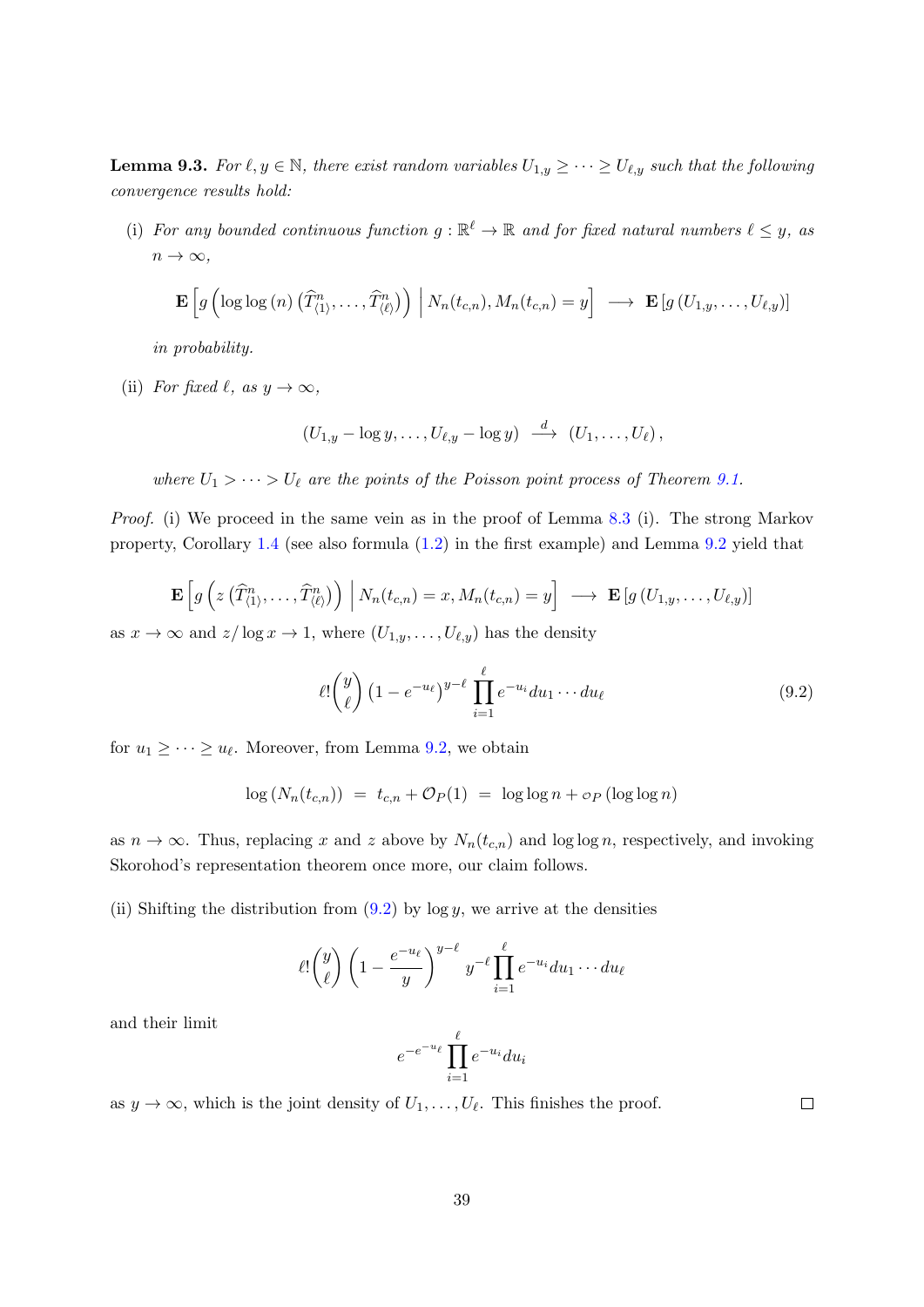Next, we introduce the notion

$$
\rho_{c,n} \ := \ \min \bigg\{ k \geq 1 : \ \sum_{j=0}^{k-1} W_j > t_{c,n} \bigg\} \wedge \tau_n.
$$

It is important to note that in the case of the Bolthausen-Sznitman coalescent Proposition [2.2](#page-11-3) is no longer helpful and we may not simply apply [\(8.5\)](#page-31-1). As a substitute, we shall use the following lemma.

#### <span id="page-39-0"></span>Lemma 9.4. As  $n \to \infty$ ,

$$
\sum_{j=0}^{\rho_{c,n}-1} \frac{1}{X_j} = t_{c,n} + o_P(1).
$$

*Proof.* Let  $\mathcal{F}_k := \sigma(X, W_0, \ldots, W_{k-1})$  and

$$
Z_k := \sum_{j=0}^{k \wedge \tau_n - 1} \left( W_j - \frac{1}{X_j - 1} \right), \qquad k \ge 0.
$$

In particular, we have  $Z_0 = 0$ . Given  $\mathcal{F}_j$  and  $X_j = b$  with  $b \geq 2$ , the waiting time  $W_j$  in the Bolthausen-Sznitman coalescent is exponential with rate parameter  $b-1$  (see (47) in [\[28\]](#page-47-2)). Thus,  $(Z_k)_{k\in\mathbb{N}}$  is a martingale with respect to the filtration  $(\mathcal{F}_k)_{k\in\mathbb{N}}$  with (predictable) quadratic variation

$$
\langle Z \rangle_k := \sum_{j=0}^{k \wedge \tau_n - 1} \mathbf{E} \left[ (Z_{j+1} - Z_j)^2 | \mathcal{F}_j \right] = \sum_{j=0}^{k \wedge \tau_n - 1} \frac{1}{(X_j - 1)^2} \qquad a.s.
$$

Applying Doob's optional sampling theorem to the martingale  $Z_k^2 - \langle Z \rangle_k$  yields

$$
\mathbf{E}\left[Z_{\rho_{c,n}}^2\right] = \mathbf{E}\left[\langle Z \rangle_{\rho_{c,n}}\right] = \mathbf{E}\left[\sum_{j=0}^{\rho_{c,n}-1} \frac{1}{(X_j-1)^2}\right] \leq \mathbf{E}\left[\sum_{k=X_{\rho_{c,n}-1}}^{\infty} \frac{1}{(k-1)^2}\right] \tag{9.3}
$$

and, therefore, because of  $X_{\rho_{c,n}-1} = N_n(t_{c,n})$  a.s.,

$$
\mathbf{E}\left[Z_{\rho_{c,n}}^2\right] \ \leq \ \mathbf{E}\left[\frac{4}{N_n(t_{c,n})}\right].
$$

By Lemma [9.2](#page-36-2) and dominated convergence, the right-hand term converges to 0 as  $n \to \infty$ implying

$$
\sum_{j=0}^{\rho_{c,n}-1} \left( W_j - \frac{1}{X_j} \right) = Z_{\rho_{c,n}} + \mathcal{O}_P \left( \frac{4}{X_{\rho_{c,n}-1}} \right) = o_P(1)
$$

as  $n \to \infty$ . Finally, the quantity  $\sum_{j=0}^{\rho_{c,n}-1} W_j - t_{c,n}$  is the residual time the process  $N_n$  spends in the state  $N_n(t_{c,n})$ . Due to the property that exponential times lack memory, the residual time is exponential with parameter  $N_n(t_{c,n})$ . Thus, in view of Lemma [9.2,](#page-36-2) the residual time converges to 0 in probability. This finishes the proof.  $\Box$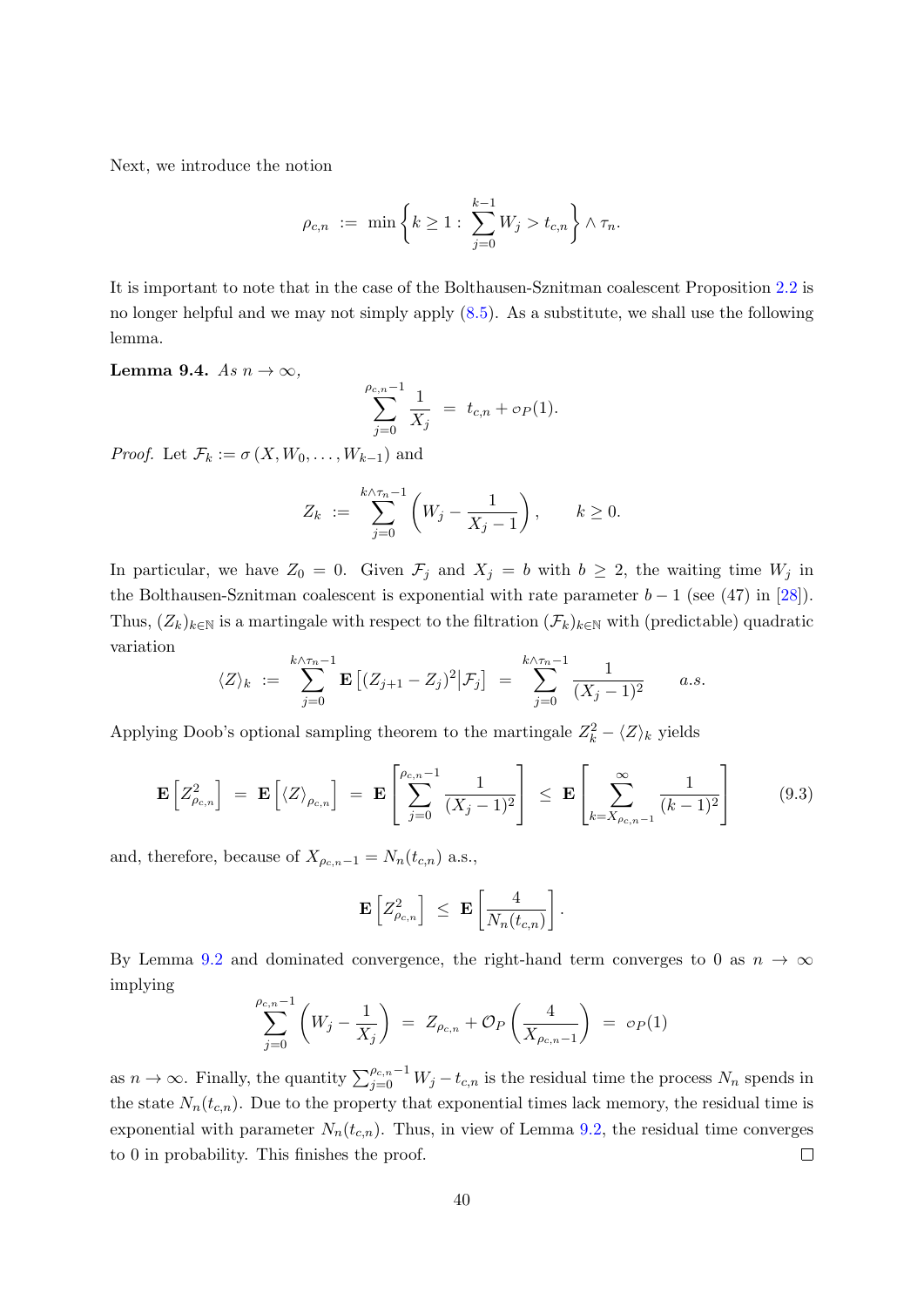<span id="page-40-0"></span>**Lemma 9.5.** For the number of external branches at time  $t_{c,n}$ , we have the following results:

(i) For  $c > 1$ ,

$$
\mathbf{E}\left[M_n(t_{c,n})\mid N_n\right] \ \stackrel{d}{\longrightarrow} \ c\,E
$$

as  $n \to \infty$ , where E denotes a standard exponential random variable.

(ii) For  $\varepsilon > 0$ , as  $c \to \infty$ ,

$$
\limsup_{n\to\infty} \mathbf{P}\left( |M_n(t_{c,n}) - \mathbf{E}\left[M_n(t_{c,n})\,|N_n|\right] > c^{1/2+\epsilon} \right) \to 0
$$

as well as

$$
\limsup_{n\to\infty} \mathbf{P}\left(M_n(t_{c,n}) > c^{1+\epsilon}\right) \to 0 \quad \text{and} \quad \limsup_{n\to\infty} \mathbf{P}\left(M_n(t_{c,n}) < c^{1-\epsilon}\right) \to 0.
$$

*Proof.* (i) Using the representation from Lemma [7.1](#page-27-1) (i) and a Taylor expansion as in  $(4.4)$ , we get

$$
\mathbf{E}\left[Y_{\rho_{c,n}-1} | N_n\right] = X_{\rho_{c,n}-1} \exp\left(-\sum_{j=1}^{\rho_{c,n}-1} \frac{1}{X_j} + \mathcal{O}_P\left(X_{\rho_{c,n}-1}^{-1}\right)\right)
$$

as  $n \to \infty$ . Recall that the definition of  $\rho_{c,n}$  entails  $N_n(t_{c,n}) = X_{\rho_{c,n}-1}$  and  $M_n(t_{c,n}) = Y_{\rho_{c,n}-1}$ a.s. Thus, we obtain

$$
\mathbf{E}\left[M_n(t_{c,n})\,|\,N_n\right] \;=\; N_n(t_{c,n}) \exp\left(-\sum_{j=1}^{\rho_{c,n}-1} \frac{1}{X_j} + \mathcal{O}_P\left(N_n(t_{c,n})^{-1}\right)\right). \tag{9.4}
$$

From Lemma [9.4](#page-39-0) and Lemma [9.2,](#page-36-2) it follows

$$
\mathbf{E}\left[M_n(t_{c,n})\,|\,N_n\right] \;=\; N_n(t_{c,n})\exp\left(-t_{c,n} + \,o_P\left(1\right)\right).
$$

Hence, Lemma [9.2](#page-36-2) implies our claim.

(ii) Chebyshev's inequality and Lemma [7.1](#page-27-1) (ii) provide

$$
\begin{split} \mathbf{P}\left(|M_{n}(t_{c,n})-\mathbf{E}\left[M_{n}(t_{c,n})\,|N_{n}\right|&>c^{1/2+\varepsilon}\right) \\ &=\mathbf{E}\left[\mathbf{P}\left(|M_{n}(t_{c,n})-\mathbf{E}\left[M_{n}(t_{c,n})\,|N_{n}\right|\right&>c^{1/2+\varepsilon}\big|N_{n}\right)\right] \\ &\leq\mathbf{E}\left[\frac{\mathbf{Var}\left(M_{n}(t_{c,n})\,|\,N_{n}\right)}{c^{1+2\varepsilon}}\wedge 1\right] \\ &\leq\mathbf{E}\left[\frac{\mathbf{E}\left(M_{n}(t_{c,n})\,|\,N_{n}\right)}{c^{1+2\varepsilon}}\wedge 1\right]. \end{split}
$$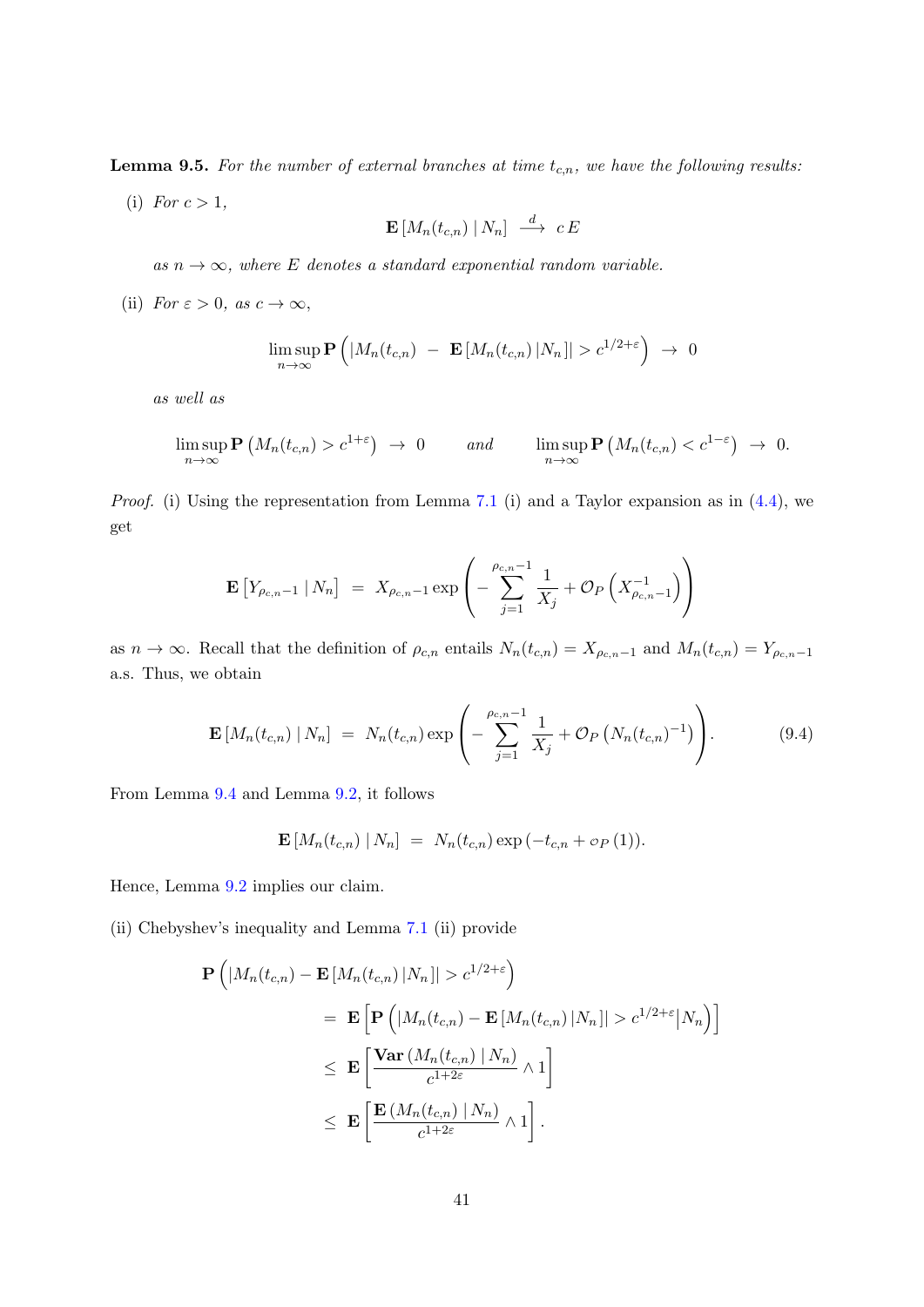From statement (i) it follows that

$$
\limsup_{n\to\infty} \mathbf{P}\left( |M_n(t_{c,n}) - \mathbf{E}\left[M_n(t_{c,n})\,|N_n|\right] > c^{1/2+\varepsilon} \right) \leq \mathbf{E}\left[\frac{cE}{c^{1+2\varepsilon}} \wedge 1\right] \leq c^{-2\varepsilon},
$$

which entails the first claim.

Similarly, Markov's inequality yields

$$
\limsup_{n\to\infty} \mathbf{P}\left(M_n(t_{c,n}) > c^{1+\varepsilon}\right) \leq \limsup_{n\to\infty} \mathbf{E}\left[\frac{\mathbf{E}\left[M_n(t_{c,n})\left|N_n\right|\right]}{c^{1+\varepsilon}} \wedge 1\right] \leq c^{-\varepsilon}
$$

giving the second claim.

Furthermore, we have

$$
\mathbf{P}\big(M_n(t_{c,n}) < c^{1-\varepsilon}\big) \leq \mathbf{P}\left(\mathbf{E}\left[M_n(t_{c,n})\,|N_n\right] < 2c^{1-\varepsilon}\right) \\
+ \mathbf{P}\left(\left|M_n(t_{c,n}) - \mathbf{E}\left[M_n(t_{c,n})\,|N_n\right]\right| > c^{1-\varepsilon}\right)
$$

and, consequently, in view of part (i),

$$
\limsup_{n\to\infty} \mathbf{P}\big(M_n(t_{c,n}) < c^{1-\varepsilon}\big) \leq \mathbf{P}\left(E < 2c^{-\varepsilon}\right) + \limsup_{n\to\infty} \mathbf{P}\left(|M_n(t_{c,n}) - \mathbf{E}\left[M_n(t_{c,n})\,|N_n|\right] > c^{1-\varepsilon}\right).
$$

The first right-hand term converges to 0 as  $c \to \infty$ . Also, as we may assume  $\varepsilon < 1/2$ , the second term goes to 0 in view of the first claim of part (ii).  $\Box$ 

With these preparations, we now turn to the proof of Theorem  $9.1$ .

Proof of Theorem [9.1.](#page-36-0) The strategy of this proof resembles that of Theorem [8.1.](#page-29-1) However, additional care is required to separate the impact of the parts  $\check{T}_i^n$  and  $\hat{T}_i^n$ . For this purpose, we consider the functions

$$
g(x_1,...,x_\ell) := \exp(i(\theta_1x_1 + \cdots + \theta_\ell x_\ell))
$$
 and  $h(x) := \exp(i(\theta_1 + \cdots + \theta_\ell)x),$ 

where  $\theta_i \in \mathbb{R}$  for  $1 \leq i \leq n$ . It is sufficient to prove

$$
\mathbf{E}\left[g\left(\log\log\left(n\right)\left(T_{\langle 1\rangle}^{n}-t_{n}\right),\ldots,\log\log\left(n\right)\left(T_{\langle\ell\rangle}^{n}-t_{n}\right)\right)\right] \longrightarrow \mathbf{E}\left[g\left(U_{1}-G,\ldots,U_{\ell}-G\right)\right]
$$

as  $n \to \infty$ . We bound the difference of the terms on both sides. Recalling

$$
t_n = t_{c,n} + \frac{\log c}{\log \log n},
$$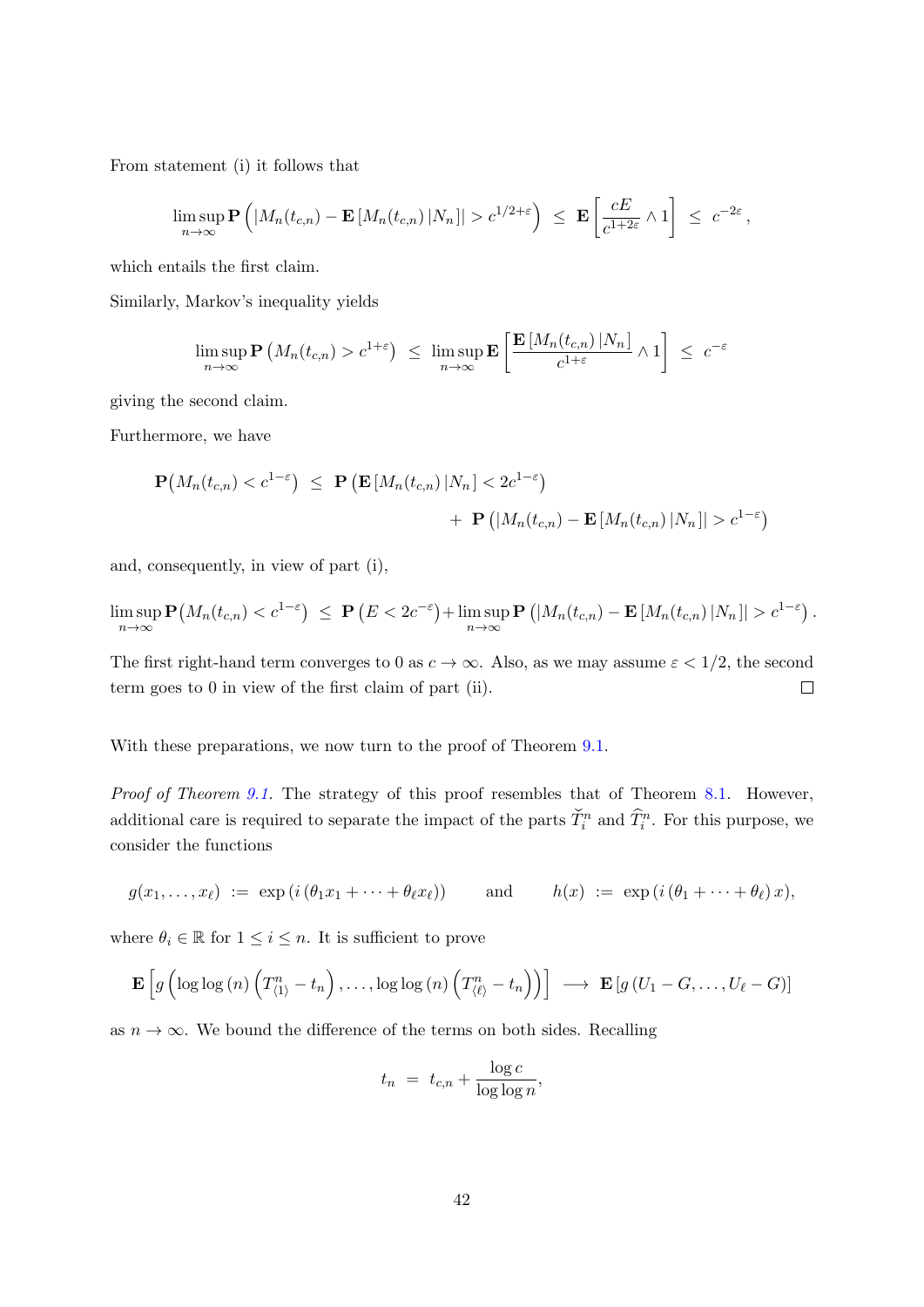we see that, on the event  $\{M_n(t_{c,n}) \geq \ell\}$ , it holds  $T_{\langle i \rangle}^n = \hat{T}_{\langle i \rangle}^n + t_{c,n}$  and, therefore,

<span id="page-42-1"></span><span id="page-42-0"></span>
$$
\log \log (n) \left( T_{\langle j \rangle}^n - t_n \right) \ = \ \left( \log \log (n) \, \widehat{T}_{\langle j \rangle}^n - \log M_n(t_{c,n}) \right) + \log \frac{M_n(t_{c,n})}{c} \tag{9.5}
$$

for  $1 \leq j \leq \ell$ . In conjunction with the independence of  $(U_1, \ldots, U_{\ell})$  and the Gumbel random variable  $G$ , it follows that

$$
\begin{aligned}\n\left| \mathbf{E} \left[ g \left( \log \log \left( n \right) \left( T_{\langle 1 \rangle}^{n} - t_{n} \right), \dots, \log \log \left( n \right) \left( T_{\langle \ell \rangle}^{n} - t_{n} \right) \right) \right] - \mathbf{E} \left[ g \left( U_{1} - G, \dots, U_{\ell} - G \right) \right] \right] \\
&\leq \left| \mathbf{E} \left[ g \left( V_{c,n} \right) h \left( \log \frac{M_{n}(t_{c,n})}{c} \right) \right] - \mathbf{E} \left[ g \left( U_{1}, \dots, U_{\ell} \right) \right] \mathbf{E} \left[ h \left( -G \right) \right] \right| \\
&\quad + 2 \mathbf{P} \left( M_{n}(t_{c,n}) < \ell \right),\n\end{aligned}\n\tag{9.6}
$$

where, in view of  $(9.5)$ , we now set

$$
V_{c,n} := \left( \log \log (n) \, \widehat{T}_{\langle 1 \rangle}^n - \log M_n(t_{c,n}), \ldots, \log \log (n) \, \widehat{T}_{\langle \ell \rangle}^n - \log M_n(t_{c,n}) \right).
$$

Let us estimate the first term on the right-hand side of  $(9.6)$ . We have

$$
\begin{aligned}\n\left| \mathbf{E} \left[ g \left( V_{c,n} \right) h \left( \log \frac{M_n(t_{c,n})}{c} \right) \right] \right] - \mathbf{E} \left[ g \left( U_1, \dots, U_\ell \right) \right] \mathbf{E} \left[ h \left( -G \right) \right] \\
&\leq \left| \mathbf{E} \left[ g \left( V_{c,n} \right) h \left( \log \frac{M_n(t_{c,n})}{c} \right) \right] - \mathbf{E} \left[ g \left( U_1, \dots, U_\ell \right) \right] \mathbf{E} \left[ h \left( \log \frac{M_n(t_{c,n})}{c} \right) \right] \right] \\
&\quad + \left| \mathbf{E} \left[ h \left( \log \frac{M_n(t_{c,n})}{c} \right) \right] - \mathbf{E} \left[ h \left( \log \frac{\mathbf{E} \left[ M_n(t_{c,n}) \right| N_n \right)}{c} \right) \right] \right| \\
&\quad + \left| \mathbf{E} \left[ h \left( \log \frac{\mathbf{E} \left[ M_n(t_{c,n}) \right| N_n \right)}{c} \right) \right] - \mathbf{E} \left[ h \left( -G \right) \right] \right| \\
&=:\Delta'_{c,n} + \Delta''_{c,n} + \Delta''_{c,n} \qquad \text{(say)}.\n\end{aligned}
$$

We bound  $\Delta'_{c,n}, \Delta''_{c,n}$  and  $\Delta'''_{c,n}$  separately. For  $\Delta'_{c,n}$ , we first consider conditional expectations. For  $c > 1$ , we have, by means of Lemma [9.3](#page-38-1) (i) in the last step,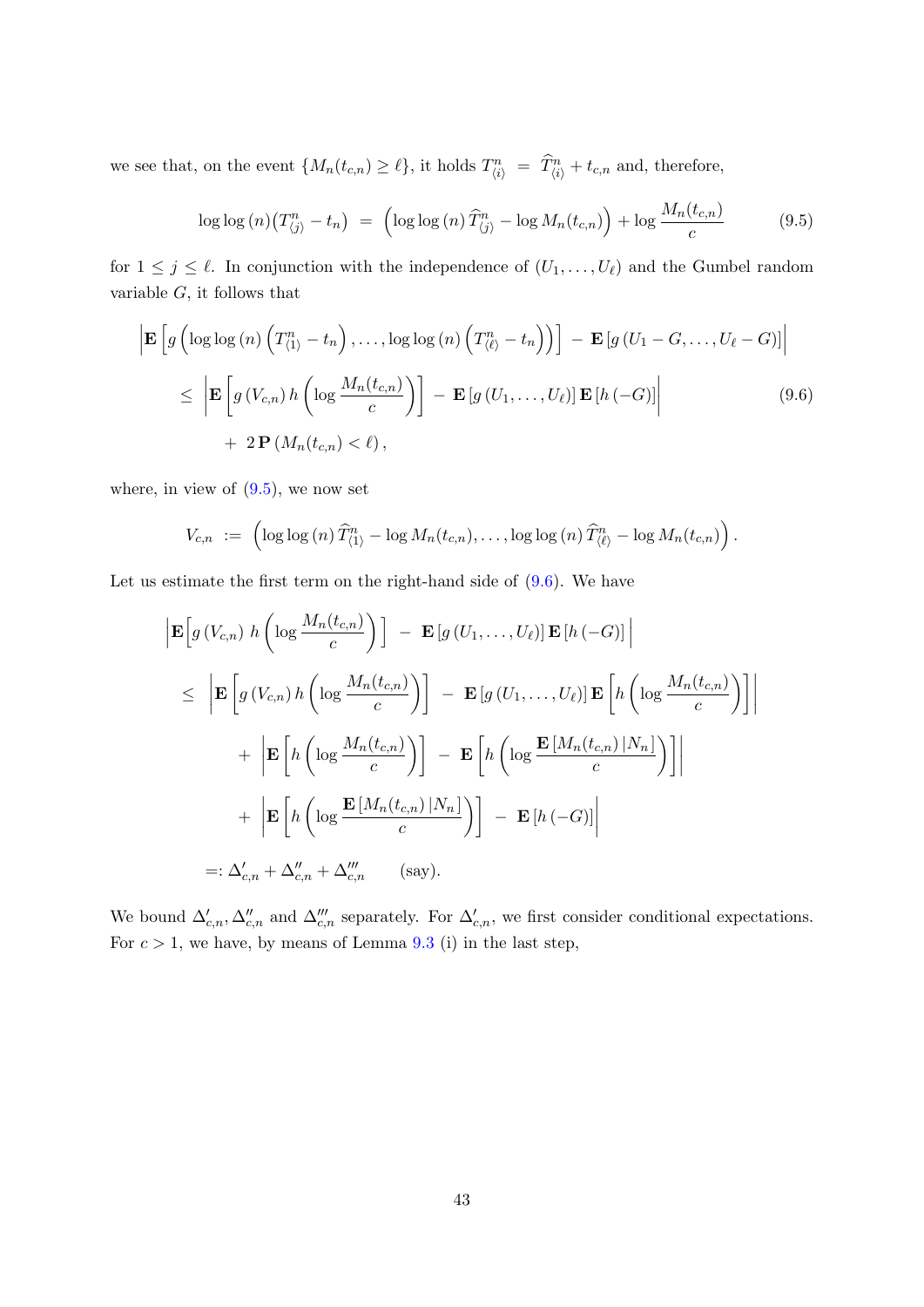$$
\begin{split}\n&\left|\mathbf{E}\left[g\left(V_{c,n}\right)h\left(\log\frac{M_n(t_{c,n})}{c}\right)\right|N_n(t_{c,n})\right] - \mathbf{E}\left[g\left(U_1,\ldots,U_\ell\right)\right]\mathbf{E}\left[h\left(\log\frac{M_n(t_{c,n})}{c}\right)\right|N_n(t_{c,n})\right] \\
&\leq \sum_{\sqrt{c}\leq y\leq c^2}\left|\left(\mathbf{E}\left[g\left(V_{c,n}\right)\right|N_n(t_{c,n}),M_n(t_{c,n})=y\right] - \mathbf{E}\left[g\left(U_1,\ldots,U_\ell\right)\right]\right)h\left(\log\frac{y}{c}\right)\right| \\
&\quad\cdot P\left(M_n(t_{c,n})=y\right|N_n(t_{c,n})\right) \\
&\quad+ 2\mathbf{P}\left(M_n(t_{c,n})<\sqrt{c}\left|N_n(t_{c,n})\right)+2\mathbf{P}\left(M_n(t_{c,n})>c^2\left|N_n(t_{c,n})\right)\right] \\
&\leq \max_{\sqrt{c}\leq y\leq c^2}\left|\mathbf{E}\left[g\left(V_{c,n}\right)\right|N_n(t_{c,n}),M_n(t_{c,n})=y\right] - \mathbf{E}\left[g\left(U_1,\ldots,U_\ell\right)\right]\right| \\
&\quad+ 2\mathbf{P}\left(M_n(t_{c,n})<\sqrt{c}\left|N_n(t_{c,n})\right) + 2\mathbf{P}\left(M_n(t_{c,n})>c^2\left|N_n(t_{c,n})\right)\right] \\
&\leq \max_{\sqrt{c}\leq y\leq c^2}\left|\mathbf{E}\left[g\left(U_{1,y}-\log y,\ldots,U_{\ell,y}-\log y\right)\right] - \mathbf{E}\left[g\left(U_1,\ldots,U_\ell\right)\right]\right| + o_P(1) \\
&\quad+ 2\mathbf{P}\left(M_n(t_{c,n})<\sqrt{c}\left|N_n(t_{c,n})\right)\right) + 2\mathbf{P}\left(M_n(t_{c,n})>c^2\left|N_n(t_{c,n})\right)\right)\n\end{split}
$$

as  $n \to \infty$ . Without loss of generality, we may assume that the right-hand  $\sigma_P(\cdot)$ -term is bounded by 1. Hence, taking expectations, we obtain via dominated convergence

$$
\Delta'_{c,n} \leq \max_{\sqrt{c} \leq y \leq c^2} \left| \mathbf{E} \left[ g \left( U_{1,y} - \log y, \dots, U_{\ell,y} - \log y \right) \right] \right| + \mathbf{E} \left[ g \left( U_1, \dots, U_\ell \right) \right] \right| + o(1)
$$

$$
+ 2 \mathbf{P} \left( M_n(t_{c,n}) < \sqrt{c} \right) + 2 \mathbf{P} \left( M_n(t_{c,n}) > c^2 \right) \right).
$$

Second, observe that the function  $h(\log x)$  is Lipschitz on the interval  $[c^{-1/4}, \infty)$  with Lipschitz constant  $|\theta_1 + \cdots + \theta_\ell|c^{1/4}$ . Thus,

<span id="page-43-0"></span>
$$
\Delta_{c,n}'' \leq \left| \mathbf{E} \left[ h \left( \log \frac{M_n(t_{c,n})}{c} \right) - h \left( \log \frac{\mathbf{E} \left[ M_n(t_{c,n}) \left| N_n \right|}{c} \right) \right] ; M_{t_{c,n}} \wedge \mathbf{E} \left[ M_n(t_{c,n}) \left| N_n \right| \geq c^{3/4} \right] \right|
$$
  
+ 
$$
2 \mathbf{P} \left( M_n(t_{c,n}) < c^{3/4} \right) + 2 \mathbf{P} \left( \mathbf{E} \left[ M_n(t_{c,n}) \left| N_n \right| < c^{3/4} \right) \right]
$$
  

$$
\leq 2 \mathbf{P} \left( \left| M_n(t_{c,n}) - \mathbf{E} \left[ M_n(t_{c,n}) \left| N_n \right| \right| > c^{2/3} \right) + \left| \theta_1 + \dots + \theta_\ell \right| c^{1/4 - 1/3} \right)
$$
  
+ 
$$
2 \mathbf{P} \left( M_n(t_{c,n}) < c^{3/4} \right) + 2 \mathbf{P} \left( \mathbf{E} \left[ M_n(t_{c,n}) \left| N_n \right| < c^{3/4} \right).
$$
 (9.7)

Last, Lemma [9.5](#page-40-0) (i) provides the convergence of  $\Delta_{c,n}^{\prime\prime\prime}$  to 0 as  $n \to \infty$ . Consequently, combining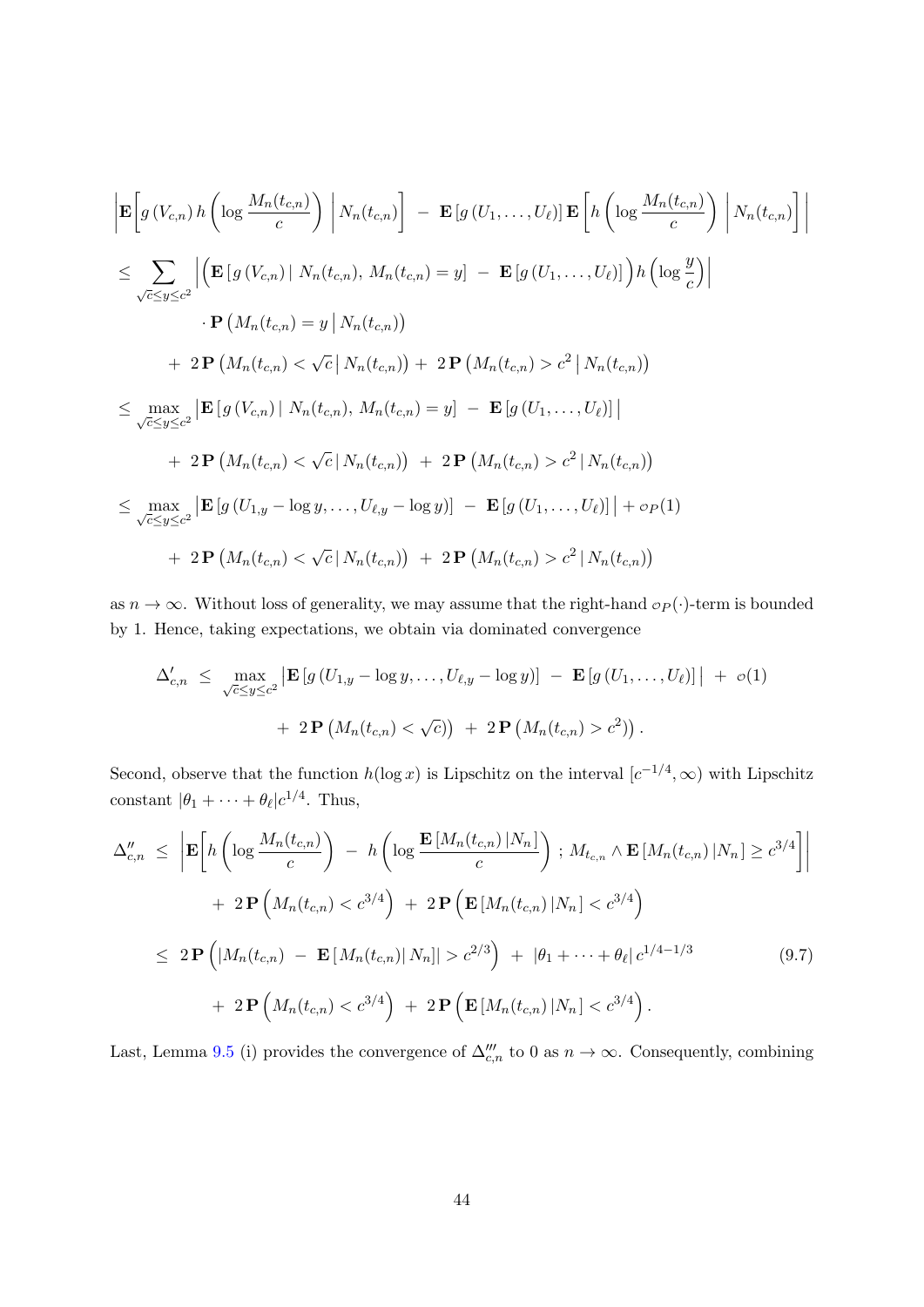equation [\(9.6\)](#page-42-1) to [\(9.7\)](#page-43-0), using Lemma [9.5](#page-40-0) and grouping terms yield

$$
\limsup_{n \to \infty} \left| \mathbf{E} \left[ g \left( V_{c,n} \right) h \left( \log \frac{M_n(t_{c,n})}{c} \right) \right] - \mathbf{E} \left[ g \left( U_1, \ldots, U_\ell \right) \right] \mathbf{E} \left[ h \left( -G \right) \right] \right|
$$
\n
$$
\leq \max_{\sqrt{c} \leq y \leq c^2} \left| \mathbf{E} \left[ g \left( U_{1,y} - \log y, \ldots, U_{\ell,y} - \log y \right) \right] - \mathbf{E} \left[ g \left( U_1, \ldots, U_\ell \right) \right] \right|
$$
\n
$$
+ 2 \limsup_{n \to \infty} \mathbf{P} \left( M_n(t_{c,n}) < \ell \right) + 2 \limsup_{n \to \infty} \mathbf{P} \left( M_n(t_{c,n}) < \sqrt{c} \right) + 2 \limsup_{n \to \infty} \mathbf{P} \left( M_n(t_{c,n}) < c^{3/4} \right)
$$
\n
$$
+ 2 \limsup_{n \to \infty} \mathbf{P} \left( M_n(t_{c,n}) > c^2 \right) + 2 \limsup_{n \to \infty} \mathbf{P} \left( \left| M_n(t_{c,n}) - \mathbf{E} \left[ M_n(t_{c,n}) \right] N_n \right| \right) > c^{2/3} \right)
$$
\n
$$
+ 2 \left( 1 - e^{-c^{-1/4}} \right) + |\theta_1 + \cdots + \theta_\ell| c^{-1/12}.
$$

Finally, taking the limit  $c \to \infty$ , the right-hand terms converge to 0 in view of Lemma [9.3](#page-38-1) (ii) and Lemma [9.5.](#page-40-0) This finishes the proof.  $\Box$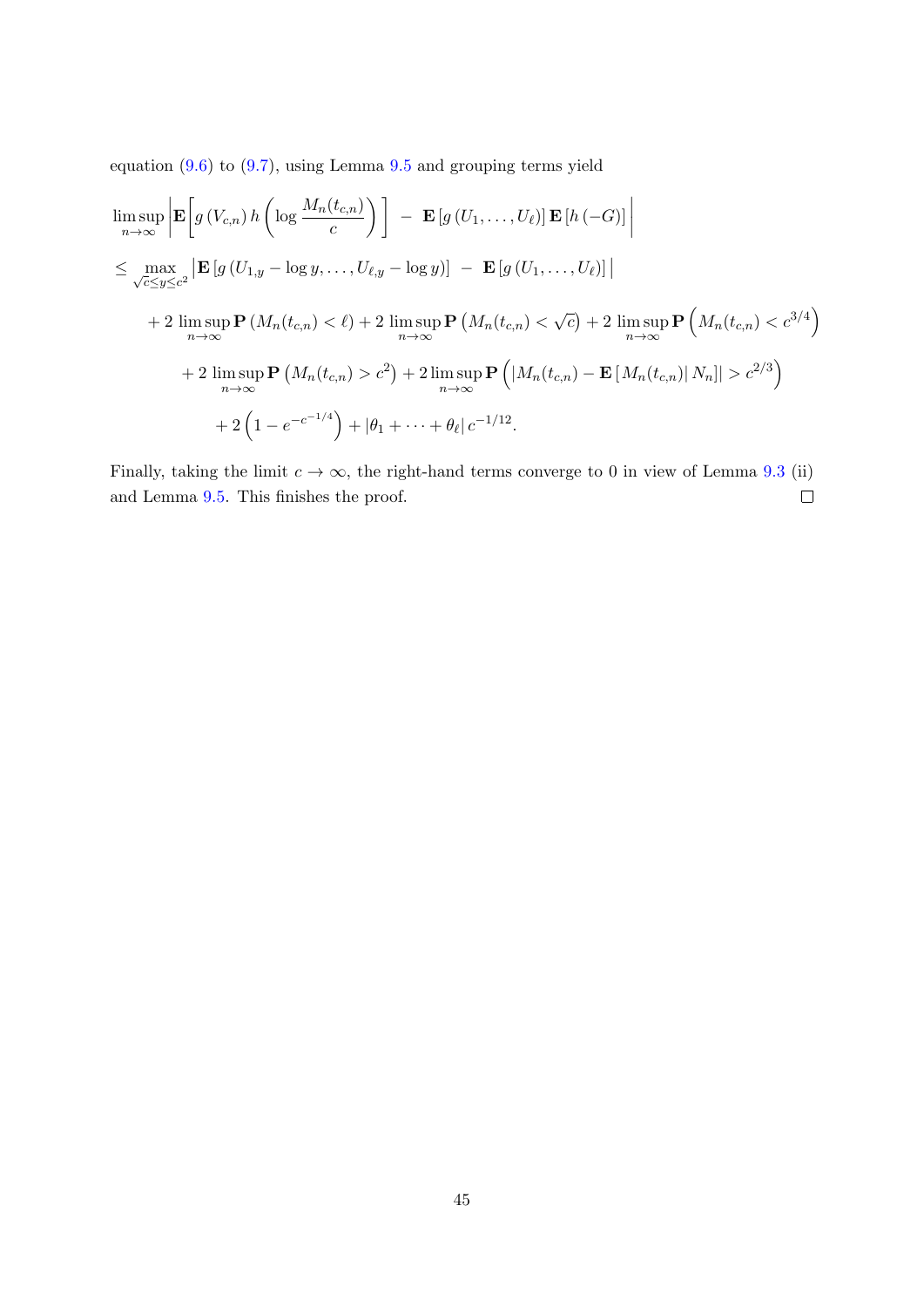# References

- <span id="page-45-11"></span>[1] BINGHAM, N. H., GOLDIE, C. M. and TEUGELS, J. L. (1987). Regular variation. Cambridge University Press, Cambridge.
- <span id="page-45-7"></span>[2] BLUM, M. G. B. and FRANÇOIS, O. (2005). Minimal clade size and external branch length under the neutral coalescent. Adv. in Appl. Probab. 37, 647–662.
- <span id="page-45-0"></span>[3] BOLTHAUSEN, E. and SZNITMAN, A.-S. (1998). On Ruelle's probability cascades and an abstract cavity method. Comm. Math. Phys. 197, 247–276.
- <span id="page-45-12"></span>[4] BOROS, G. and MOLL, V. (2004). Irresistible Integrals: Symbolics, Analysis and Experiments in the Evaluation of Integrals. Cambridge University Press, Cambridge.
- <span id="page-45-1"></span>[5] Brunet, E., Derrida, B., Mueller, A. H. and Munier, S. (2007). Effect of selection on ancestry: an exactly soluble case and its phenomenological generalization. Phys. Rev. E 76, 041104.
- <span id="page-45-8"></span>[6] CALIEBE, A., NEININGER, R., KRAWCZAK, M. and RÖSLER, U.  $(2007)$ . On the length distribution of external branches in coalescence trees: genetic diversity within species. Theor. Popul. Biol. 72, 245–252.
- <span id="page-45-4"></span>[7] Dahmer, I., Kersting, G. and Wakolbinger, A. (2014). The total external branch length of Beta-coalescents. Combin. Probab. Comput. 23, 1010–1027.
- <span id="page-45-2"></span>[8] DESAI, M. M., WALCZAK, A. M. and FISHER, D. S. (2013). Genetic Diversity and the Structure of Genealogies in Rapidly Adapting Populations. Genetics 193, 565–585.
- <span id="page-45-9"></span>[9] DHERSIN, J.-S., FREUND, F., SIRI-JÉGOUSSE, A. and YUAN, L. (2013). On the length of an external branch in the Beta-coalescent. Stochastic Process. Appl. 123, 1691–1715.
- <span id="page-45-10"></span>[10] DHERSIN, J.-S. and MÖHLE, M. (2013). On the external branches of coalescents with multiple collisions. Electron. J. Probab. 18, 1–11.
- <span id="page-45-5"></span>[11] Dhersin, J.-S. and Yuan, L. (2015). On the total length of external branches for Betacoalescents. Adv. in Appl. Probab. 47, 693–714.
- <span id="page-45-3"></span>[12] Diehl, C. S. and Kersting, G. (2018). Tree lengths for general Λ-coalescents and the asymptotic site frequency spectrum around the Bolthausen-Sznitman coalescent. To appear in Ann. Appl. Probab. Preprint available at arXiv: [1804.00961.](https://arxiv.org/abs/1804.00961)
- <span id="page-45-6"></span>[13] ELDON, B., BIRKNER, M., BLATH, J. and FREUND, F. (2015). Can the Site-Frequency Spectrum Distinguish Exponential Population Growth from Multiple-Merger Coalescents? Genetics 199, 841–856.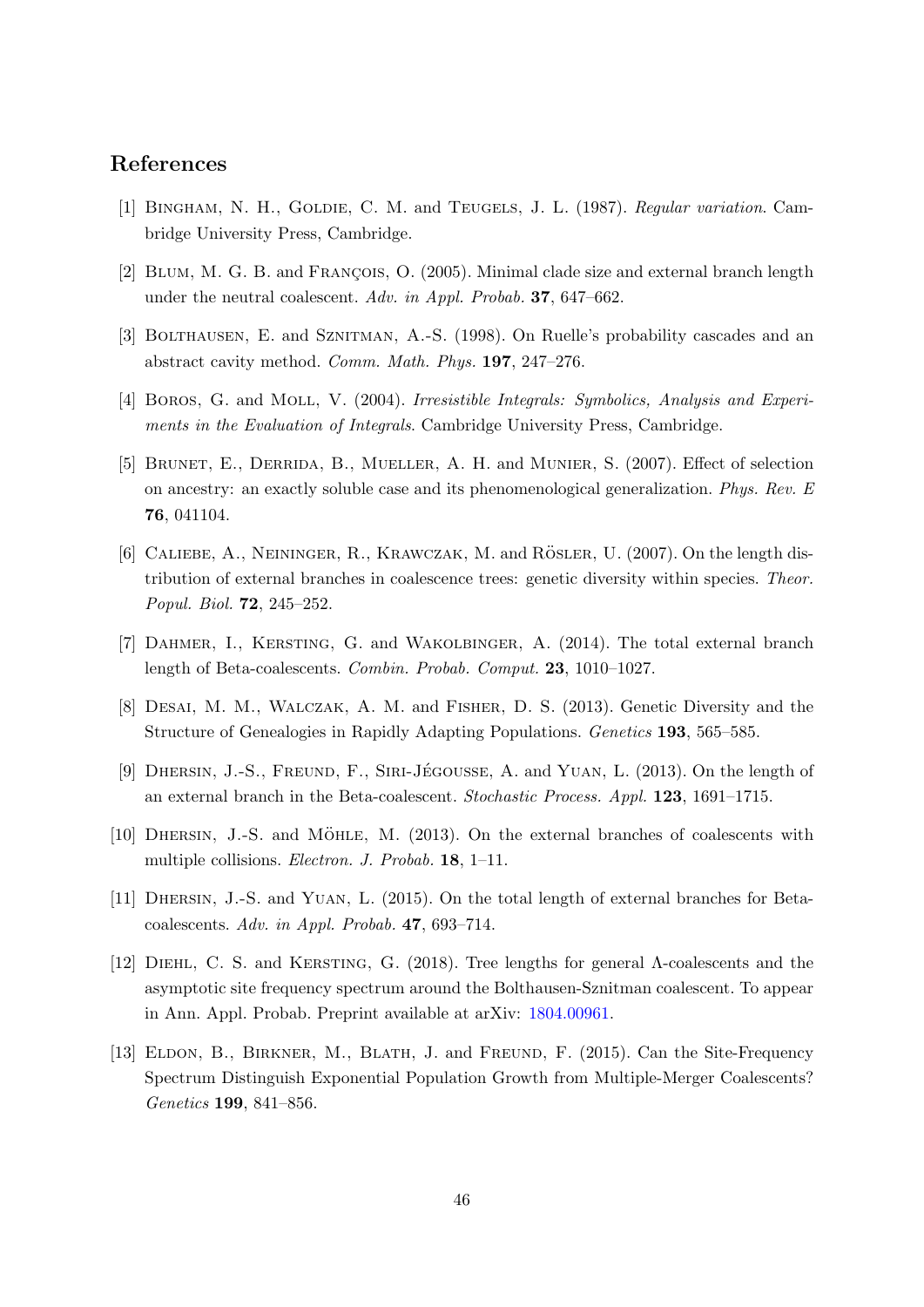- <span id="page-46-13"></span>[14] FELLER, W. (1971). An Introduction to Probability Theory and Its Applications, Vol. 2. John Wiley & Sons, New York.
- <span id="page-46-10"></span> $[15]$  FREUND, F. and MÖHLE, M.  $(2009)$ . On the time back to the most recent common ancestor and the external branch length of the Bolthausen-Sznitman coalescent. Markov Process. Related Fields 15, 7387–416.
- <span id="page-46-11"></span>[16] GOLDSCHMIDT, C. and MARTIN, J. (2005). Random Recursive Trees and the Bolthausen-Sznitman Coalescent. Electron. J. Probab. 10, 718–745.
- <span id="page-46-5"></span>[17] JANSON, S. and KERSTING, G. (2011). On the total external length of the Kingman coalescent. Electron. J. Probab. 16, 2203–2218.
- <span id="page-46-6"></span>[18] KERSTING, G., PARDO, J., and SIRI-JGOUSSE, A. (2014). Total internal and external lengths of the Bolthausen-Sznitman coalescent. J. Appl. Probab., 51, 73–86.
- <span id="page-46-9"></span>[19] Kersting, G., Schweinsberg, J. and Wakolbinger, A. (2014). The evolving beta coalescent. Electron. J. Probab. 19, 1–27.
- <span id="page-46-3"></span>[20] Kersting, G., Schweinsberg, J. and Wakolbinger, A. (2018). The size of the last merger and time reversal in Λ-coalescents. Ann. Inst. Henri Poincaré Probab. Stat. 54, 1527–1555.
- <span id="page-46-8"></span>[21] Kimura, M. (1969). The Number of Heterozygous Nucleotide Sites Maintained in a Finite Population Due to Steady Flux of Mutations. Genetics 61, 893–903.
- <span id="page-46-0"></span>[22] Kingman, J. F. C. (1982). The coalescent. Stochastic Process. Appl. 13, 235–248.
- <span id="page-46-7"></span>[23] LIMIC, V. and STURM, A. (2006). The spatial  $\Lambda$ -coalescent. *Electron. J. Probab.* 11, 363– 393.
- <span id="page-46-4"></span> $[24]$  MÖHLE, M.  $(2010)$ . Asymptotic results for coalescent processes without proper frequencies and applications to the two-parameter Poisson-Dirichlet coalescent. Stochastic Process. Appl. 120, 2159–2173.
- <span id="page-46-12"></span>[25] MÖHLE, M. (2015). The Mittag-Leffler process and a scaling limit for the block counting process of the Bolthausen-Sznitman coalescent. ALEA Lat. Am. J. Probab. Math. Stat. 12, 35–53.
- <span id="page-46-1"></span>[26] Neher, R. A. and Hallatschek, O. (2013). Genealogies of rapidly adapting populations. Proc. Natl. Acad. Sci. USA 10, 437–442.
- <span id="page-46-2"></span>[27] Niwa, H.-S., Nashida, K. and Yanagimoto, T. (2016). Reproductive skew in Japanese sardine inferred from DNA sequences. ICES J. Mar. Sci. 73, 2181-2189.